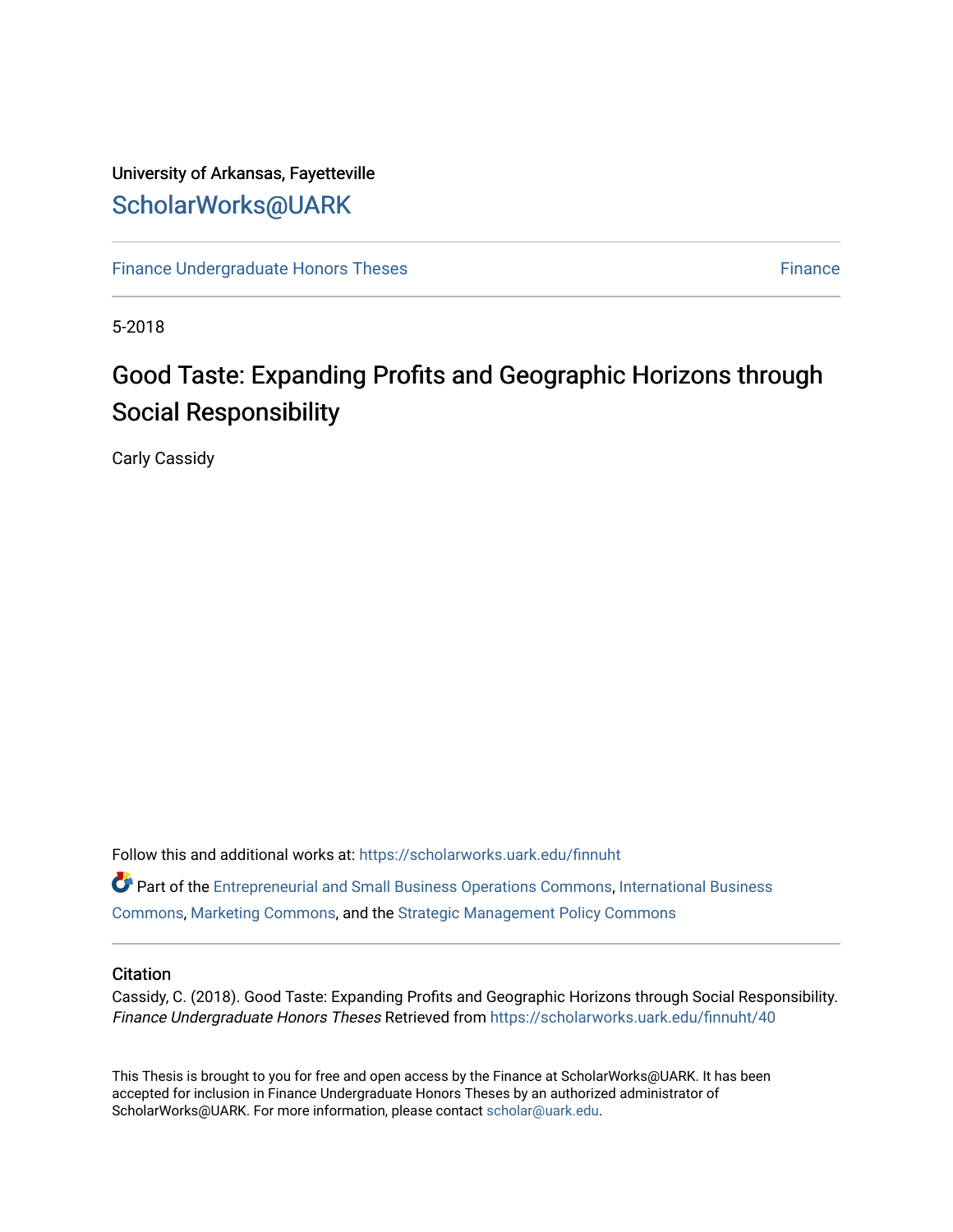**Good Taste: Expanding Profits and Geographic Horizons through Social Responsibility**

**By**

**Carly Marie Cassidy**

**Advisor: Dr. Alan Ellstrand**

**An Honors Thesis in partial fulfillment of the requirements for the degree Bachelor of Science in Business Administration in Finance**

> **Sam M. Walton College of Business University of Arkansas Fayetteville, Arkansas May 11, 2018**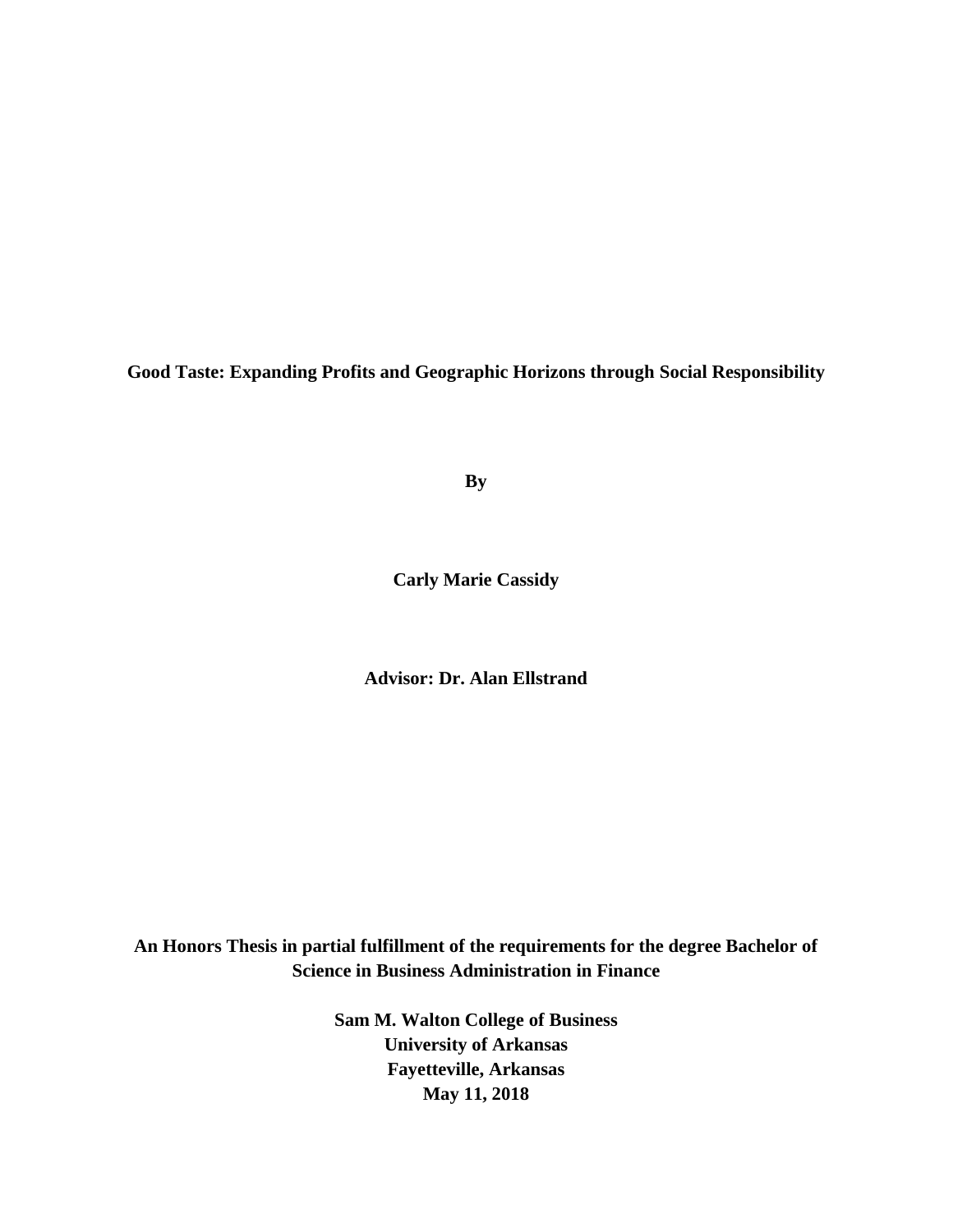# TABLE OF CONTENTS

| I.          |                |  |
|-------------|----------------|--|
| A.          |                |  |
| 1.          |                |  |
| 2.          |                |  |
| 3.          |                |  |
| 4.          |                |  |
| 5.          |                |  |
| <b>B.</b>   |                |  |
| 1.          |                |  |
| 2.          |                |  |
| 3.          |                |  |
| $C_{\cdot}$ |                |  |
| 1.          |                |  |
| 2.          |                |  |
| D.          |                |  |
| E.          |                |  |
| 1.          |                |  |
|             | a.             |  |
|             | b.             |  |
|             | $\mathbf{c}$ . |  |
| 2.          |                |  |
| 3.          |                |  |
| 4.          |                |  |
|             |                |  |
| 1.          |                |  |
| 2.          |                |  |
| 3.          |                |  |
| 4.          |                |  |
| 5.          |                |  |
| 6.          |                |  |
| 7.          |                |  |
| 8.          |                |  |
| 9.          |                |  |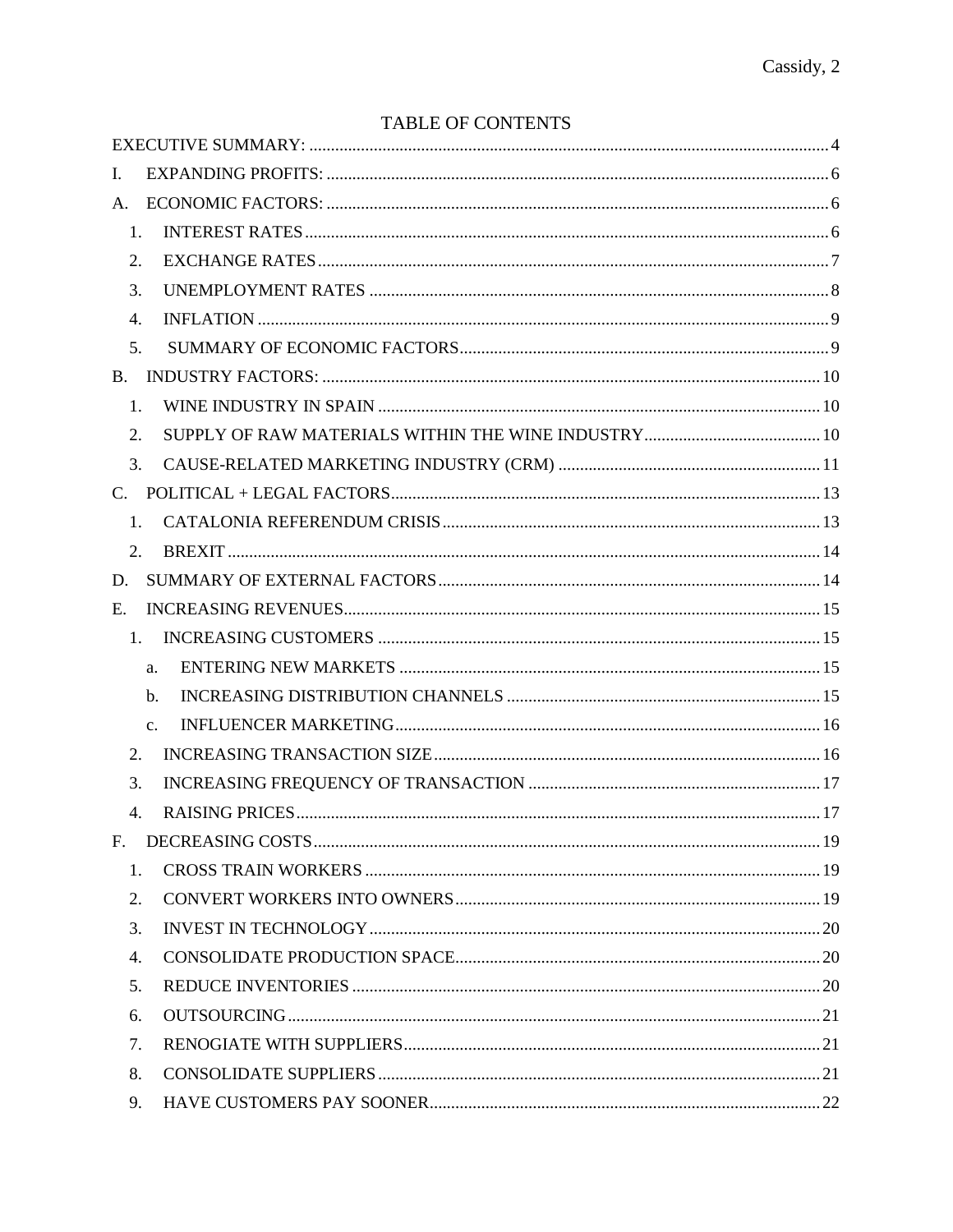| 12 <sup>1</sup> |  |
|-----------------|--|
|                 |  |
| П.              |  |
| $A_{\cdot}$     |  |
| III.            |  |
| 1.              |  |
| $\mathcal{D}$   |  |
| a.              |  |
| $h_{\cdot}$     |  |
| $C_{\cdot}$     |  |
| $d_{\cdot}$     |  |
| $\mathcal{F}$   |  |
| $\overline{4}$  |  |
| IV.             |  |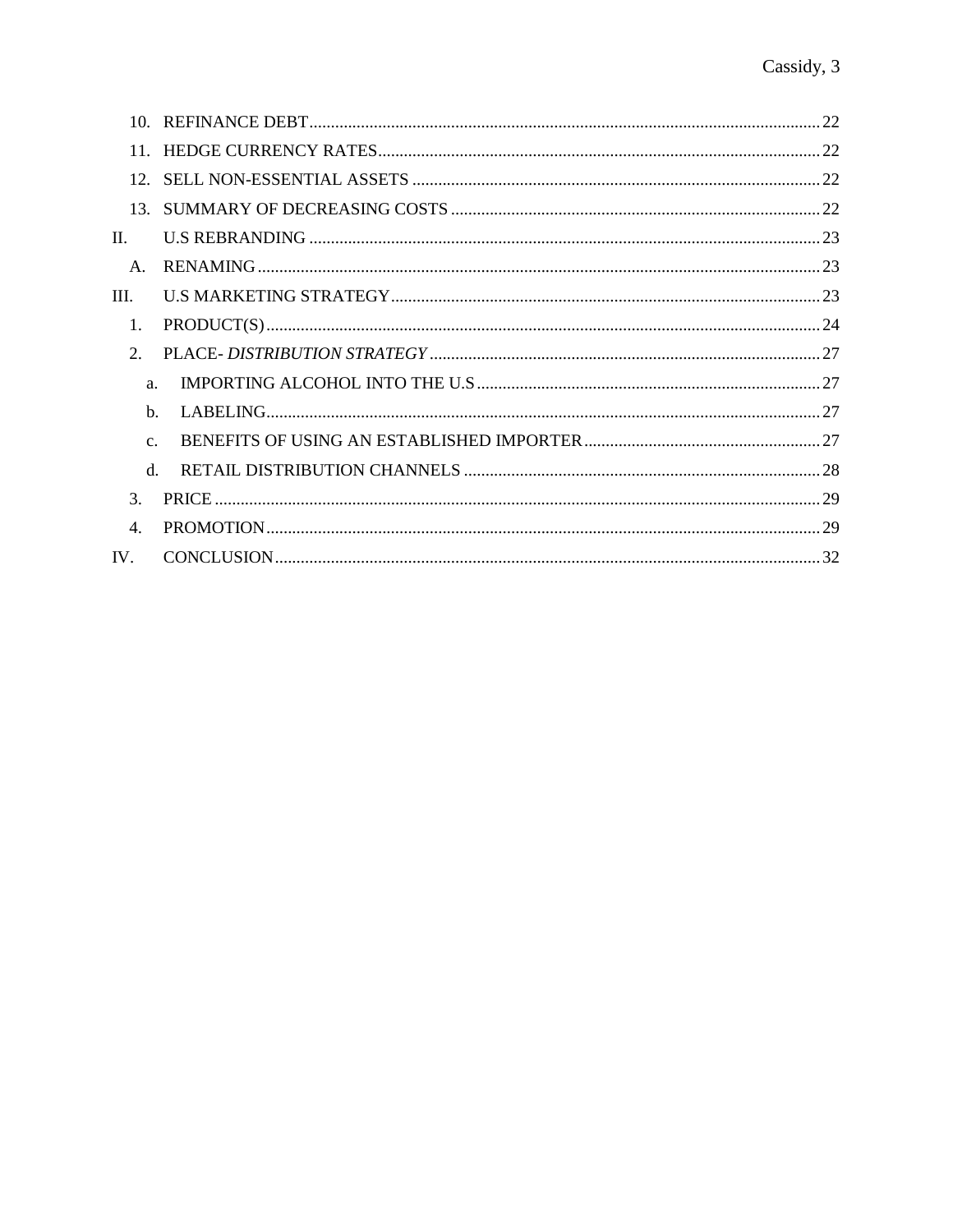# <span id="page-4-0"></span>**EXECUTIVE SUMMARY:**

Ilusión+, otherwise known as Ilusión Más, is a socially-responsible wine enterprise founded by Pau and Gina Torres, a couple from Tarragona, Spain. In 2013, Pau was diagnosed with Amyotrophic Lateral Sclerosis (ALS), a motor neuron disease which causes muscles to weaken over time and eventually atrophy (National Institute of Neurological Disorders and Stroke). In Spanish, Ilusión signifies hope and wishful thinking, serving as an optimistic name which embodies the resilient attitude of its owners (Word Reference). Ilusión+ selects wine from Spanish vineyards and distributes them in restaurants throughout the country under their brand and story. The company donates a portion of the proceeds to partner foundations dedicated to research related to neurodegenerative diseases, such as Fundación Esclerosis Múltiple (FEM) and Fundación Luzon. Based in Tarragona, a city in the autonomous region of Catalonia, Ilusion+ has additional distribution channels in Barcelona, Girona, and Leida. They also have an online presence where their wine and cava, a Spanish sparkling wine, are available for domestic purchase. The company has successfully sold over 9,000 bottles of wine (Ilusión+).

The owners have current dreams of expanding to the U.S marketplace, and implementing a similar business model, utilizing Napa Valley vineyards as a means of sourcing. Due to the smaller, family oriented nature of the company, as well as the unpredictability of illness, the best way to finance expansion is increasing profits. This is accomplished by examining ways to reduce costs and expand revenue generation, while monitoring external factors (ex: economic, political/legal, industry, etc.) and the influence they may wield on company operations. Spain continues to make slow strides in its recovery from the European and global financial crises, and interest rates have maintained their long-term trend of decline, increasing the affordability of borrowing funds if the company is able to take on the burden of debt. A decreasing, yet high youth unemployment rate keeps to cost of labor low in the event that Ilusión+ needs more employees to divvy out operational tasks. Although Catalonia faced a large independence crisis, the intervention of the Spanish government and the subsequent arrest of movement leaders, dilute the threat of economic repercussions. The largest domestic strategy recommendation is to enter new markets and to increase resources devoted to advertising—more specifically to millennial-targeted, influencer marketing campaigns. Geographically, the company has not expanded far beyond the autonomous region of Catalonia, leaving one of the largest cities in the EU—Madrid—untapped. Ilusión+ should devote operational efforts to develop new business relationships with retail establishments in the capital city.

In the United States, Ilusión+'s target market of consumers is made up of millennials. Their preferences for cause-related goods, or goods with a philanthropic purpose, as well as alcoholic beverages with unique origins position Ilusión+ for greater success if it imports Spanish wine and cava instead of selling wine sourced from California. The special connection of the owner to both the curation and cause of the product sets the company apart in the eyes of consumers. It is recommended that Ilusión+ adopts the sale of additional nonperishable items, such as branded Tshirts and stemless wine glasses to extend their product mix and marketability. To reach its millennial market, it is recommended Ilusión+ distributes its product through upscale wine bars with chain locations around the country. Additionally it can aid promotional efforts by launching social media marketing campaigns which use branded hashtags and by encouraging branded events with the exclusive use of its products. In the U.S it will rebrand its product mix under the name, 'Half Full' to represent the owners' attitudes of optimism in times of adversity and the visualization of a filled wine glass. This is primarily an effort to avoid confusion between the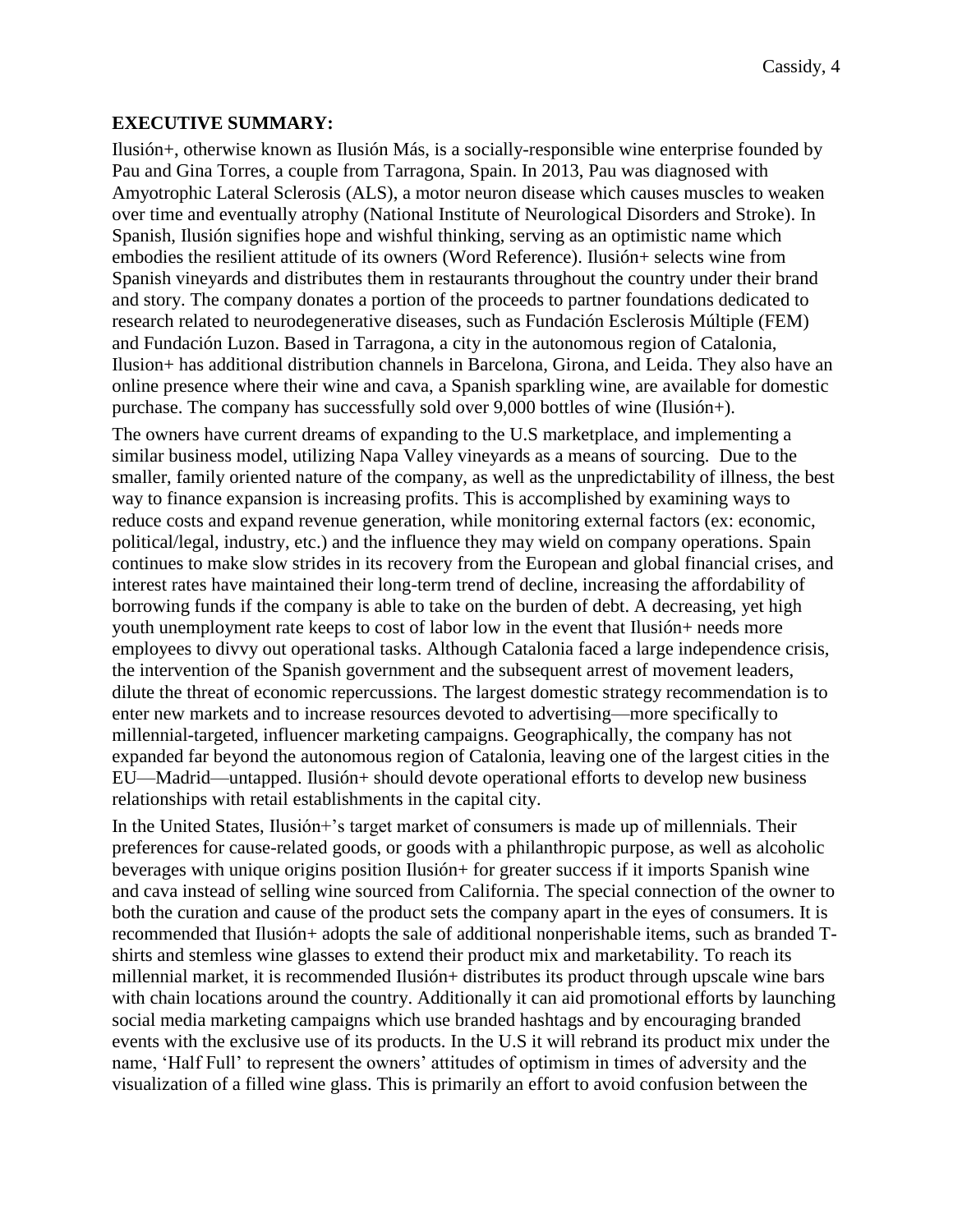connotations of its name in English, as a philanthropic company named 'Ilusion' is at best an oxymoron.

It is important to note that Ilusión+ is a private company with limited financial reports available to utilize for analysis and future projections. Due to this constraint, it is not feasible to make specific predictions regarding the required capital for an international expansion. It is recommended that Ilusión+ works with an established importer within the United States in order to avoid extra legal fees and business expenses which can eat away at the company's margins. Furthermore, capital projections are largely dependent upon fees which vary greatly among importation companies, retail distribution outlets, transportation methods, and the quantity of goods imported internationally.

In the following report, I will go in further in-depth to expand upon strategies aimed at increasing domestic profits, as well as propose a U.S rebranding, marketing, and distribution strategy that is suitable to the size and age of the company.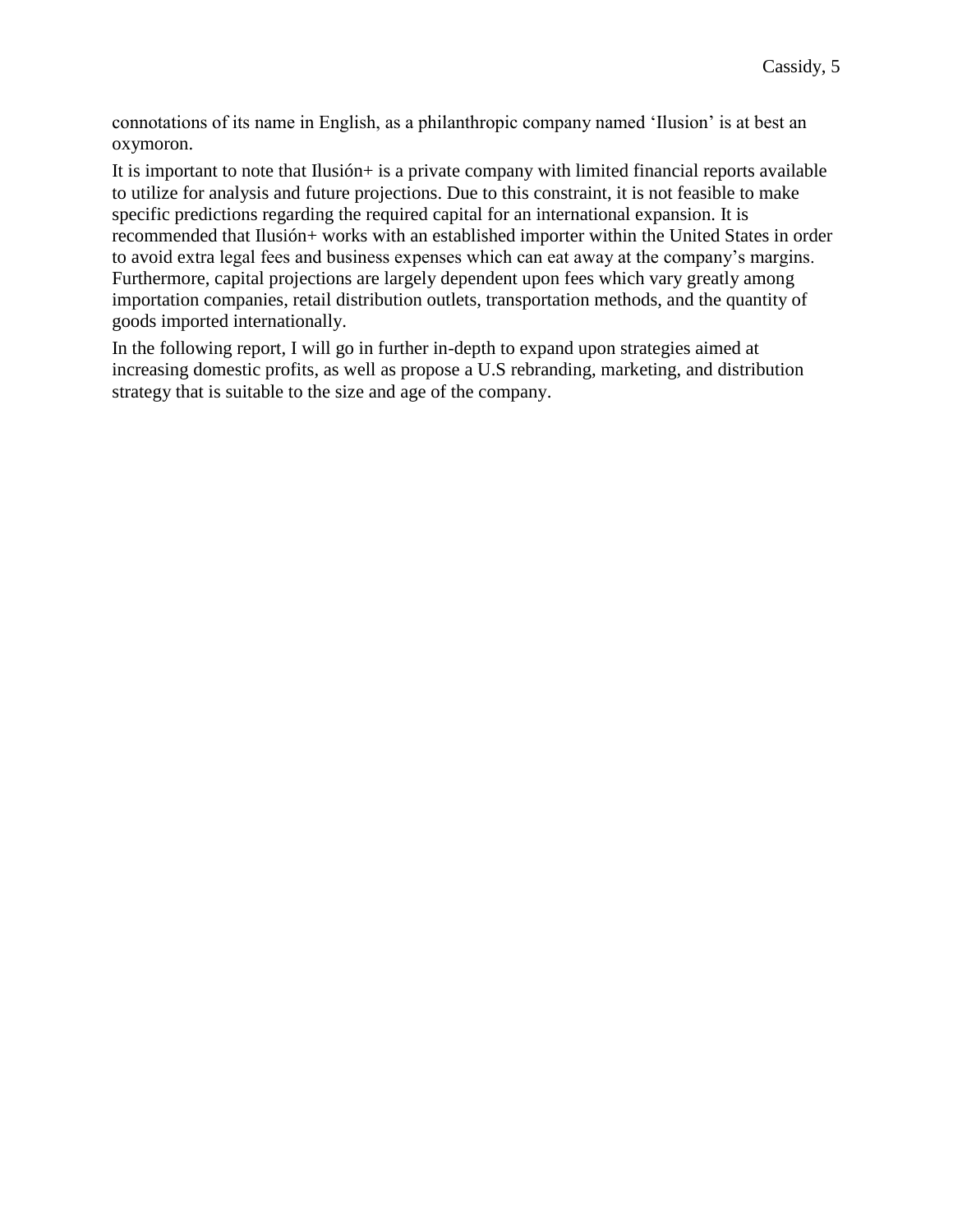## <span id="page-6-0"></span>**I. EXPANDING PROFITS:**

Ilusión+ is a small, family business, with operations concentrated within Spain. Due to its young age and its size, international expansion may not be viable without substantial funds. Due to the limitations of Amyotrophic Lateral Sclerosis (ALS) on the owner's health, a large loan is not recommended due to the burden of long term debt obligations. The company's profits which are not all directly donated to partner foundations serve as a primary income stream for the family. Therefore, tangling personal and business finances together could have future consequences if debt payments cannot be repaid in the event of unforeseen circumstances. As a result, it is advised that the company takes a more riskadverse approach by focusing on ways to increase domestic profits in Spain in order to gain excess funds which can be used to finance an international expansion. Additionally, the company has no current presence outside of the Iberian Peninsula, so there are no international profits to focus on expanding. However, it is important to note that the expansion of domestic profits is strategized with the primary purpose of obtaining sufficient funds for overseas expansion. Therefore, certain factors affecting international trade, such as the exchange rate relationship between the dollar and the euro will be explored in addition to domestic economic factors.

Company profits are a direct result of the interaction between revenues and costs. This relationship is modeled by the following formula: Profits= Revenues- Costs  $(P= R-C)$ . Simply put, there are two primary methods used to increase profits, increasing revenues or decreasing costs. However, the company does not exist in a vacuum, and it is therefore important to note external factors which can influence the formula. To model these external factors, I will employ a modified version of the profit formula, utilized by Marc Cosentino in *Case in Point*. The modified formula appears as follows,

**Economic factors (Profits= Revenues- Costs) Industry factors.** This new formula takes economic and industry factors into consideration. To take into consideration additional external factors affecting the Spanish business environment I will further modify the formula as it appears below.

**Economic factors + Political factors (Profits= Revenues- Costs) Industry factors.** This final formula takes the political, or legal factors currently affecting Spain into consideration. In a time of political unrest in Spain and the European Union, it is important to evaluate these effects on Ilusión+'s domestic business operations.

### <span id="page-6-1"></span>**A. ECONOMIC FACTORS:**

Economic factors are important to consider in an international business environment. The economic health of a country as well as its growth opportunities "[are] influenced by interest rates, exchange rates, and inflation," (Madura 507). Below the Spanish economic environment is explained through these factors, as well as unemployment.

### <span id="page-6-2"></span>**1. INTEREST RATES**

Interest rates are important to the economic growth of a country, and high interest rates tend to slow the economy to a sluggish pace (Madura 507). This is due to a high cost of borrowing funds which in turn yields less spending. On the other hand, low interest rates aid in stimulating the economy by encouraging consumer borrowing, and consequently consumer spending (Madura 507). In November 2017, the Spanish lending rate charged by commercial banks to nonfinancial corporations was recorded at an average of 1.55%, a 9% increase from its October average of 1.42% (Trading Economics). Despite the increase, the Spanish lending rate is still lower than Spain's EU neighbors Italy and France, as well as the Eurozone as a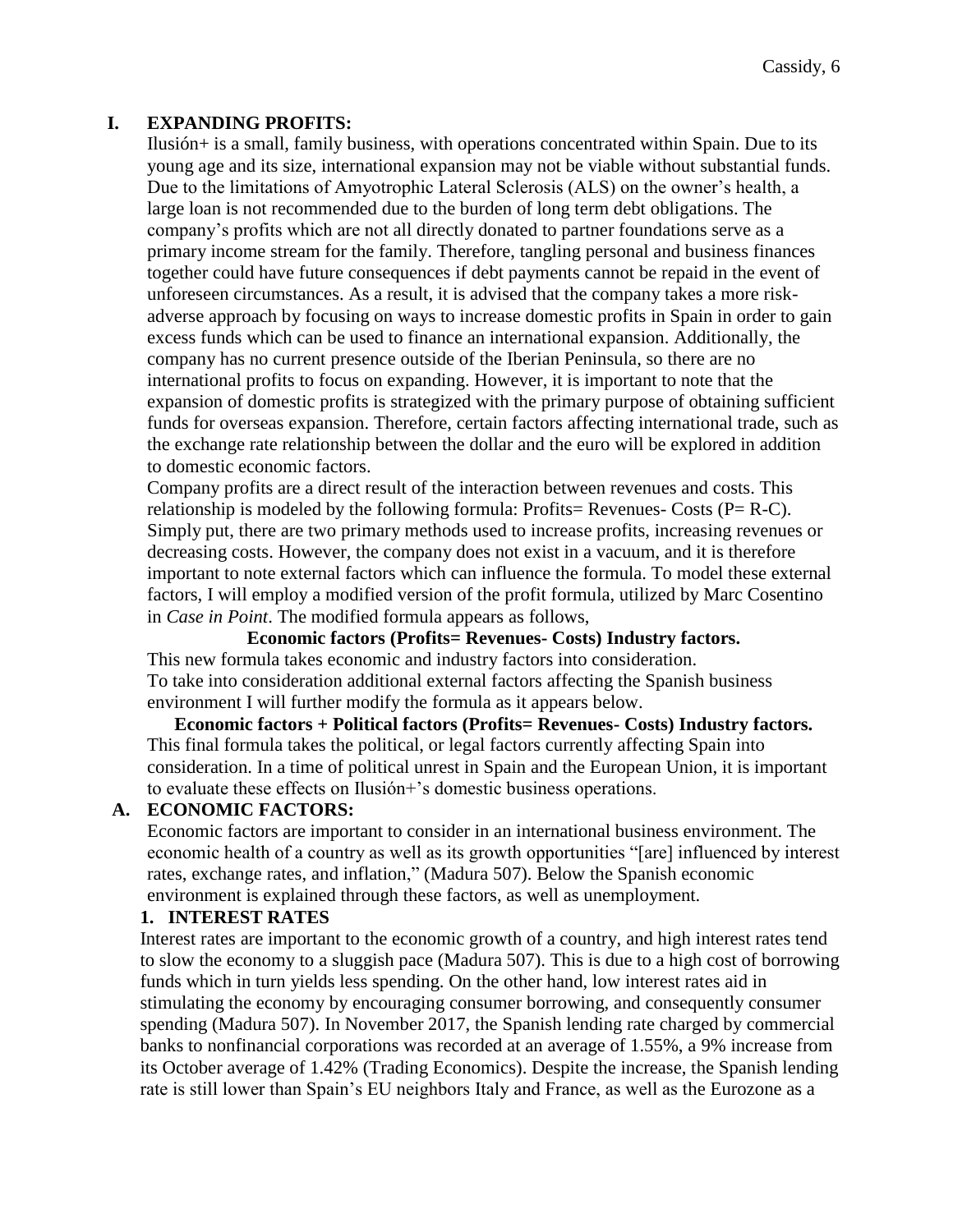whole which have respective lending rates of 1.99%, 1.76%, and 2.15% (Trading Economics). This is the highest the lending rate has been since February of 2017 (see figure 1.1) (Trading Economics). However, rates below 2% are historically low for Spain, which ten years ago, around the global financial crisis of 2008, boasted interest rates well above 10% (Trading Economics). Overall, this means that if Ilusión+ wanted to borrow money to finance new projects, the company would save money by purchasing debt instruments from the Spanish treasury over other countries in the European Union. However, it is still not as cheap as it has been in the recent past to borrow funds in their home country. It would be beneficial to watch the movement and patterns of the Spanish lending rate over the next few months to see if it will continue to become increasingly more expensive, or begin to fall.





# <span id="page-7-0"></span>**2. EXCHANGE RATES**

Exchange rates are important due to their ability to effect the demand for a given country's exports, and in turn influence the country's overall Gross Domestic Product (GDP) (Madura 507). When a currency is strong in relation to another it may reduce the demand of exports, and increase the amount of imports purchased by the country with the strong currency (Madura 507). When imports vastly exceed exports, a large deficit materializes and harms the balance of trade. Spain is a member of the European Union, and uses the Euro as its official currency. This means that its currency is shared among a large number of countries, giving it more stability. This stability is essential for Spain—more specifically its consumers who make up Ilusión+'s primary customer base, in order for them to obtain enough disposable income to enjoy its products. A large trade deficit would impact the Spanish balance of trade, and as a result could affect the spending habits of consumers. The most important exchange rate relationship to note is that between the USD and the Euro. This is due to the potential export of products and services from Spain to the United States if Ilusión+ advances its plans for operations in the U.S. The direct rate of the Euro on 1/25/18 is \$1.2492 (Bloomberg). According to figure 1.2, the Euro steadily appreciated against the dollar throughout 2017, moving from a direct rate of \$1.07 to \$1.24 (Bloomberg). This shows that the Euro is stronger than the USD. If the euro continues to appreciate against the dollar, U.S distributors may not be as willing to import wine from European countries like Spain and France. They may instead opt to purchase from countries with more favorable exchange rates, such as Argentina, or focus on cultivating relationships with domestic vineyards.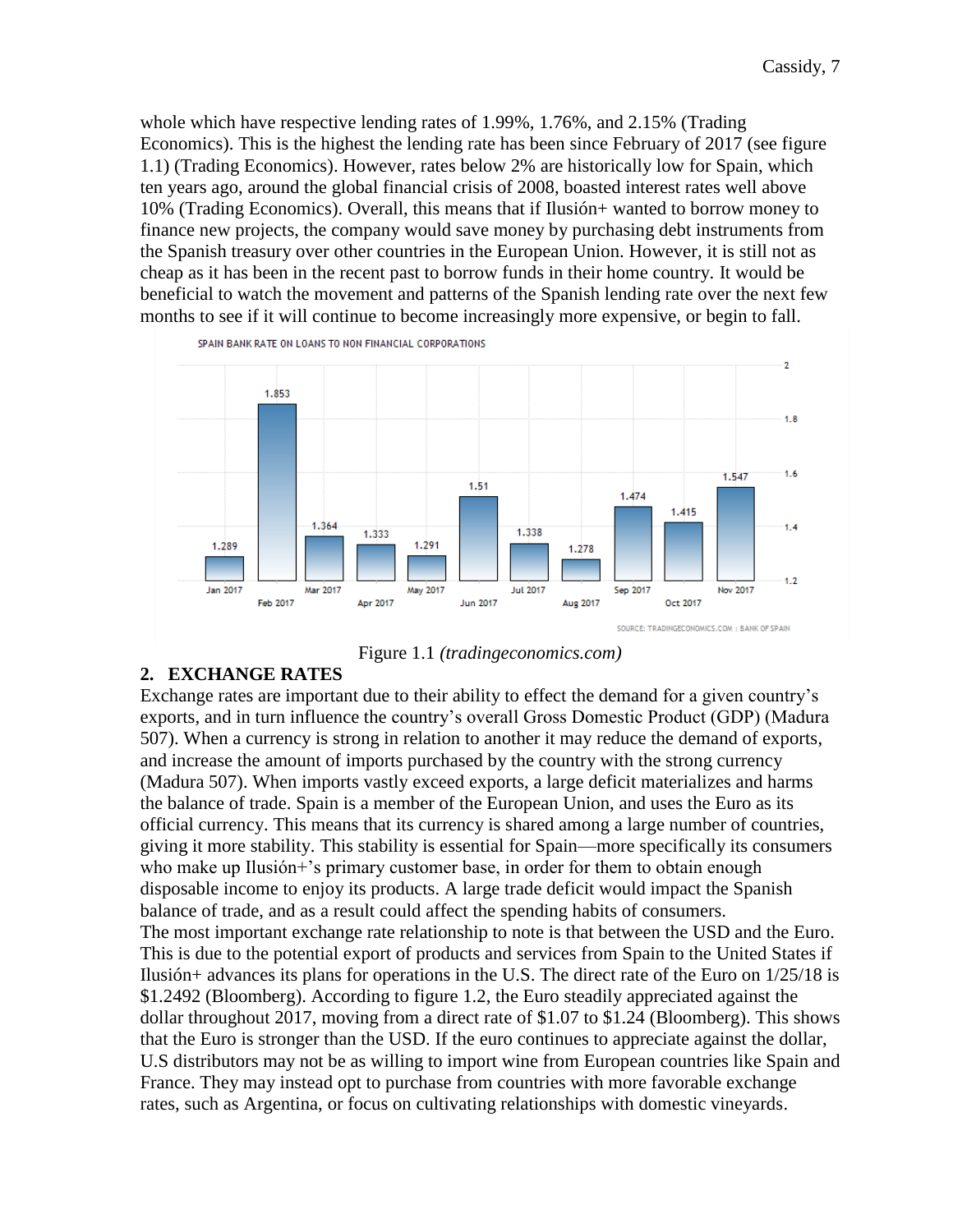Additionally as the United States and the United Kingdom have moved more towards protectionism, 2017 European elections have resulted in candidates who are eager for trade and economic collaboration across borders (European Stability Mechanism). This may make other European countries more favorable destinations for Ilusión+'s international expansion.

# <span id="page-8-0"></span>**3. UNEMPLOYMENT RATES**

The unemployment rate represents the percentage of the labor force which is unemployed (Investopedia). This statistic is important due to its significance for unemployed workers. Unemployed workers suffer the first hand effects of unemployment through lost wages and limited purchasing power, while the rest of a nation suffers the loss of their "contribution to the economy," in terms of production (Investopedia). Spain has the highest unemployment rate of the G20 countries, most recently recorded at 16.55% in January of 2018 (Trading Economics). Amongst this is a high youth unemployment rate of 37.90%, which is less of a financial concern to the company, due to its older clientele (Trading Economics). Spain's history of high unemployment stems from the 2008 financial crisis, its resulting bankruptcies, and the EU bailout (Buck, Tobias). The Spanish financial crisis and the coinciding loss of jobs by the millions swept over the country, "like a tidal wave raking a seaside village," with no one lucky enough to make it out unscathed (Buck, Tobias). The group most effected by the economic crisis was Spain's youth population, many of whom had no choice but to live at home, "locked in perpetual financial dependence," (Buck, Tobias). Although the current rate (16.55%) is a rise from its previously recorded rate of 16.35% around October 2017, when compared to historical rates from the past 5 years, the unemployment rate has drastically declined from its high of 26.94% (see figure 1.3) (Trading Economics). Madrid, the nation's capital, and Catalonia, the autonomous region which Ilusión+'s owners call home, have the lowest unemployment rates among the country (Trading Economics). This is beneficial for continuing business in Catalonia as well as expanding operations to Madrid, as these regions are likely to have a higher proportion of individuals with the financial means to purchase Ilusión+ wine and cava.



Figure 1.2 *(Bloomberg.com)*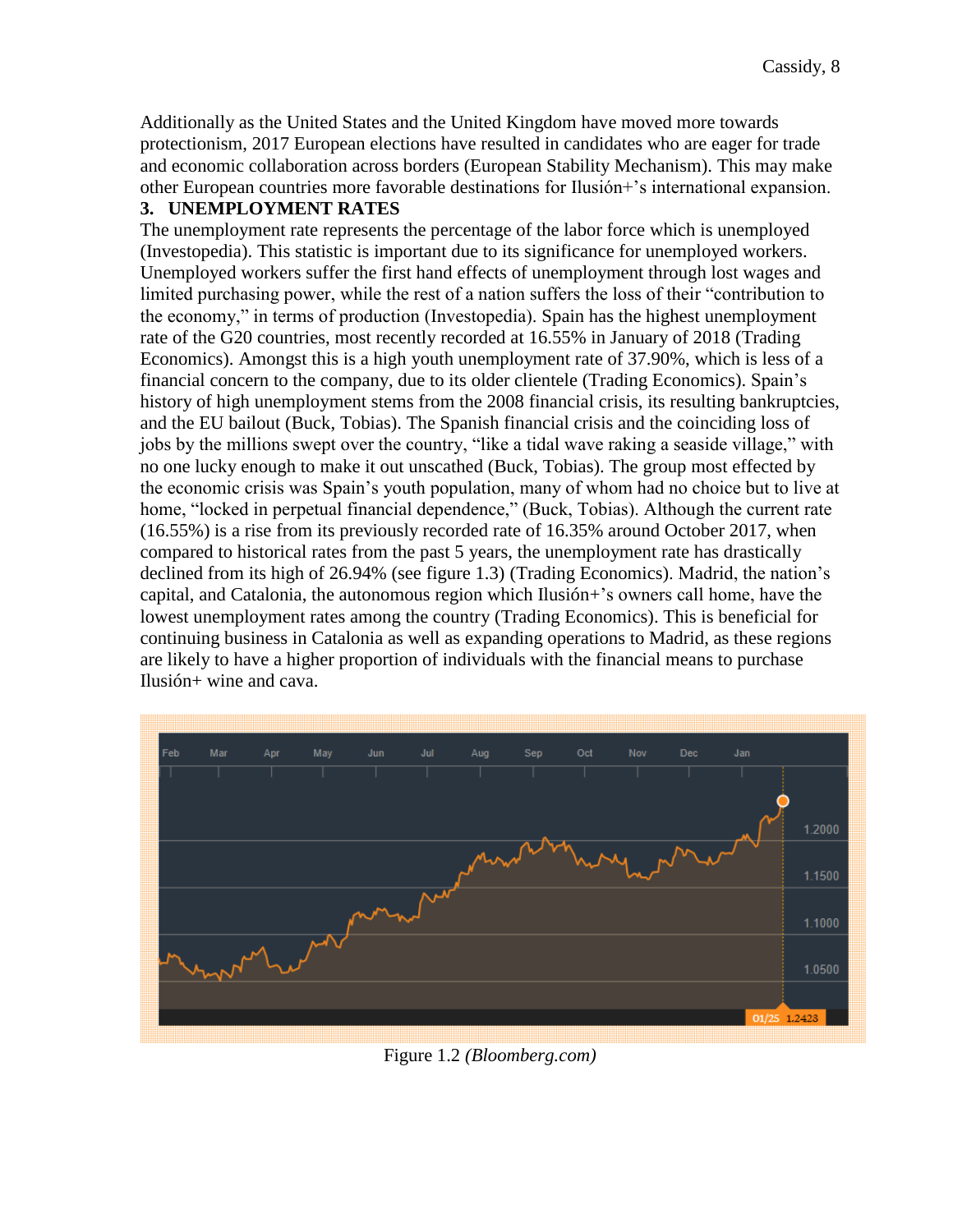

Figure 1.3 *(tradingeconomics.com)*

# <span id="page-9-0"></span>**4. INFLATION**

Inflation is important, because it can limit consumers' purchasing power, which is often accompanied by a subsequent decline in demand for a given product (Madura 507). Additionally a decline in the value of existing money, "affects the expenses associated with operations," (Madura 507). This affects Ilusión+ in the form of lower sales, or inventory turnover, as well as increased production costs. The increase in expenses may not directly occur, but may appear through indirect costs passed on by its supplying vineyards. The Spanish inflation rate in December 2017 was recorded at 1.1%, a 63% decline from its initial rate of 3% in January (Trading Economics). The decrease in the Spanish inflation rate is primarily cited as the result of declining fuel and electricity costs (Trading Economics). Although one might think the lower the inflation, the better, this is not entirely true. Small amounts of inflation encourage consumers to buy now, before appreciating prices, which works to stimulate economic growth (British Broadcasting Company). Inflation can affect different sectors differently. For example, if oil prices are low, one will likely not postpone fuel purchases in anticipation of further price declines (BBC). However, consumers might delay larger transactions such as an automobile (BBC). The purchase patterns of alcoholic beverages, such as wine and cava, seem less likely to be adversely impacted by a trend of decreasing inflation due to their classification as a durable good. When developing distribution strategies in the U.S, low levels of inflation might benefit Ilusión+ if it chooses to directly export to retail establishments. Prices of Spanish wine may appear more attractive than those of France and domestic vineyards. France and the United States have respective inflation rates of 1.20% and 2.10% as of January 2018 (Trading Economics).

# <span id="page-9-1"></span>**5. SUMMARY OF ECONOMIC FACTORS**

Spain's overall economy seems to be progressing. Its interest rates are historically low when compared with rates from the previous ten years following the global financial crisis. Its currency is stable, and unemployment has declined roughly ten percent over the past five years. Inflation is low and mostly beneficial to the Spanish economy. This is due to its prices appealing to foreign consumers, boosting exports and consequently the balance of trade. Any improvements in the country's current account (Imports – Exports) will positively impact its economy as a whole by working to reduce any existing trade deficits.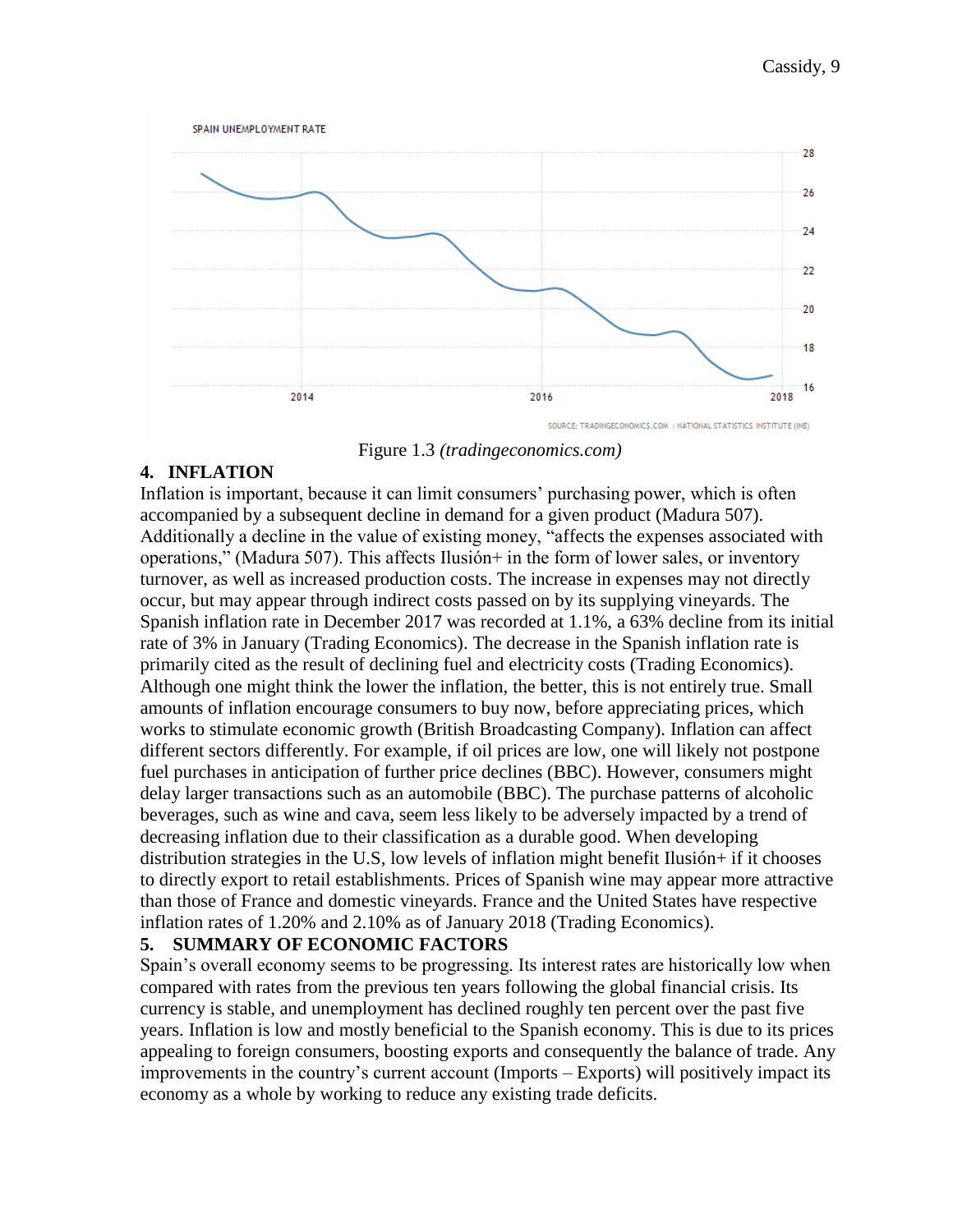Although low inflation can aid the appeal of exported goods, a continued decline in the Spanish inflation rate could be damaging to the Spanish economy and Ilusión+'s finances. For example, if Ilusión+ borrows money and low inflation causes income levels to plateau or decline, interest payments become larger debt burdens (The Associated Press). This poses an even larger threat if consequential reductions in the inflation rate trigger a deflationary period which can, "restrain [consumer] spending," or worse, "tip the economy into a recession," (The Associated Press). Therefore, although interest rates remain low, the prospect of further declines in inflation make it less advisable to pursue medium to high levels of leverage.

### **INDUSTRY FACTORS:**

<span id="page-10-0"></span>Industry factors are important to consider when evaluating a company and its prospective opportunities for growth or improvement. By looking at the industry's external factors, one avoids analyzing a company from the enclosed perspective of a vacuum (Cosentino, 41). Examples of industry factors include a company's competition, supply of raw materials, as well as its market size and growth rate.

### <span id="page-10-1"></span>**1. WINE INDUSTRY IN SPAIN**

Ilusión+ is examined through the lens of the wine industry—but more specifically, the niche zone of cause-marketed alcoholic beverages. Within its home turf, wine "accounts for 0.73% of its GDP," (Rodríguez-Martos, Alicia). Between 2014 and 2015, wine made up 32.1% of Spanish alcohol sales, surpassed only by beer (Statista). Among Spanish wine consumers, there is a, "preference for both red wines and wines originating from Spain," (Statista). Additionally, Spain holds the bronze medal for the scale of its wine production, and the gold medal for the area of its domestic vineyards (Veseth, Mike). Despite Spain's large production operations, consumer perception ranks below smaller countries such as Argentina on the world wine production table (Veseth, Mike). Editor of the wine economist, Mike Veseth believes the reasons for Spain's lower rank are, "congested global markets," and, "the decline of the domestic wine market." However Veseth is hopeful that domestic wine sales will pick up pace, as the Spanish GDP continues to move towards its level preceding the global financial crisis (Veseth, Mike).

### <span id="page-10-2"></span>**2. SUPPLY OF RAW MATERIALS WITHIN THE WINE INDUSTRY**

Raw materials consist of the materials, "used in the primary production or manufacturing of goods," (Investopedia). Without raw materials, production would cease to exist, and there would not be a product to market to the public. The most important raw material used in the production of wine is the grape, which can range in both color and flavor (Madehow). The grapes used in wine production contain, "all the necessary ingredients for wine," such as, "pulp, juice, sugars, acids, tannins, and minerals," although some extra ingredients may be added in the fermentation process (Madehow). The machinery used in wine production does not closely affect Ilusión+'s operations due to their outsourcing of wine production to domestic vineyards. However, other materials used by the company in the process include glass bottles and labels. Labor involved in harvesting could indirectly affect Ilusión+'s costs, however the continued high unemployment rate in Spain is likely to keep labor costs low.

### **a. ECOLOGICAL THREAT OF CLIMATE CHANGE**

Climate change is a pressing ecological factor which has the potential to threaten Ilusión+'s supply chain. The company's current business model involves sourcing wine from domestic producers. In 2016, the Journal of Wine Economics (JWE) published a report affirming the reality of climate change, but clarified that its effects are not identical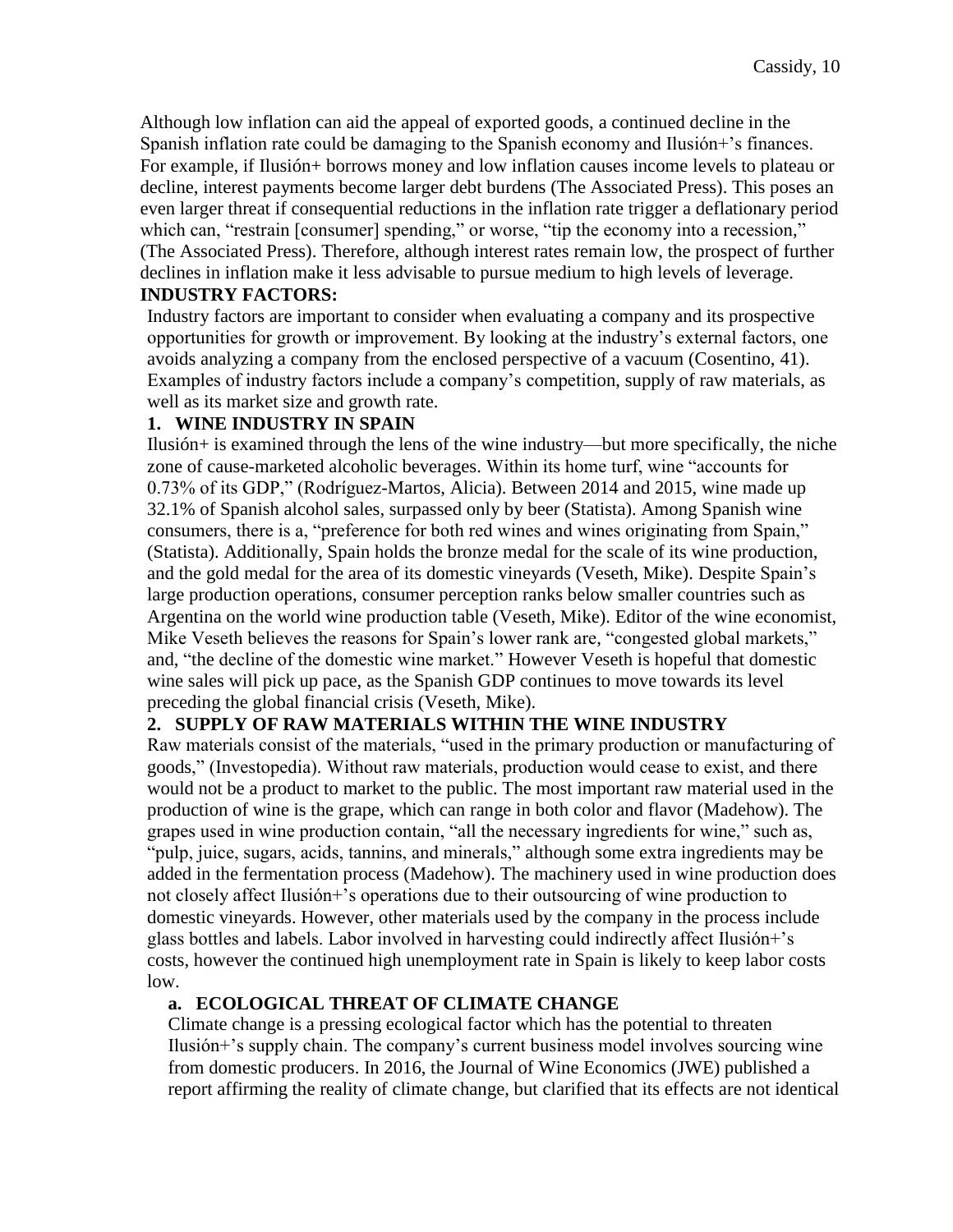in each region, and that results are not solely attributed to climate change (Pellechia, Thomas). What poses a larger concern for these industry experts is the "pattern of truly extreme weather across continents," (Pellechia, Thomas). In October of 2017, *the Denver Post* published an article detailing the decline of global wine production to an approximate six decade low, citing extreme weather events as the cause of a continuing trend of poor harvests (Dewey, Caitlin). The Paris-based scientific group, The International Organization of Vine and Wine, announced the Rioja region as one of the top three victims of extreme weather events in 2017 (Dewey, Caitlin). The result of a significant drought, Spanish wine production suffered an overall decline of 15% (Dewey, Caitlin). Those who face the worst impact and with no option except forcing consumers to bear the brunt of a decreasing supply are likely to be "smaller, more down-market brands that produce chiefly for the European market" instead of producers who export to the United States (Dewey, Caitlin).

### i. **IMPACT ON ILUSIÓN**

Since Ilusión+ sources its wine from Spanish vineyards, a decline in the production of wine in Spain translates to a smaller supply of available wines for purchase and distribution, which limits the company's buyer power. It is likely that the company will soon see price increases, especially from wines purchased from Rioja vineyards. This in turn would strain profit margins, and force the company to raise prices charged in distribution operations or to accept a lower profit. A lower profit could potentially call for a lower donation to partnered foundations.

*It is important to keep this in mind and to begin to think of ways to reduce other costs to be prepared, in the event that producers begin to charge more.*

#### <span id="page-11-0"></span>**3. CAUSE-RELATED MARKETING INDUSTRY (CRM)**

Further delving into the alcohol industry, Ilusión+ falls into the category of Cause-related, or Cause Marketing, which can be defined as a form of marketing which permits a company "to do well by doing good," (Journal of Marketing). An analysis by Nielsen Global in 2014 concluded over half of online consumers spanning sixty countries were willing to pay more for goods produced by brands committed to social responsibility (The Nielson Company). Despite these positive statistics, the lowest percentage of customers, committed to cause related companies appeared in Europe at 40% (The Nielson Company).

#### **a. COMPETITIVE SCOPE**

Many companies utilize cause-marketing campaigns in the alcoholic beverage industry, especially related to social causes concerning illness. One close example of cause marketing in the Wine and Spirits industry is Tito's Vodka. The company runs a promotion titled 'Vodka for Dog People,' and is partnered with Emancipet (Titos Handmade Vodka). Tito's sells products online for dogs and humans, such as dog toys and t-shirts bearing the Tito's logo, and donates net proceeds to Emancipet (Titos Handmade Vodka). In addition the company partners with bars and liquor stores to host fundraisers across the U.S*.* 

Aside from Tito's, alcoholic beverage companies such as Mike's Hard Lemonade, Chambord, Relax, Sutter Home, Beringer, and Barefoot have run cause-marketing campaigns tied to breast cancer awareness (Mart, Sarah). The companies utilize their pink colored products, such as hard pink lemonade in the case of Mike's Hard, and white zinfandel produced by popular wine manufacturers to go hand-in-hand with breast cancer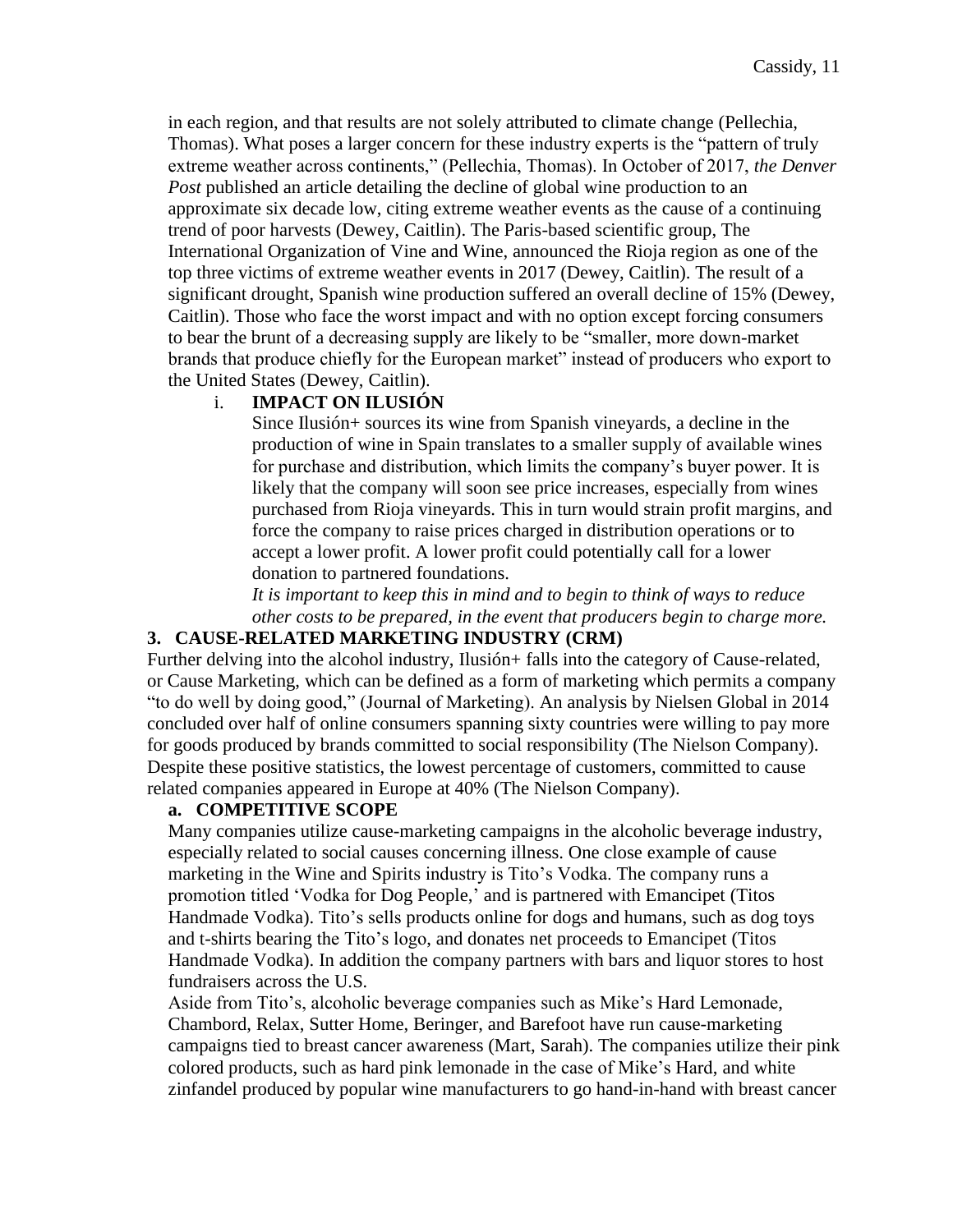advertising. One 2013 campaign run by Sutter Home, titled 'Capsules for Hope,' donated a dollar to breast cancer foundations for each capsule, or quality seal, sent in by consumers (Mart, Sarah). Other popular causes targeted by alcohol corporations include HIV/AIDS and LGBT rights (Mart, Sarah).

The closest competition Ilusión+ faces in the realm of cause-marketed alcohol is the 'Ales for ALS' campaign. Founded in 2013, the program has raised over \$1,750,000 for research by inviting breweries worldwide to sell a special ale brewed from an "experimental hop blend," donating \$1 for each pint sold (ALS Therapy Development Institute). Participation is limited by available supply, but breweries do not have to pay for the ale (ALS TDI). Differences between the campaign and Ilusión+ is the product, wine versus beer, and the number of partner foundations. While 'Ales for ALS' donates money to only one ALS research foundation, the ALD Therapy Development Institute, Ilusión+ is partnered with many foundations. Additionally, 'Ales for ALS' is a campaign collaborating with many breweries and is not a profit-seeking company. Ilusión+ helps stand out from many of these companies by helping customers make permanent behavioral changes for the better, an important trend of CRM (Hessekiel, David). The company lists advocating for a responsible drinking culture as one of its top values on its website (Ilusión+). Additionally, campaigns run by these companies are not permanent promotions, and campaigns such as the one run by Sutter Home, require the customer to go out of their way to make a donation. This tactic makes it appear as though the company had hopes of only a small portion of customers willing to go to the extra effort, resulting in less donations out of the company's checkbook. Ilusión+ stands out for its permanent commitment to philanthropy as well as its donations stemming from *all*  sales. By partnering with Ilusión+, consumers do not have to go out of their way to make a positive impact.

#### **i. DIFFERENTIATION**

Although many corporations employ cause marketing to meet objectives such as "enhancing corporate image, thwarting negative publicity," and "pacifying customer groups," Ilusión+ has different objectives (Journal of Marketing). The company's ties to neurodegenerative disease research foundations are based on personal ties. Owner and co-founder Pau Torres was diagnosed with Amyotrophic Lateral Sclerosis (ALS) in 2013 (Ilusión). The company was founded with the purpose of raising awareness for neurodegenerative disease(s), contributing funds to research foundations, and serving as the primary means of income for the family as they battle through the disease. This differentiates the brand not only from other wine distributors, but from other cause marketing campaigns. This is especially important to the growing market of millennials who are strict when judging the legitimacy of cause-marketing efforts (Forbes Communications Council). Ilusión+ releases annual social reports on their website which display results relating to sales, partner foundations, donations, and impact (see Appendix A). The increased attitude of transparent collaboration within their community, coupled with the weaving of social responsibility into their core business model set them apart from other beverage brands that utilize cause-related campaigns sparingly as a form of positive public relations (PR). They are committed to make an impact from every sale.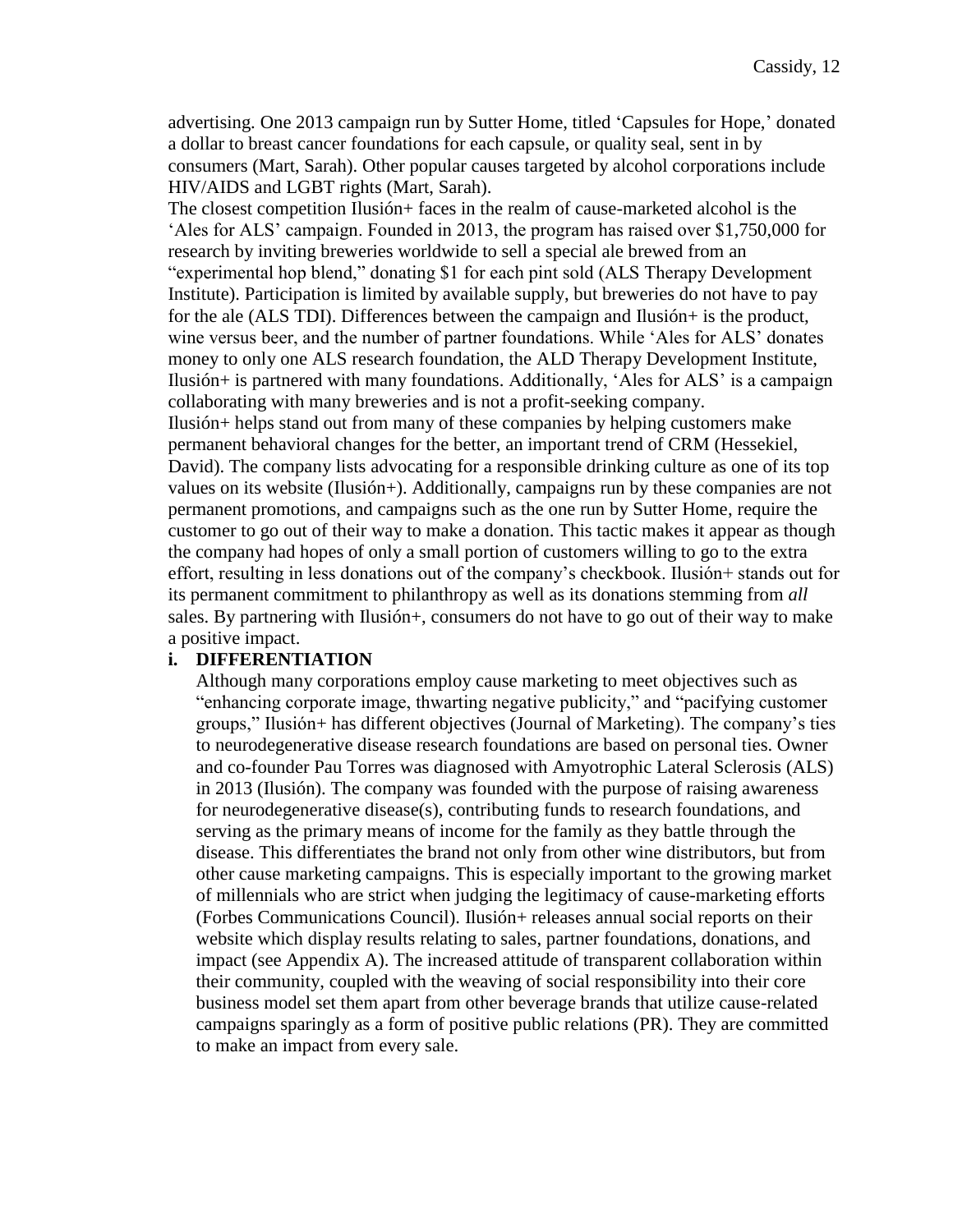# <span id="page-13-0"></span>**B. POLITICAL + LEGAL FACTORS**

Although Cosentino's modified profit formula is great tool to evaluate a company's current financial situation, it does not include all external factors which impact the given company's operations. His original formula  $E(P = R-C) M$ , can be expanded by combining it with certain components of a PEST analysis. A PEST analysis is utilized to examine, "the market environment of a business," (University of Central Florida Libraries). The acronym stands for the assessment of political, economic, social, and technological factors in the market, with several variations that feature additional factors (UCF Libraries). Some researchers claim that these additional factors, for example, 'legislative' and 'environmental' factors are merely, "aspects of the main four," (UCF Libraries). For the sake of Ilusión+'s market research and business plan, legal and political factors will be adopted from the PEST analysis for examination. Social and technological factors are expanded upon later on in relation to the technological trend of 'influencer marketing' and the millennial demographic.

It is possible to view legislative factors as components of existing political factors. Since this is an analysis of Ilusión+'s domestic market, it will focus on the politics in Spain and the European Union, which most closely influence its trade.

## <span id="page-13-1"></span>**1. CATALONIA REFERENDUM CRISIS**

On October 1<sup>st</sup>, 2017, Catalonia held a referendum vote for independence, despite facing opposition from the Spanish judicial system (Charner and Ellis). Following the referendum, the autonomous region led by Carles Puigdemont declared its independence from the rest of Spain, causing Madrid to "[sack] the government and [impose] direct rule" (Charner and Ellis). The European Union and the United States have voiced their support for Madrid and the solidarity of Spain (Rebaza and Smith-Spark). On December  $21<sup>st</sup>$ , 2017, regional elections occurred in Catalonia which resulted in a pro-independence majority in Catalan Parliament (Smith-Spark). The following day, Puigdemont called upon Spanish Prime Minister Mariano Rajoy to meet off Spanish soil, which Rajoy promptly refused (Smith-Spark). In late January of 2018, efforts by the separatist members of Catalan parliament called for Puigdemont to assume the presidency of Catalonia, a move the Spanish government sought to counter (BBC Europe). After appealing to the judicial system that Puigdemont cannot rule from abroad, the court responded that he would not be sworn in unless he appeared in person (BBC Europe). The separatist leader currently faces charges which could result in a sentence of over thirty years (BBC Europe). In early March 2018, Carles Puigdemont announced that he would no longer attempt to return to Catalan Parliament as the region's president (Kingsley and Minder). Instead, Puigdemont encouraged the appointment of Jordi Sanchez, another pro-independence affiliate, who is currently in prison in Madrid awaiting his own trial (Kingsley and Minder). Although Puigdemont has, "finally admitted that he has run out of road," Catalans continue to campaign for independence (Kingsley and Minder). On March 11th, 2018, approximately 45,000 Catalans marched through the streets of Barcelona advocating the formation of an independent, Catalan republic (Penhaul, Karl). On Sunday, March 25<sup>th</sup>, 2018 Carles Puigdemont was detained in Germany on his way back to Belgium from Finland (Aarthun and Andone). Protests ensued in Barcelona following the news of his arrest (Aarthun and Andone).

ii. **IMPACT ON ILUSIÓN**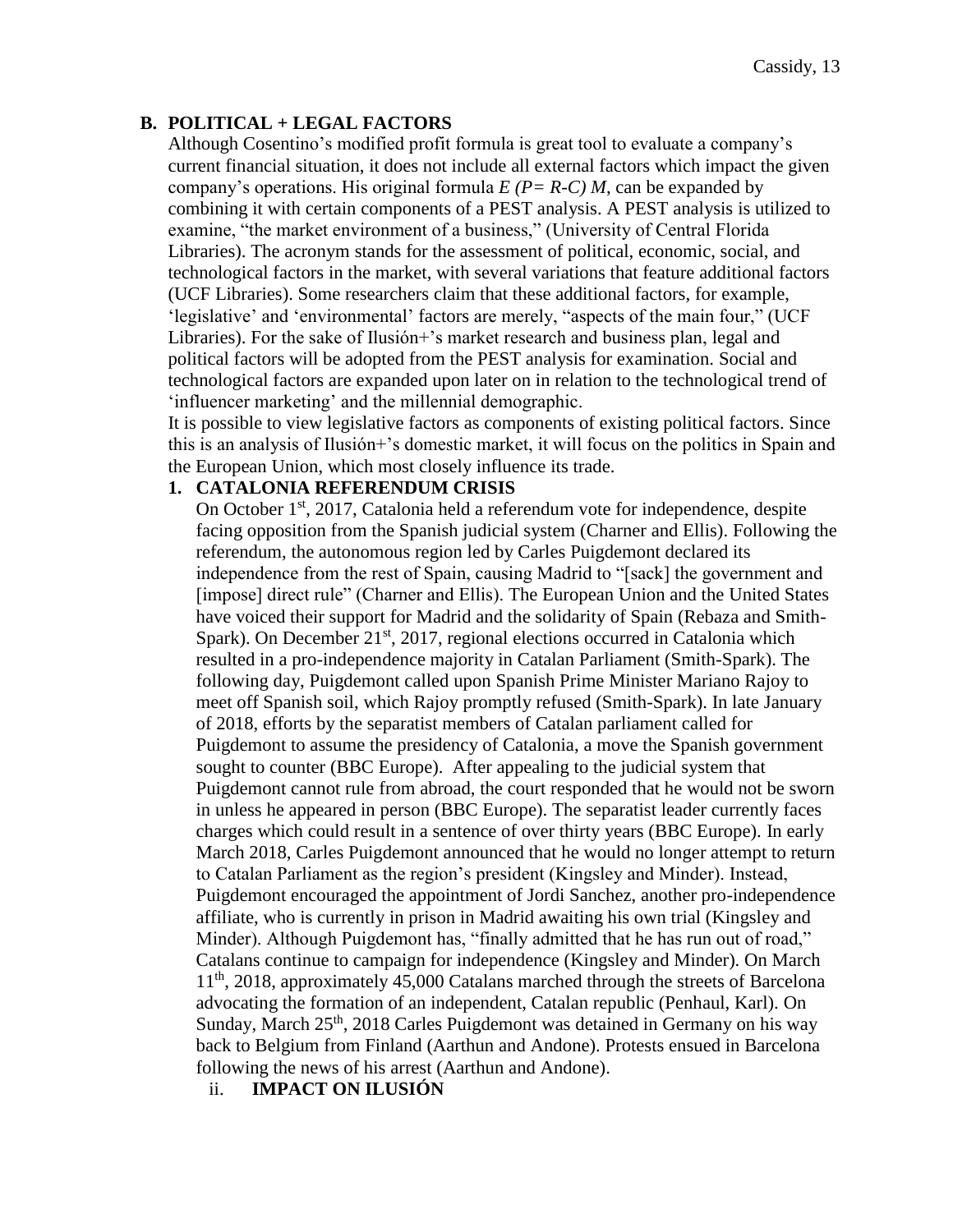The conflict in Catalonia presents problems for Ilusión+, due to its headquarters in Tarragona, a city in the region of Catalonia. Strained relations between Catalonia and Madrid could impact debt financing options, if the government decides to impose any punitive financial sanctions on the region. Political tension on the Iberian Peninsula could scare foreign investors away from Spanish debt instruments due to a fear of political instability, and as a result the economy could be further adversely affected by poor credit ratings. If Catalonia is successful at achieving independence, it is unlikely that an economic accord between the region and the rest of Spain will be reached quickly or peacefully. This could pose problems affecting distribution throughout Spain, especially in Madrid which represents a large, untapped market for the company.

Due to the Spanish government's commitment to solidarity, the likelihood of economic repercussions is not acute. As Catalonia represents a large portion of the nation's GDP, it is unlikely that the government would jeopardize the economic prosperity of the country as a whole just to punish a region for the actions of one political party. Instead, the government appears committed to targeting the individual party members responsible for the referendum and subsequent turmoil. Although foreign fears were initially high, it appears tensions and fears have calmed following government arrests and the capture of Puigdemont.

### <span id="page-14-0"></span>**2. BREXIT**

Brexit refers to the British exit from the European Union (EU). While negotiations are still at play, many Spaniards are worried about the devastating effects of a *hard exit*, or an exit in which the United Kingdom (UK) leaves without forming a bilateral agreement (El País). Eight of the seventeen autonomous regions of Spain have formally documented their concerns surrounding Brexit. Madrid outlined its fear in the decline of foreign investment, citing the U.K as its main contributor of FDI since 2009 (El País). Unfortunately due to the political crisis surrounding the Catalan government, Catalonia did not participate (El País). It is unknown what the region fears as the biggest repercussions of a hard exit. Other contributing regions cited concerns surrounding a decline in trade and tourism who cumulatively called upon the EU to set up a fund to help offset adverse effects of Brexit (El País). Although a decline in FDI and tourism would negatively impact the Spanish economy, Ilusión does not need to be quite as fearful due to its absence of trade with the U.K. A decline in tourists frequenting restaurants which carry its wine and cava could be cause for concern.

#### <span id="page-14-1"></span>**C. SUMMARY OF EXTERNAL FACTORS**

After walking through all of the external factors which influence Ilusión+'s current business operations, several conclusions can be drawn. In terms of the economy, inflation is low, interest rates have reached a decade low, the euro is strong, and youth unemployment still persists throughout the nation. Overall, the country continues to take steps forward nearly ten years after the global financial crisis. In relation to industry factors, the niche category of cause-marketed alcohol gives Ilusión+ the ability to 'make waves' by forming a new market. For example, one could argue that Ilusión+ has adopted a 'blue ocean strategy,' which is defined as, "a previously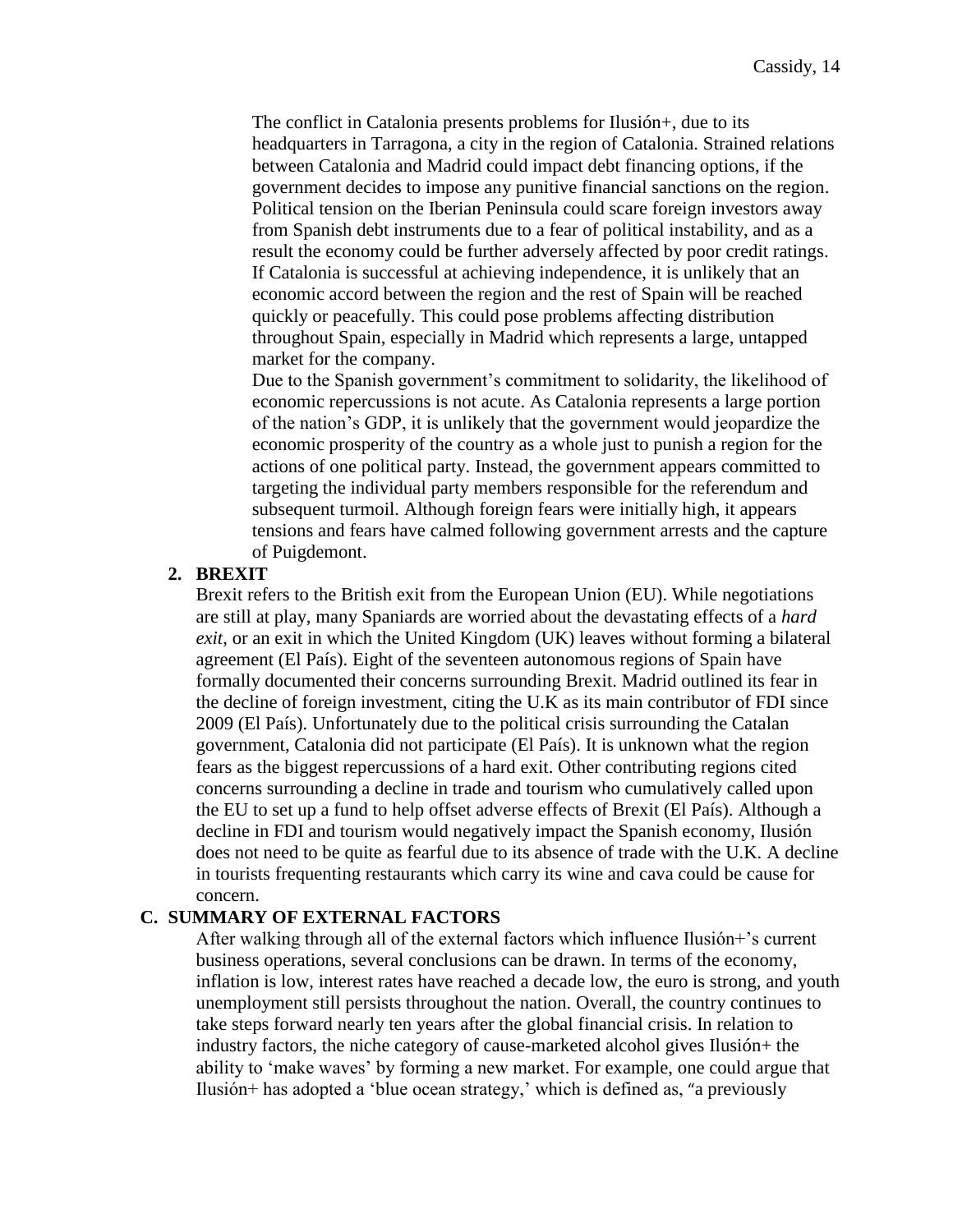unknown market space," one in which, "demand is created rather than fought over," (Chan Kim and Mauborgne). The company's supply chain faces the threat of climate change on squeezing future profit margins as suppliers' prices increase due to smaller harvests. Lastly, the suspension of Catalonia's autonomy and tension surrounding Brexit negotiations, call the potential of trade barriers into question. Despite political tensions, the external environment looks supportive. If Ilusión+ can rein in costs to control for possibility of future increases in expenses, then plans for expansion, at least within its home country, appear promising.

## <span id="page-15-0"></span>**D. INCREASING REVENUES**

Now that the market environment has been properly analyzed, one can shift focus to what is inside the parenthesis in the modified profit formula. Pushing the economic, market, and political factors aside, the formula is simplified to Profits= Revenues – Costs, or  $P = R - C$ . There are two key components which influence profits, and in order to increase this dependent variable (profits), Ilusión+ needs to either increase revenues or reduce costs. This section will focus on the first variable, revenues. Revenues are the product of the quantity of goods purchased multiplied by the product price. This can be modeled by the equation  $R = P*Q$ , where 'P' stands for price and 'Q' stands for quantity. Below are four identified methods to increase the product of this formula, and several strategies Ilusión+ can employ to engage them.

## <span id="page-15-1"></span>**1. INCREASING CUSTOMERS**

One way to increase the number of goods purchased is by increasing the number of customers buying the company's product mix. Three ways to expand the customer base include entering new markets, increasing distribution channels within the current market, and utilizing marketing campaigns (Geometrx).

### <span id="page-15-2"></span>**a. ENTERING NEW MARKETS**

New geographic markets do not have to be very far from the existing market to qualify as 'new.' Spain has seventeen autonomous communities with political and financial autonomy (Gobierno de España). Madrid, the capital of Spain, represents the largest city in the country with over 6.1 million inhabitants (Central Intelligence Agency). This represents a sizeable, untapped market within Ilusión's home country, and a great means of increasing customers without dealing with the scrutiny of international laws and transportation costs. Additionally, a geographic expansion to the United States represents a large market for Ilusión+.

### <span id="page-15-3"></span>**b. INCREASING DISTRIBUTION CHANNELS**

One way to reach new customers is through new retail outlets. Although Ilusión distributes primarily through restaurants, it would be beneficial for them to have a consistent retail relationship in a domestic supermarket. *El Corte Inglés* is a popular Spanish department store, headquartered in Madrid, with locations throughout the country. Many of their locations feature a grocery store with a large selection of wine and spirits on the bottom level. A secure retail relationship with *El Corte Inglés*  would allow Ilusión+ to increase both the number of distribution channels, as well as the average transaction size. This is due to the likelihood of the retailer ordering quantities larger than local restaurants that the company has existing relationships with. In addition, the parent company of *El Corte Inglés* owns other Spanish supermarket such as *Bricor* and *Hipercor*, as well as a home shopping channel called *La Tienda en Casa (The Store at Home)* (El Corte Inglés). Securing a spot on a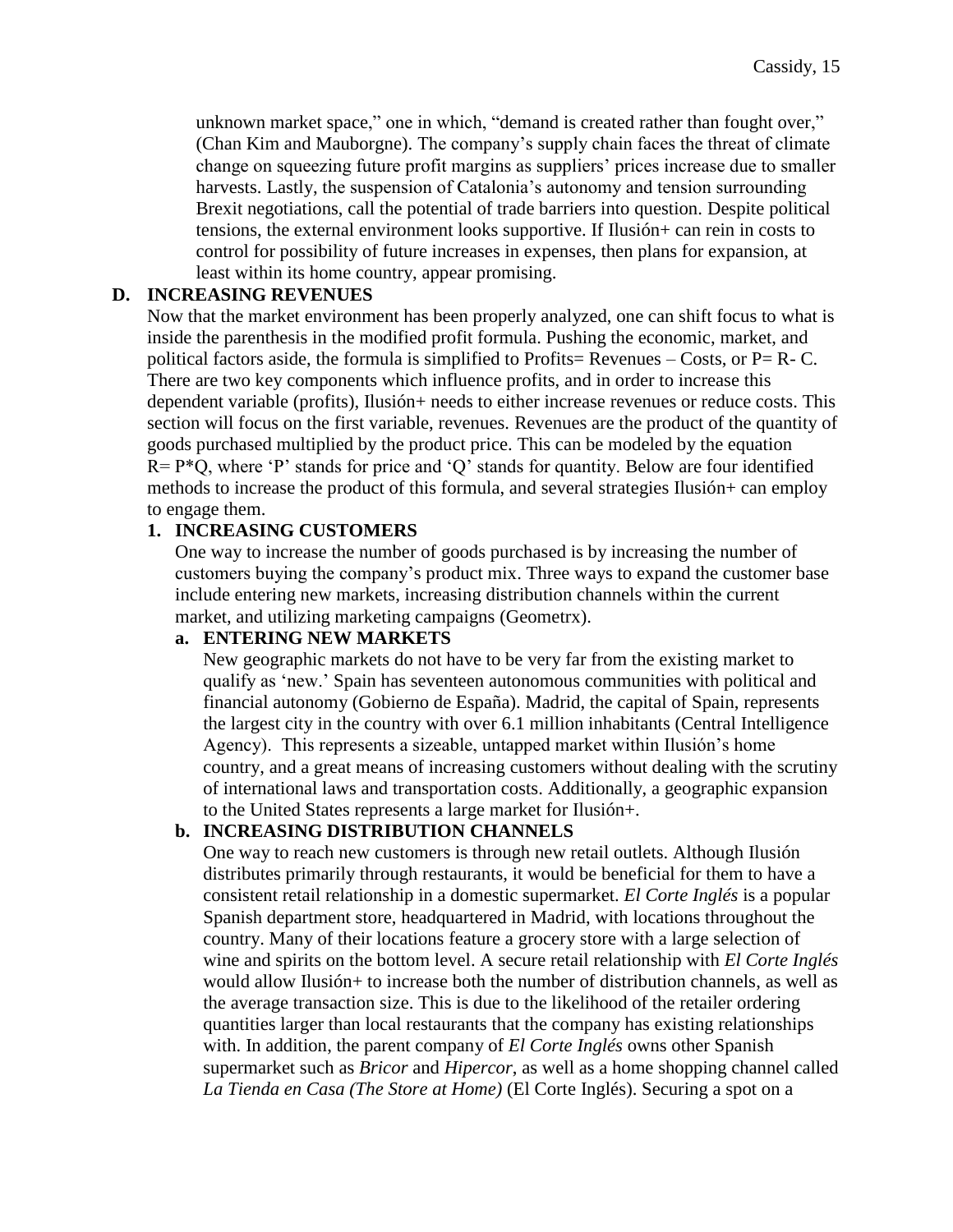broadcast of *LTC* would be a great way for Ilusión to achieve country-wide publicity and boost its customer reach.

#### <span id="page-16-0"></span>**c. INFLUENCER MARKETING**

Influencer marketing is a form of advertising which utilizes influencers, such as 'YouTubers' and bloggers to demonstrate whether or not a product is, "worth investing in" (Forbes Agency Council). As less people tune into the radio and TV, companies have started to rely on influencer marketing as an effective way to reach customers (Ward, Tom). In order to effectively use influencers to market a product, the company should commit time to evaluate possible influencers, and make an effort to focus on engagement instead of a high follower count (Forbes Agency Council). Working with a smaller influencer that gets more activity on each post is often a better return on investment than a large account with little engagement (Forbes Agency Council). One thing for smaller companies like Ilusión to note is the cost of an influencer ad campaign. It is a common misconception that these campaigns can be negotiated cheaply or in return for a product (Forbes Agency Council). However, it is important to note that Ilusión is a socially responsible enterprise, which may offer it some bargaining power when negotiating with influencers. An influencer may feel more connected to the brand or more willing to promote it due to its positive values and mission. In addition, it may make more sense for the company to consider 'Micro-Influencers.' Micro-influencers with a strong following can effectively promote a product without the large price tag associated with larger influencers (Forbes Agency Council). It is also important to make sure that chosen influencer(s) are compatible with the company, meaning that their brand and audience is aligned with the company (Forbes Agency Council). It does not do any good to market to an audience that has zero interest in the product being promoted. Furthermore, bad publicity associated with a collaborating influencer could adversely impact the image of the company which hired them. An advantage of influencer marketing is it could be used by Ilusión in any market. The company can employ it in Spain as a tactic to grow their domestic customer base by, as well as overseas if the company ventures to the United States. Social media knows no geographic boundaries, and Americans which follow Spanish bloggers who have previously promoted Ilusión+'s products would already have had exposure to the company.

#### <span id="page-16-1"></span>**2. INCREASING TRANSACTION SIZE**

Increasing the average transaction size involves getting existing customers to purchase larger quantities at one time. This could be accomplished by offering incentives to customers for purchasing more bottles at one time. However, it is important to be cautious when employing this strategy in order to avoid later brand cheapening. *Take the following scenario for instance*: say one of Ilusión+'s longtime buyers was given a small discount for purchasing an extra 50 bottles, and an even larger discount for purchasing an extra 150 bottles above their usual order. The company purchases the extra 150 bottles of cava during the holiday season thinking they can easily sell them. This season however, consumers seem to be choosing red wine, and the restaurant is having difficulty selling the excess cava. To get rid of the excess bottles, the restaurant begins selling it to customers at half the usual value, making Ilusión+'s cava appear as a low-cost brand in their mind. When they go to other establishments which carry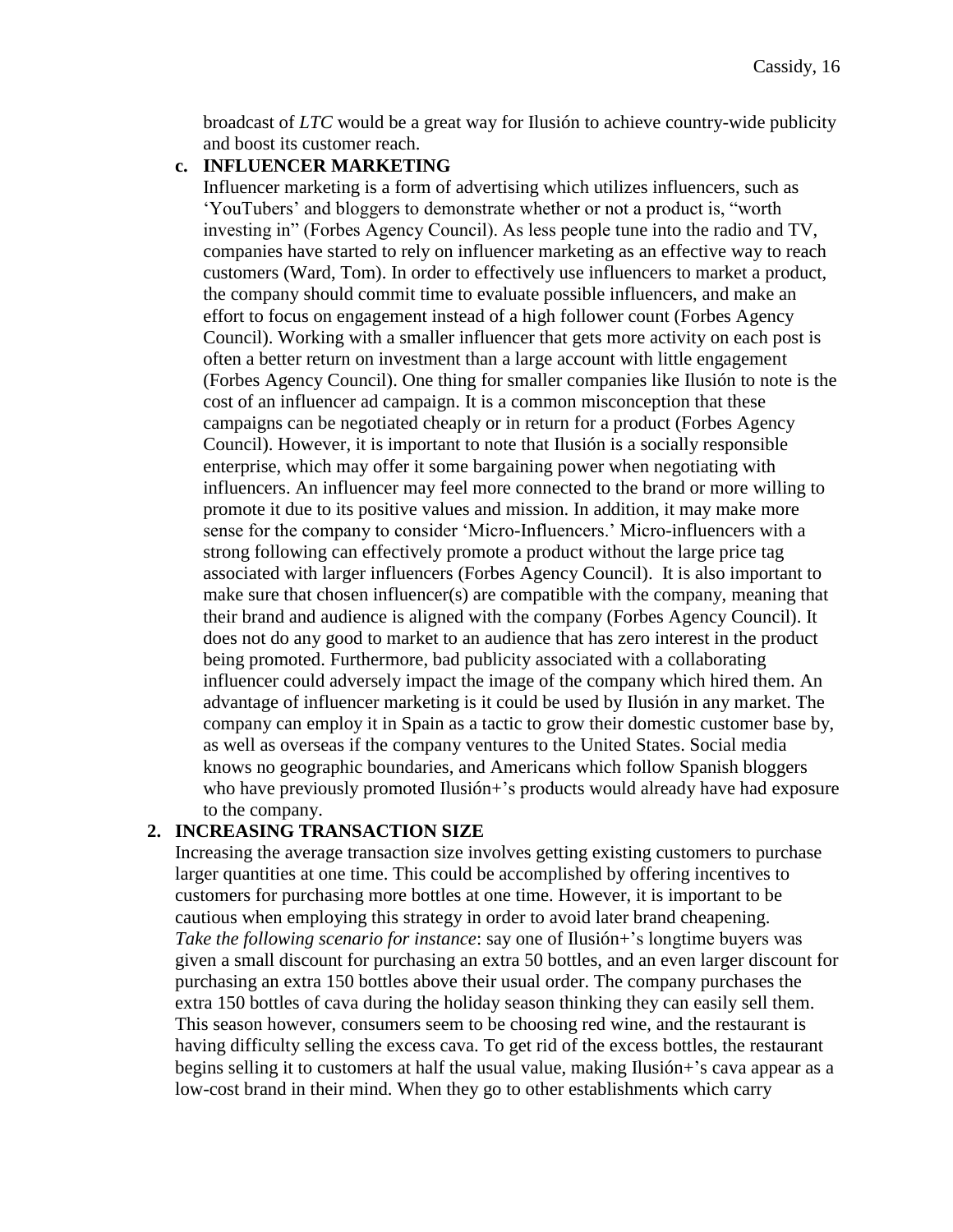Ilusión+'s products or come back to the original at a later date, the customer may be unwilling to pay the original price, which they now perceive as 'too high' compared to the price they previously paid for the same brand. In addition to quantity discounts the sale of additional items such as those expressed below (see section III. U.S Marketing Strategy) could increase the transaction size, as additional product promotion may encourage existing customers to purchase more than just wine.

#### <span id="page-17-0"></span>**3. INCREASING FREQUENCY OF TRANSACTION**

Increasing the frequency of transaction involves getting customers to purchase more often. Since Ilusión+ does not sell directly to everyday consumers, in order to get its customers (restaurants and stores) to order more often, the company needs to drive up demand. A logical way to create demand is to increase the buzz and publicity around the project through marketing tactics such as targeted advertising using influencers (see Sec. 1, subsection c. above). Additionally, the Spanish value trust and strong personal relationships when doing business with one another (Business Culture). It is important for Ilusión to devote time to checking in on and visiting with existing customers to ensure a strong, continuing business relationship. Furthermore, Spaniards generally prefer face-to-face interaction to phone or email correspondence due to its personable nature (Business Culture). However, it is likely that most of Ilusión+'s business counterparts are understanding of any travel limitations faced by the company, as a cause of the owner's health. Due to the emphasis on trust in negotiations, most Spaniards do not use explicit contracts to confirm a business deal (Business Culture). This is important to note in the case that Ilusión+ would want to enter a purchase agreement, where a customer would agree to purchase a certain amount of inventory at predetermined points throughout the year. Legally, it would be wise to have such a negotiation formally drafted, but the company should be cautious to avoid offending their counterparts, or damaging an existing relationship.

### <span id="page-17-1"></span>**4. RAISING PRICES**

The variable Price (P) represents the other half of the revenue formula. If one cannot successfully increase the quantity of goods sold, they may think to increase prices to earn more from current sales. However, revenues are the product of sales price *and* the number of goods sold. It is not guaranteed that the number of goods sold will remain the same if prices are raised. It is possible to further evaluate the relationship between sales price and product demand using price elasticity. According to Jill Avery, a senior lecturer at Harvard Business School, price elasticity represents "how responsive customer demand is for a product based on its price." There are five different zones of elasticity ranging from perfectly elastic (*highly price sensitive)* to perfectly inelastic (*not price sensitive)* (Gallo, Amy). The more elastic a product is, the more sensitive it is to changes in price, while perfectly inelastic goods do not experience any change in demand as prices fluctuate (Gallo, Amy). Ilusión+'s wine and cava likely fall into the 'relatively inelastic' zone,' due to the company's strong brand differentiation, which Avery emphasizes when praising "brand equity [as] a good investment," (Gallo, Amy). A 2014 study of the price elasticity of alcoholic beverages, averaged across 80 countries revealed the global industry is "largely inelastic," as a whole (see figure 1.4) (Euromonitor International). Sparkling wine (the category which contains cava) revealed an overall low elasticity, but highlighted a large difference between in its elasticity in developed and developing countries (Euromonitor International). The product proved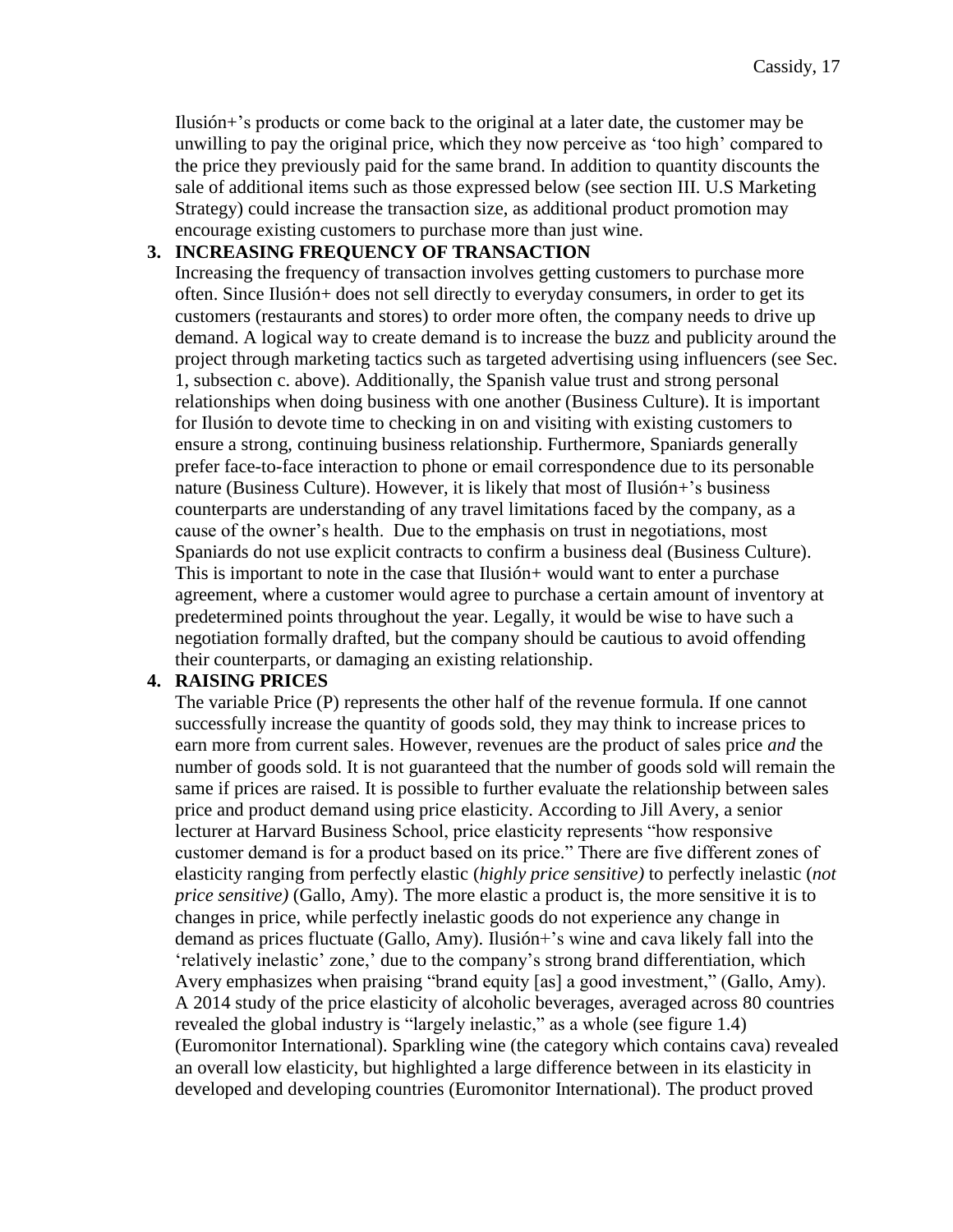less elastic in emerging economies, due to more a niche consumption (Euromonitor International).

#### a. **RECOMMENDATION**

I believe Ilusión+ could benefit financially by increasing its prices, but I would recommend that they do not increase them to existing customers. Instead I recommend they begin implementing a higher price in newer relationships within Spain, for instance in Madrid, where alcohol and the cost of living is generally more expensive.

## **5. OVERALL RECOMMENDATION**

While there are many strategies which Ilusión + can employ to maximize revenues, it is advised the company focuses on increasing their customer base. This is best tackled by using a combination of entering new markets, increasing distribution outlets, and utilizing influencer marketing. The company should devote energy to expanding its geographic footprint within Spain by targeting retail outlets in Madrid in order to take advantage of the large metropolitan and tourist population. It is likely that there is enough foot-traffic from tourists and locals in the capital city, that the company could experience great sales gains without having to turn every customer into a repeat customer. Furthermore, obtaining a secure retail relationship with *El Corte Inglés*  locations in Madrid and Barcelona would allow Ilusión+ to increase both the number of distribution channels, as well as the average transaction size. The company's presence in retail grocery chains would increase order sizes and consequently reduce the average variable costs per bottle of wine.



#### FIGURE 1: GLOBAL DEMAND PRICE ELASTICITY FOR SELECTED ALCOHOLIC DRINKS

Source: Euromonitor International's Industry Demand Model (based on alcoholic drinks industry research).

Figure 1.4 *(blog.euromonitor.com)*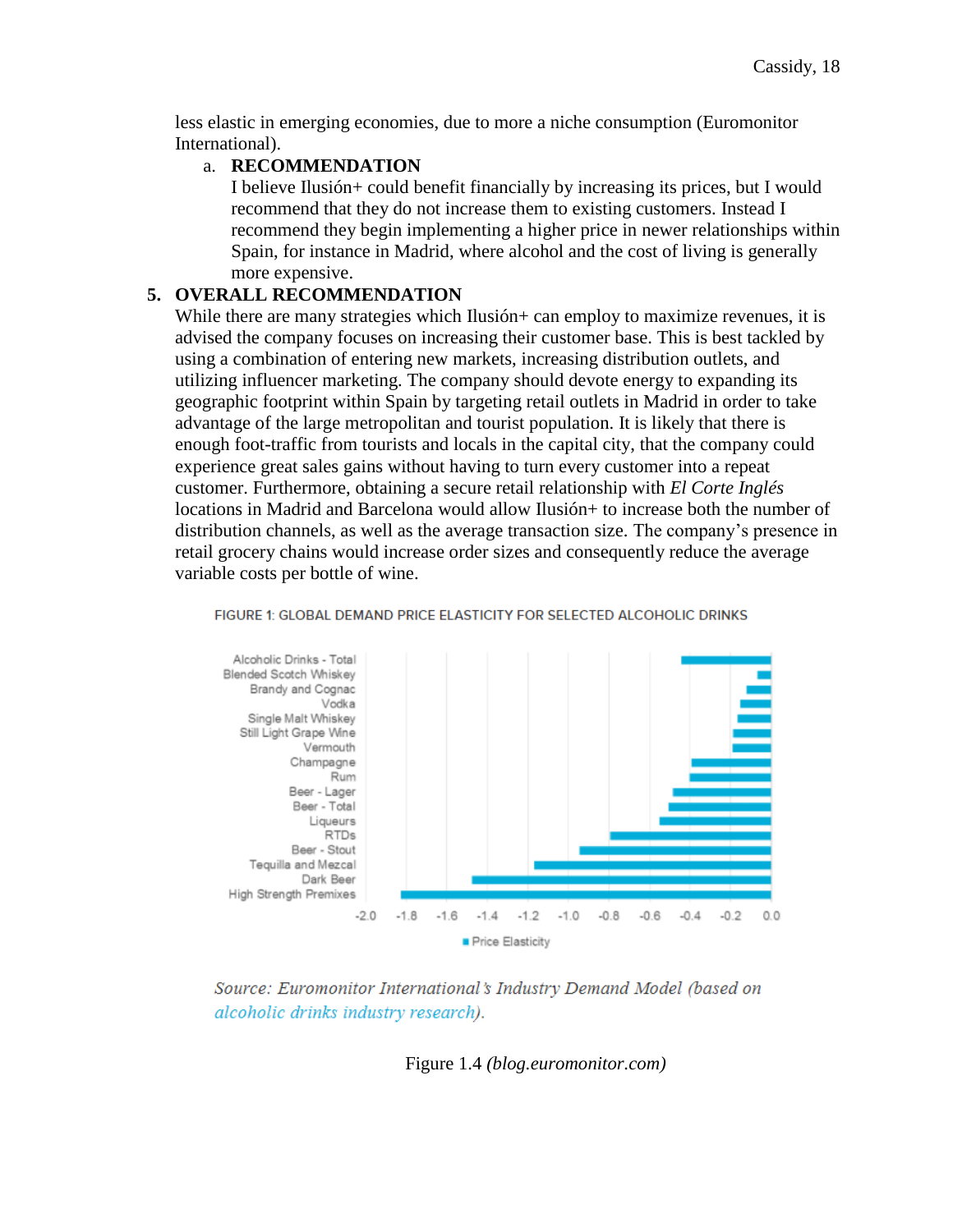# <span id="page-19-0"></span>**E. DECREASING COSTS**

The second half of the profit formula  $(P = R - C)$  concentrates on costs. To maximize profit growth, one should work to minimize costs at the same time as increasing revenues. This is especially important to maintain profit margins, in the event that wine wholesale prices increase (see Sec. B, Part 2.).

Before examining strategies to reduce costs overall, it is important to have a detailed breakdown of all costs in order to see if any particular cost seems out of line. It is also helpful to compare the costs to those of competitors, but it is a bit difficult to find a direct competitor to Ilusión due to its smaller size and unique business plan.

Table 1.1 illustrates the costs of a bottle Pau Montsant, the red wine sold by the Ilusión.

## **Table 1.1**

#### **Pau Montsant-**

**3.4 €** Cost of Bottle from Distributors **1 €** Label + Capsules + Boxes + Transportation **5.3 €** Selling Price to Distributors **+10%** Store Price **+10%** Restaurant Price **+10%** Final Price **+ 21%** Value-Added Tax (VAT) **+ 1 €** Donation Final Sales Price to Public (with everything included) =  $10 \text{ } \in$ 

Other Margins include-

**Pau Penedes** is purchased from suppliers for de  $3.2 \text{ }\epsilon$  and sold to the public for  $9 \epsilon$ . **Cava** is purchased from suppliers for **5.8 €** and is sold to the public for **12.5 €. Blanco** (white wine) is purchased from suppliers for  $3.8 \in \mathbb{R}$  and is sold to the public for  $9 \in \mathbb{R}$ .

In *Case in Point* Cosentino provides 21 ways to reduce costs. Below are 12 recommended strategies that Ilusión+ can utilize to decrease costs. They are ranked in terms of necessity, denoted by the label of high, medium, or low importance.

### <span id="page-19-1"></span>**1. CROSS TRAIN WORKERS- LOW**

Cross-training employees enables employees to perform more than one business function. This in turn reduces the number of employees which make up the company and the money spent to pay their salaries, and/or wages. This is recommended if Ilusión has other employees outside of the family. Due to high level of youth unemployment, labor costs in Spain among this demographic are low, which makes the consolidation of employees less of a priority.

# <span id="page-19-2"></span>**2. CONVERT WORKERS INTO OWNERS- LOW**

A company can convert employees into owners, by providing them with equity in the firm. As partial owners of the firm, employees are likely to have increased motivation to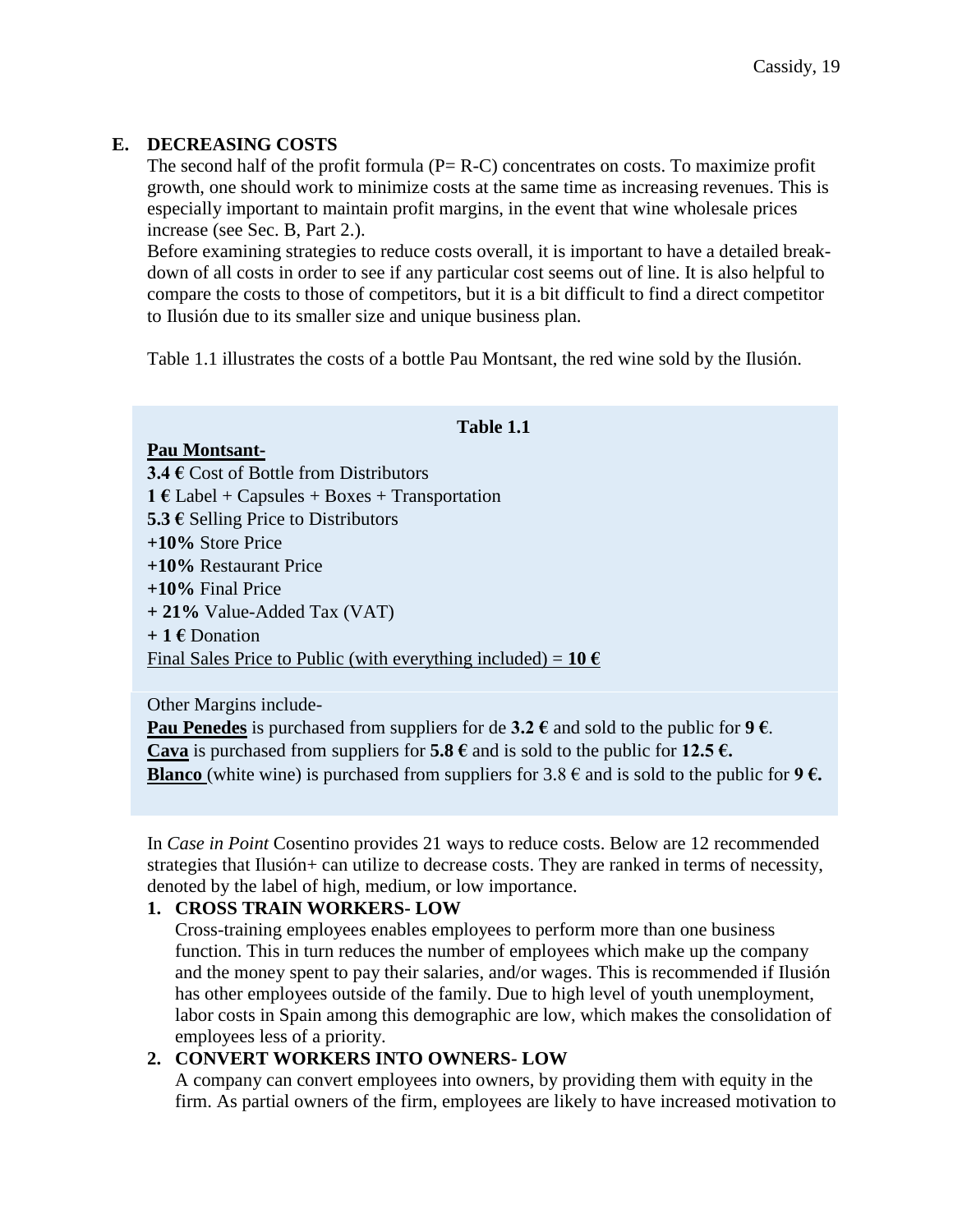go above and beyond to see the company succeed. This ties their performance more closely to their pay. The downside of this strategy is that the founders of the company no longer have 100% control of their company. As they give up ownership, they give up power and authority in decision making, depending on how much of the company they gift to workers. For example, once over half of the company is in the hands of other individuals, whether it be employees or investors, the original owners no longer hold the majority. This makes them vulnerable to the decisions or whims of the other stakeholders.

This strategy holds low importance to Ilusión+ due to the cost of equity. When one surrenders equity to its employees it gives up not only control, but access to company profits which makes it less advisable.

## <span id="page-20-0"></span>**3. INVEST IN TECHNOLOGY- HIGH**

Capital investments in technology, although potentially expensive upfront, might make a company's business strategy more cost-effective overtime. For example: If Ilusión invests money in its website to make purchasing easier for consumers, or on targeted digital marketing (Sponsored Ads) to increase its online foot-traffic, it in turn could see an increase in the number of online transactions. However, this is only an effective investment if the shipping costs from online orders are less than the transportation costs associated with retail sales distribution (ex: Restaurants).

This strategy is of high importance, due to the changing realm of consumer marketing. Advertising and sales is increasingly moving towards e-commerce and influencer-based campaigns. If Ilusión+ invests itself into this category early on, it avoids the risk of falling behind competitors.

## <span id="page-20-1"></span>**4. CONSOLIDATE PRODUCTION SPACE- LOW**

Consolidating production, or storage space can be achieved by reducing the number of warehouses used by a company. This is to make sure that the company is not paying for additional space it does not need. This may not be as relevant if Ilusión+'s inventory is small enough to be stored within the owner's family home. If inventory is small enough that it can be confined to the owner's home, that would be a method of reducing costs. However, this strategy would not be sufficient in the long-term due to goals of increased sales and production.

If the company employs the use of warehouses, it should focus on a central geographic region that allows easy access to the different autonomous regions of Spain, reducing transportation costs as the company moves to expand into regions outside Catalonia. Madrid is a central city, however its higher cost of living may make warehouse storage more expensive.

### <span id="page-20-2"></span>**5. REDUCE INVENTORIES- HIGH**

Too much inventory can become costly to store over time. In order to avoid excess inventory, one should examine past purchase orders and evaluate trends to forecast future sales. This helps a company know what to keep in stock that is proven to sell, as well as make sure a company does not have a habit of over-purchasing any specific type of wine. The goal of this analysis is to sell larger amounts of popular wines and purchase less, or perhaps cease to buy the wine which has a history of minimal sales. This financial analysis can be aided by market research, surveying current customers to learn more about their consumer needs and preferences.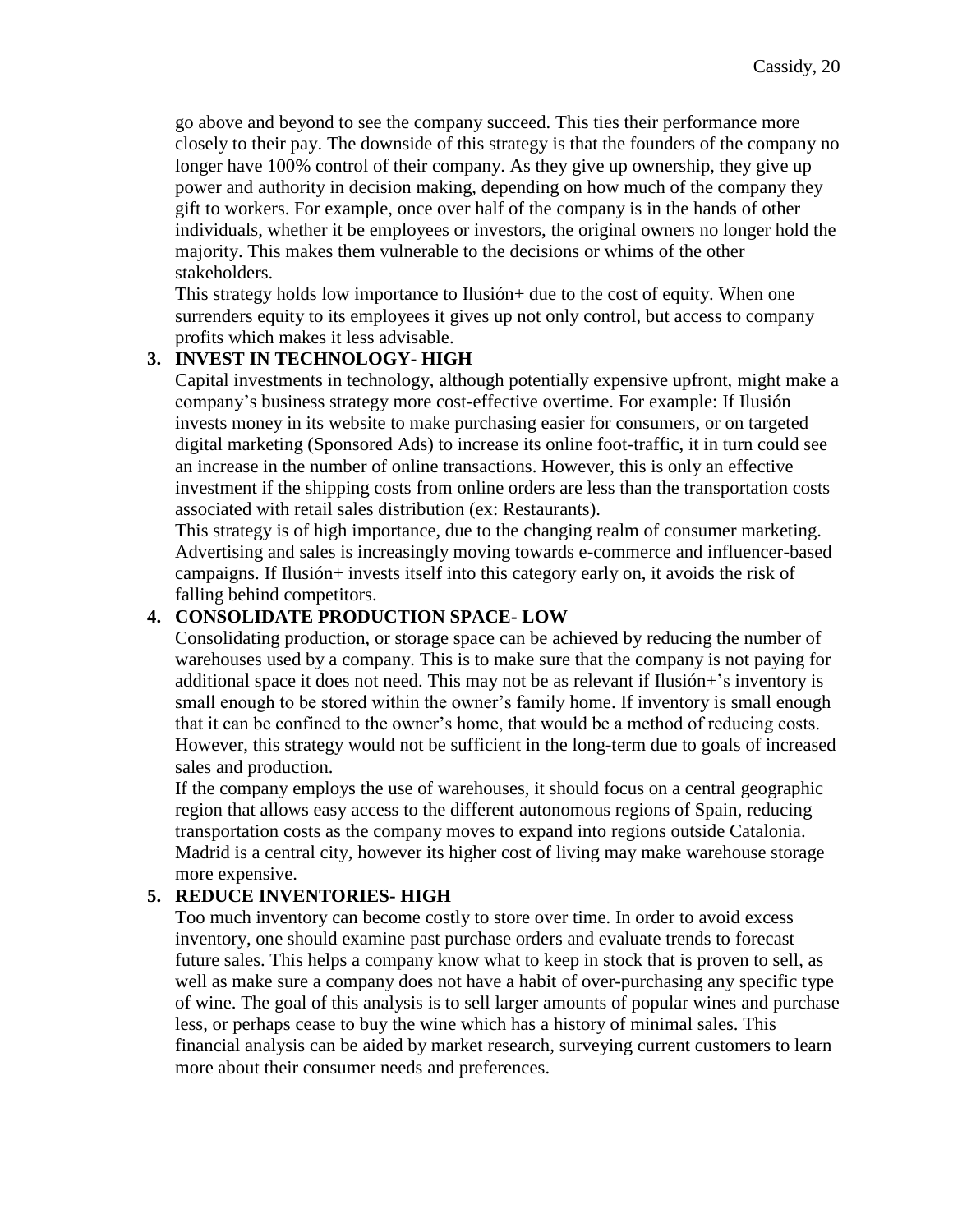An additional option is to wait for customer orders before purchasing from suppliers, a form of *Just in Time Manufacturing*. However, this could lead to delivery delays and frustrate clients if orders are not received far enough in advance, making it a riskier option. JIT Manufacturing is better equipped for more expensive, durable goods such as automobiles. Furthermore, wine production is not as fast as a process, as it involves the aging of grapes, making JIT manufacturing more difficult to implement. Additionally, variability in consumer preferences may lead to orders which are too small to spread the fixed costs over. For example, if an order arrives for fifty bottles of red wine and only five bottles of cava, then Ilusión+ would have to spread the fixed costs (ex: transportation, storage) of cava over only five bottles if the red wine and cava did not originate from the same vineyard.

#### <span id="page-21-0"></span>**6. OUTSOURCING- MEDIUM**

Outsourcing involves utilizing third parties to perform select business operations. Outsourcing distribution could be an easier, and more cost effective way for Ilusión to transport its goods, especially if it expands to the North American continent. One resource that could prove useful is fulfillment through Amazon. The process works by Amazon storing company inventory in its many fulfillment warehouses, and shipping them to consumers on the company's behalf (Amazon Services). This cuts out the opportunity costs associated with time spent fulfilling orders and the tediousness of Ilusión handling each individual orders. It may also eliminate some of the transportation costs to restaurant retailers if large orders are negotiated online and fulfilled by Amazon. Additional benefits include Amazon's handling of customer service and returns, the absence of a minimum inventory requirement, and the ability to fulfill orders from multiple channels using the inventory stored by Amazon (Amazon Services). This means Ilusión can store any quantity it chooses with Amazon and can connect sales from its online store to be fulfilled by Amazon.

### <span id="page-21-1"></span>**7. RENOGIATE WITH SUPPLIERS-LOW**

Renegotiating with suppliers involves reaching out to existing suppliers to see if it is possible to renegotiate lower prices. One should note that this option is the least practical if wine production in Spain continues to decline, due to the bad harvest associated with extreme weather events (see Sec, B. Part 2).

# <span id="page-21-2"></span>**8. CONSOLIDATE SUPPLIERS- HIGH**

The more suppliers a company contracts with, the less they are purchasing from each individual supplier. Small purchase quantities tend to be more expensive, as fixed costs remain the same and are spread out over a smaller amount of inventory. Consolidating suppliers allows Ilusión+ to utilize 'economies of scale,' which involves spreading the company's fixed costs over a larger number of bottles, and in turn, reducing the average fixed cost per bottle. Ilusión+ can consolidate its suppliers by eliminating the purchase of less popular wines that the company could do without selling. To evaluate its current relationships the company would benefit from the same financial analysis mentioned above (see part 5, 'Reduce Inventories'). However it is important to note that Ilusión+ should maintain multiple suppliers at all times. This is due to the necessity of diversification to mitigate risk. For example, if the company only had one supplier and something happened which broke that link in their supply chain, they would be vulnerable. However if Ilusión+ had multiple suppliers, or multiple "links," then they would have other links to connect to preserve the strength of the chain.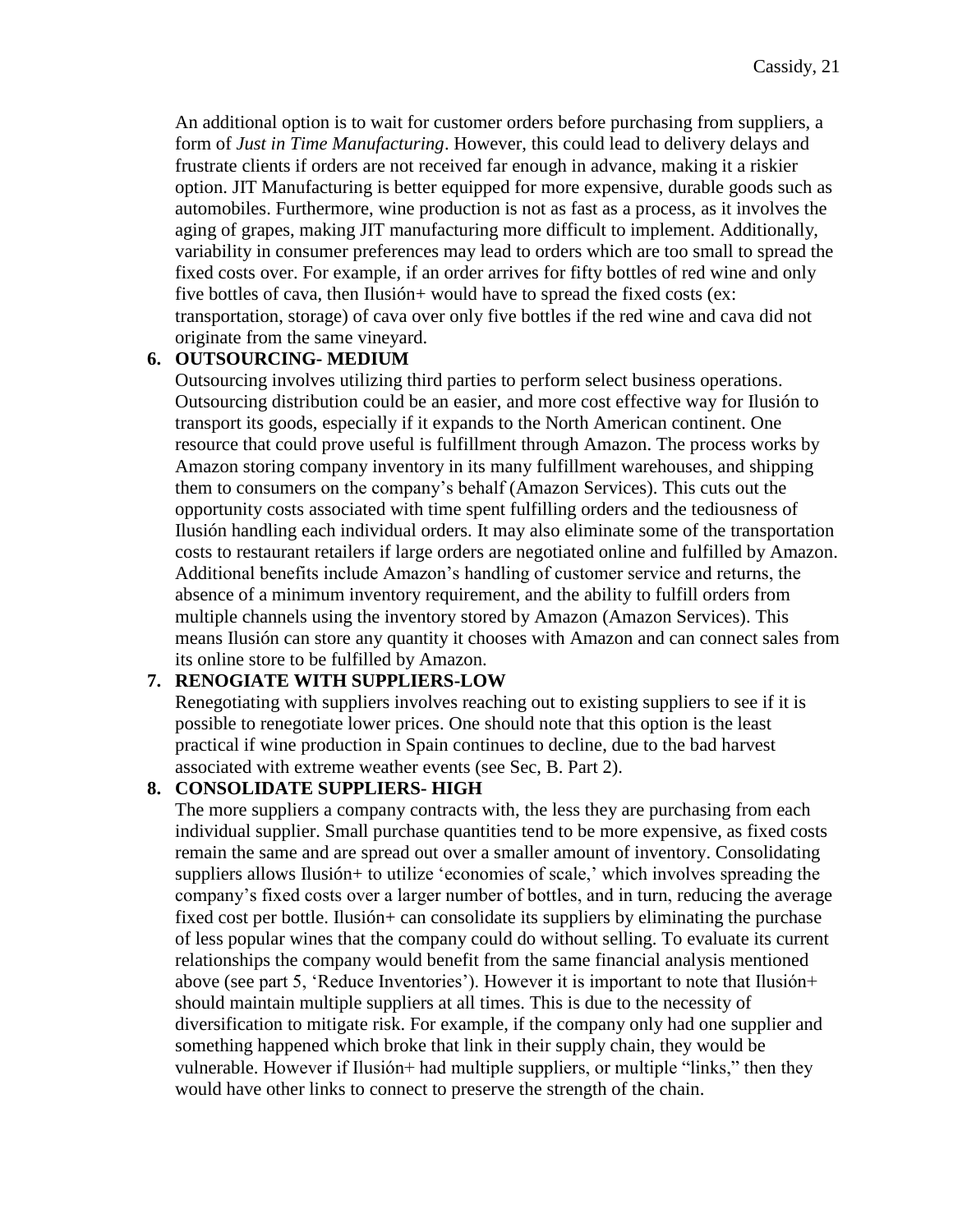### <span id="page-22-0"></span>**9. HAVE CUSTOMERS PAY SOONER- MEDIUM**

Having customers pay sooner enables Ilusión to save money by reducing its waiting time to collect receivables. Faster credit collection decreases the risks associated with fluctuating currency rates, which is important in international business deals if the company enters the U.S Market. Additionally, a shorter collection period signifies increased liquidity, which can benefit the company by allowing them to obtain lower interest rates on loans (Investopedia). Too loose of a credit policy can result in the increased risk of default, or the likelihood a customer will not follow through with its payment obligations. However, Ilusión must also be careful not to impose too tight of a credit policy, which could limit sales by causing customers to look elsewhere for better terms.

### <span id="page-22-1"></span>**10. REFINANCE DEBT- LOW**

(*In the case that Ilusión has an existing outstanding loan*) If interest rates have changed favorably for lending, the company should look into refinancing its debt. This strategy is of low importance, due to the increase in interest rates compared to the previous benchmark.

### <span id="page-22-2"></span>**11. HEDGE CURRENCY RATES- LOW**

Hedging currency is used by corporations to minimize the risk associated with, "a change in currency exchange rates [which] will adversely impact business results," (Investopedia). An adverse change could be the weakening of the currency in which receivables (ex: sales) are denominated in, as well as the appreciation of the currency in which expenses are denominated in. *Note: Hedging currency rates is not necessary for Ilusión until they enter new markets or begin to purchase from foreign suppliers*. Once the company crosses over into the American market, they can begin to hedging against an appreciating currency (USD) that payables, or costs are denominated in as well as against a depreciating currency (USD) that receivables or revenues are denominated in. Hedging on a smaller scale is accomplished through forward contracts. Forward contracts are arranged and agreed upon by parties in private, unlike Futures contracts which are traded on exchanges and standardized (Investopedia). A forward contract arranges for the purchase of sale of currency at a specific price at a stipulated future date (Investopedia). Forwards are more appropriate for a company like Ilusión+, because they are commonly used to reduce price volatility, not speculation (Investopedia). Hedging currency rates is of low importance at the time being, due to the lack of an international sales presence. However, if the company is successful at expanding to the U.S market, this quickly changes to a high priority.

### <span id="page-22-3"></span>**12. SELL NON-ESSENTIAL ASSETS- MEDIUM**

The sale of non-essential assets can aid in consolidating production space, as well as work to eliminate costs associated with assets that no longer serve the purpose of the business. This is especially important if the assets are depreciating, as the sooner they are sold, the more money can be recovered before more depreciation is subtracted.

### <span id="page-22-4"></span>**13. SUMMARY OF DECREASING COSTS**

As examined above, there are many ways which Ilusión+ can work on reducing its costs in order to increase its profit margins. After analyzing several strategies, the three that are of utmost importance to Ilusión+ are investing in technology and consolidating both inventories and suppliers. The company could benefit by expanding its digital marketing footprint, investing in online advertising to draw in more clients. Although it is an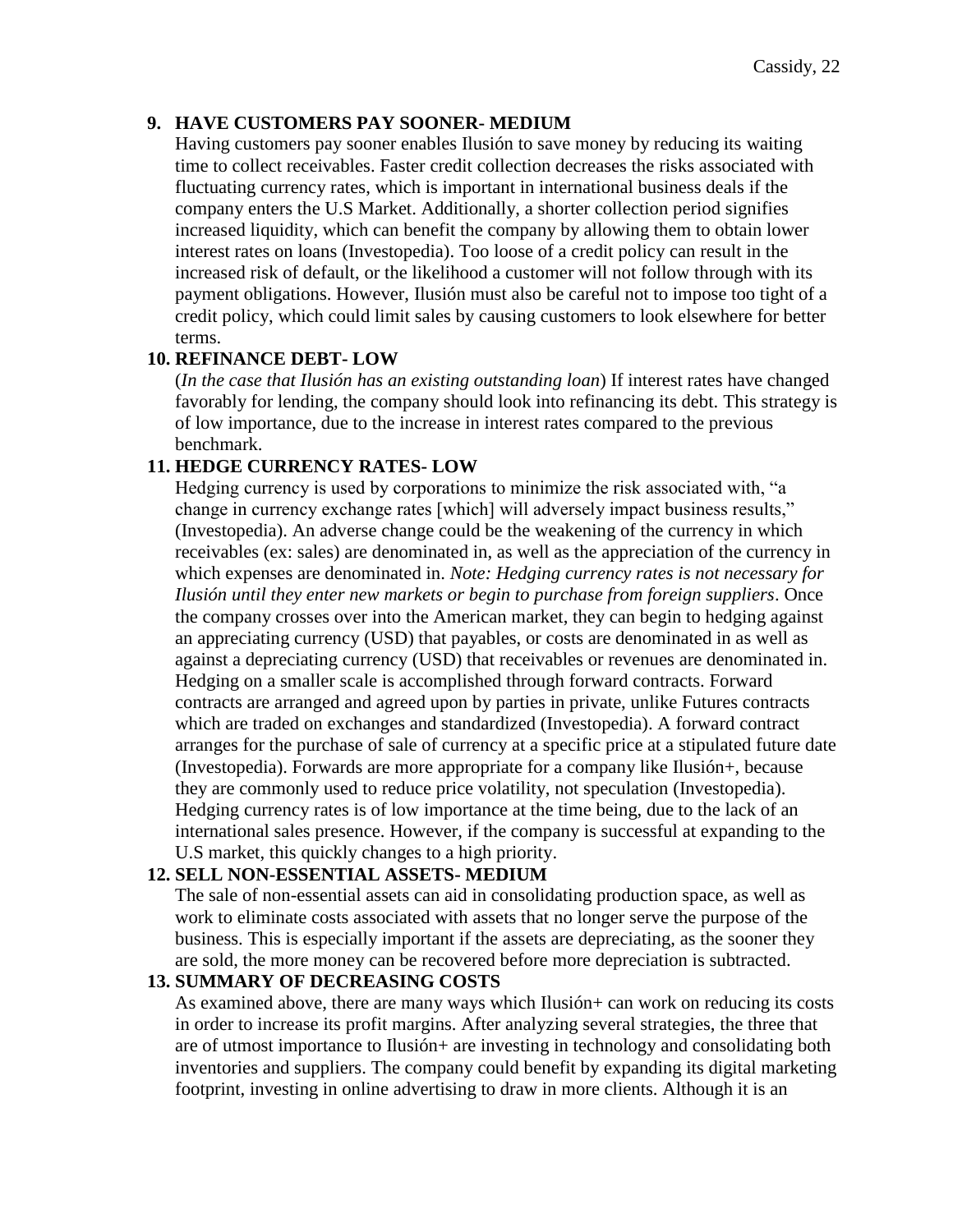overhead cost, a sizeable, early investment could lead to sustainable future revenue. Following a detailed analysis of its product mix and learning which of its wines are the most successful, in terms of sales and profit margins, a consolidation of suppliers and inventory would help eliminate poor performers. Ilusión+ can then focus on its 'cash cows,' or its "consistently profitable [products] whose profits are used to finance a company's investments in other areas," (Merriam-Webster). Furthermore, the investment in online marketing should concentrate on the promotion of these cash cows.

# <span id="page-23-0"></span>**II. U.S REBRANDING**

Ilusión+'s long term goal is to expand into the U.S market. According to Word Reference, the company's name in Spanish is a reference to 'hope' and 'wishful' thinking. This embodies the optimism expressed by its owners in their philanthropic contributions to the battle against neurodegenerative diseases. However, ilusión is most similar to the English word 'illusion' which is defined by Word Reference as, "something that deceives one by producing a false impression of what is real." An illusion often has connotations of magic tricks and mirages, which do not serve as a good representation of the company and its mission. A socially responsible product called 'deception' is more or less a tangible oxymoron, therefore it is necessary to rebrand the product for success in the American marketplace.

# <span id="page-23-1"></span>**A. RENAMING**

Below are the three names proposed to the company owners. The owners decided upon the use of 'Half Full' to represent their product in the U.S. It is a play on words, representing the concept of a glass being half full instead of half empty. A person who sees a glass as half full is someone who is optimistic and able to remain positive in times of bad circumstances. It also is a visual name which easily resonates with the company's product in the form of a glass of wine.



# <span id="page-23-2"></span>**III. U.S MARKETING STRATEGY**

**OBJECTIVE:** Begin selling nonperishable items (see section 1. Product) to raise funds and awareness about the brand and its purpose while avoiding strict regulations and taxes. This represents a less risky use of funds when beginning initial operations. Once the brand is more established, the company will ideally have an easier time introducing its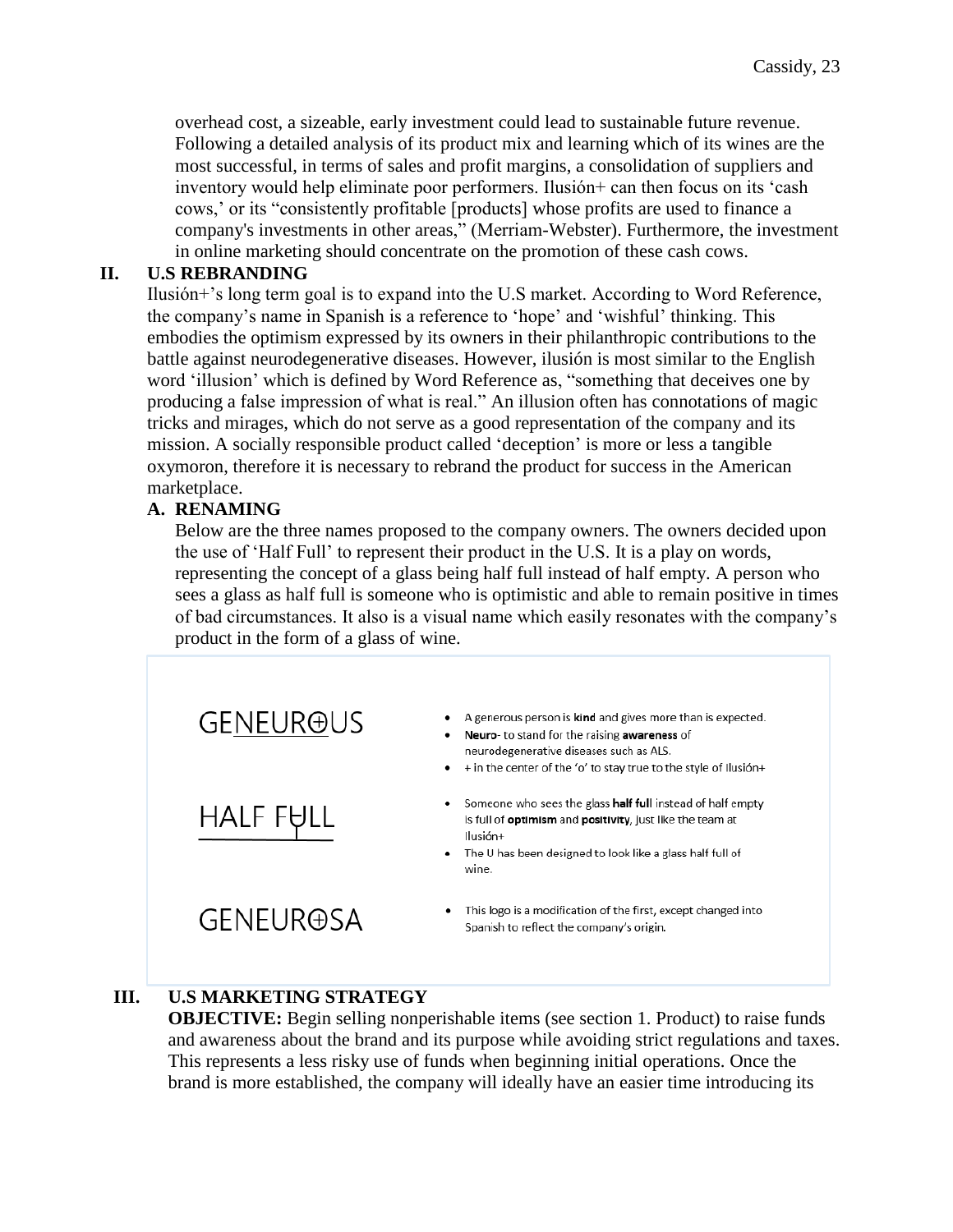product into the market. The goal is to create demand, before the company would spend a sizeable investment in the foreign market to limit potential losses.

#### **U.S WINE LANDSCAPE:**

In 2017, U.S wine sales experienced a steady growth and totaled \$62.7 billion, consisting of \$41.8 billion in domestic sales and \$20.9 billion in imported sales (Thach, Liz). As the competition from imported wine continues to grow California wines face threats from Italy, France, New Zealand, Australia, Chile, Argentina, and Spain (Statista). Although Spain was included in the top ten countries of U.S wine imports in 2016, it lags behind other countries in  $7<sup>th</sup>$  place, making up just 5.29% of imports (Statista). This gap, means there are few Spanish wines imported into the U.S in comparison with the majority of imports, making Ilusión+'s products more likely to appeal to the millennial preference for unique stories and origins. Regarding sales volume, on premise wine sales account for 20% of the U.S market, and hold an average bottle price of \$40 (Thach, Liz). As one will later note in the sections below, Ilusión+'s on premise price point is much lower than \$40, allowing the company to capitalize on a section of the market which is underserved. Off-premise sales hold the majority of the U.S market and experienced a large increase in volume, and likely competition within the \$15-19.99 price-range (Thach, Liz). This increase in volume, would likely cause brands to flock to this market segment, crowding the market. As the \$15-19.99 price range most closely aligns with Ilusión+'s current price point, it would

be better at avoiding the highly competitive off-premise retailers. The top five most popular wines within the U.S landscape in 2017 were Chardonnay, Cabernet Sauvignon, Red Blends, Pinot Grigio, and Pinot Noir (Thach, Liz). However this does not reflect growth, as the fastest growing categories in 2017 were Rose, Sparkling Wine, and Sauvignon Blanc (Thach, Liz). This presents promising news, as one of Ilusión+'s staple products is its sparkling cava. With respect to the growth of U.S wine imports, France and New Zealand take the lead (Thach, Liz). This establishes the strong foreign competition that Ilusión+ would face marketing its products in the U.S, but also shows the absence of large Spanish companies in the U.S wine market. According to Rob McMillan, EVP and founder of Silicon Valley Bank's Wine Division, "successful wineries 10 years from now will be those that adapted to a different consumer with different values," further elaborating that this customer is unique in that they, "[use] the internet in new and interactive ways, [are] frugal and [have] less discretionary income than their generational predecessors," (McMillan, Rob). As the U.S experiences a slowdown following a 20 year period of high growth, previous factors which made brands highly successful the past two decades will not lead to sustainable success (McMillan, Rob). This is largely important for Ilusión+'s focus on the millennial target market as it moves through 2018. If it invests in technology early on, for example influencer marketing, and appeals to the lower-price point amongst premium wines, it will be better positioned to differentiate itself from competitors and achieve sustainable growth during a time of slowing growth rates.

### <span id="page-24-0"></span>**1. PRODUCT(S)**

The sale of nonperishable products in the U.S allows Ilusión+ to introduce itself to American consumers without making a sizeable initial investment abroad. It is able to store and ship nonperishable items easily using fulfillment services offered by Amazon. This keeps inventory and shipping costs low.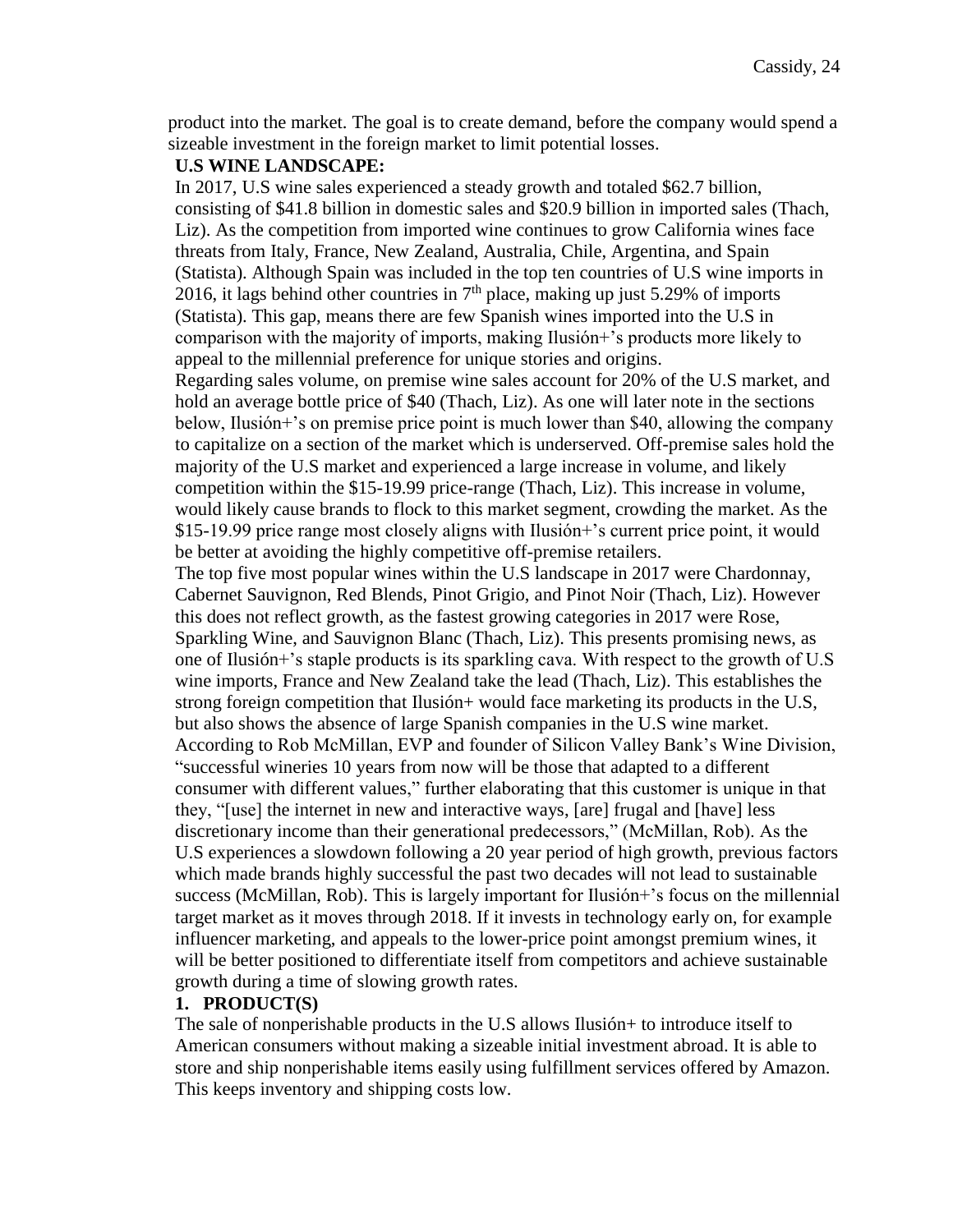- a. **T-shirts-** T-shirts serve as a great form of free marketing for Ilusión+. T-shirts would be produced with the new brand name and logo. The company not only profits from each transaction, but additionally from the conversation their T-shirts start as passersby inquire about their meaning. It causes customers to spread the company's story and mission each time they are seen wearing the product, which has the potential to create a chain reaction of sales and consequential donations to partner foundations. A U.S supplier with a close proximity to the University of Arkansas is Hounds tooth USA *(www.houndstoothpress.com)*. Hounds tooth has a small minimum order requirement of 36 shirts, and offers free group shipping within the domestic USA. This lowers shipping costs when Ilusión+ restocks its supply. In addition Hounds tooth uses high quality materials, such as Comfort Colors ®, and has the ability to print the 'Half Full' logo.
- **b. Stemless Wine Glasses-** Stemless wine glasses are another ideal nonperishable good to introduce into the U.S marketplace that allows the company to avoid lengthy FDA regulations. Wine glasses are available for online purchase in bulk and are customizable, allowing Ilusión+ to add the Half Full logo. Websites such as 'favorfavor.com**'** offer pricing as low as \$1.07/glass in orders exceeding 300 glasses. With lower pricing than Tshirts and wine bottles, the company can take advantage of higher profit margins. Both stemless wine glasses and T-shirts would be available for purchase online, and it would be recommended that Ilusión+ creates another website to display its 'Half Full' product offerings. This would reduce customer confusion regarding the site name (*ilusionmas.com*), and eliminate the need for U.S consumers to first change the company's original website into English to be able to successfully navigate the site.
- **c. Wine-** Wine is at the heart of Ilusión+'s business. Millennials currently form a large part of wine consumers, drinking 42% of wine consumed in 2015, surpassing both Gen-X and Baby Boomers (see figure 1.5) (Chew, Jonathan). This rise in millennial wine consumption has contributed to a six percent increase in high frequency drinkers, or those who consume wine several times a week (Chew, Jonathan). According the figure 1.6, millennials are the generation who consume the highest number of glasses per occasion, roughly 3.1 (Chew, Jonathan). This is makes the market ideal for the company to achieve a healthy turnover of its product. Additionally, millennials are shown to have varied wine preferences ranging from the type of wine to the country origin (Chew, Jonathan). Their large population size and heavy importance placed on cause marketing make millennials Ilusión+**'s** target demographic in the U.S Market. Due to their varied preferences, Ilusión should start small with the quantity of bottles it introduces, but maintain the emphasis on variety by introducing several of its wines at once. From there, the company can gage demand and start to observe U.S consumer preferences for its product mix. Sending too much of one particular wine at the beginning could result in large losses if consumers do not respond well, and the diversification of products mitigates specific risk.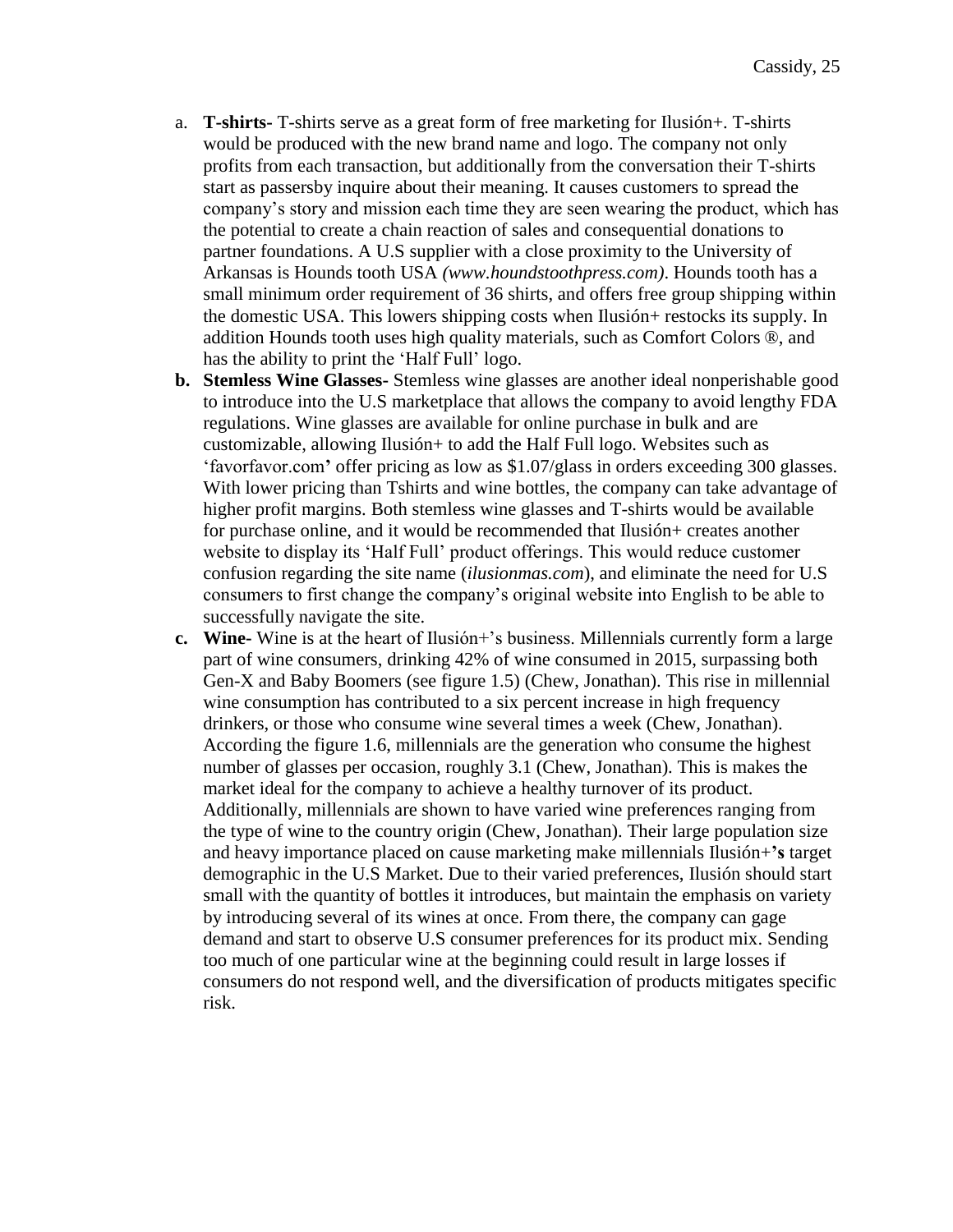# Millennials Vs. Other Generations in Wine Drinking, 2015

The latest Wine Market Council report shows the impact millennials are having on the wine industry.





# Millennials Vs. Other Generations in Wine Drinking, 2015

The latest Wine Market Council report shows the impact millennials are having on the wine industry.



<span id="page-26-0"></span>Figure 1.6 *(fortune.com)*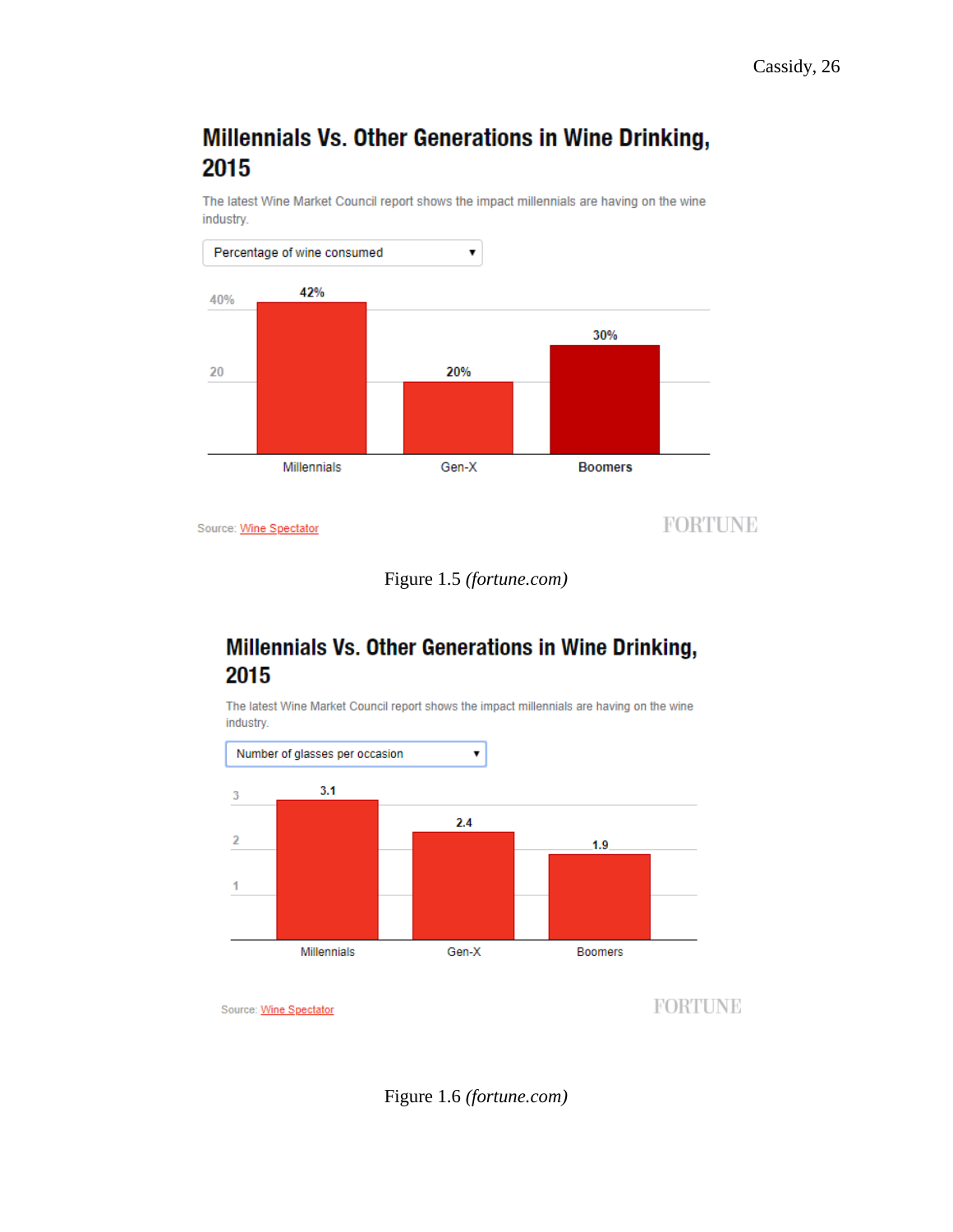# <span id="page-27-0"></span>*2.* **PLACE-** *DISTRIBUTION STRATEGY*

# **a. IMPORTING ALCOHOL INTO THE U.S**

Becoming one's own alcohol importer has its advantages in terms of price flexibility, however there are many legal fees and business expenses which can hinder the profitability of direct imports (Beverage Trade Network). Due to the small size of Ilusión+, it is recommended that they use an established importer in order to, "facilitate the import process [and] connect [the company] with a large distribution network," (BTN). If they chose to import the wine themselves, then the company would be legally required to maintain an import staff within the U.S (BTN). Additionally, they must comply with all regulations and requirements in the state where the import business is located (BTN).

Before Ilusión+ could request to import its wine, they must register with the Food and Drug Administration, or the FDA (BTN). They are responsible for paying all duties and taxes on the wine, which are outlined below in figure 1.7. A 'Certificate of Origin' is required to determine factors such as, "duty rates, duty preferences, violations of U.S trade quotas, and sanctions against a specific country or product," (Flexport).

| Wine                    | <b>Wine Gallon</b>   | 750ml bottle |
|-------------------------|----------------------|--------------|
| 14% Alcohol or Less     | \$1.07 <sup>1</sup>  | \$0.21       |
| Over 14 to 21%          | \$1.57 <sup>1</sup>  | \$0.31       |
| Over 21 to 24%          | \$3.15 <sup>1</sup>  | \$0.62       |
| Naturally Sparkling     | \$3.40               | \$0.67       |
| Artificially Carbonated | \$3.30 <sup>1</sup>  | \$0.65       |
| <b>Hard Cider</b>       | \$0.226 <sup>1</sup> | \$0.04       |

Figure 1.7, Taxes and Fees for U.S Wine Imports (*beveragetradenetwork.com)*

# <span id="page-27-1"></span>**b. LABELING**

As a part of the distribution process, Ilusión must have its beverage labels approved by submitting an application for one of the following categories: certification, exemption of label, or bottle approval (BTN). Each category has its own unique requirements concerning things such as English language use and, "alcohol volume listings," (BTN). Once approved, they will receive a Certificate of Label Approval, or COLA in order to be accepted by customs (Flexport).

# <span id="page-27-2"></span>**c. BENEFITS OF USING AN ESTABLISHED IMPORTER**

Ilusión+ falls into the category of small international brands which tend have difficulty navigating the U.S industry, due to overwhelming regulations and a small contact base abroad (BTN). By using an establish import company, outsourcing the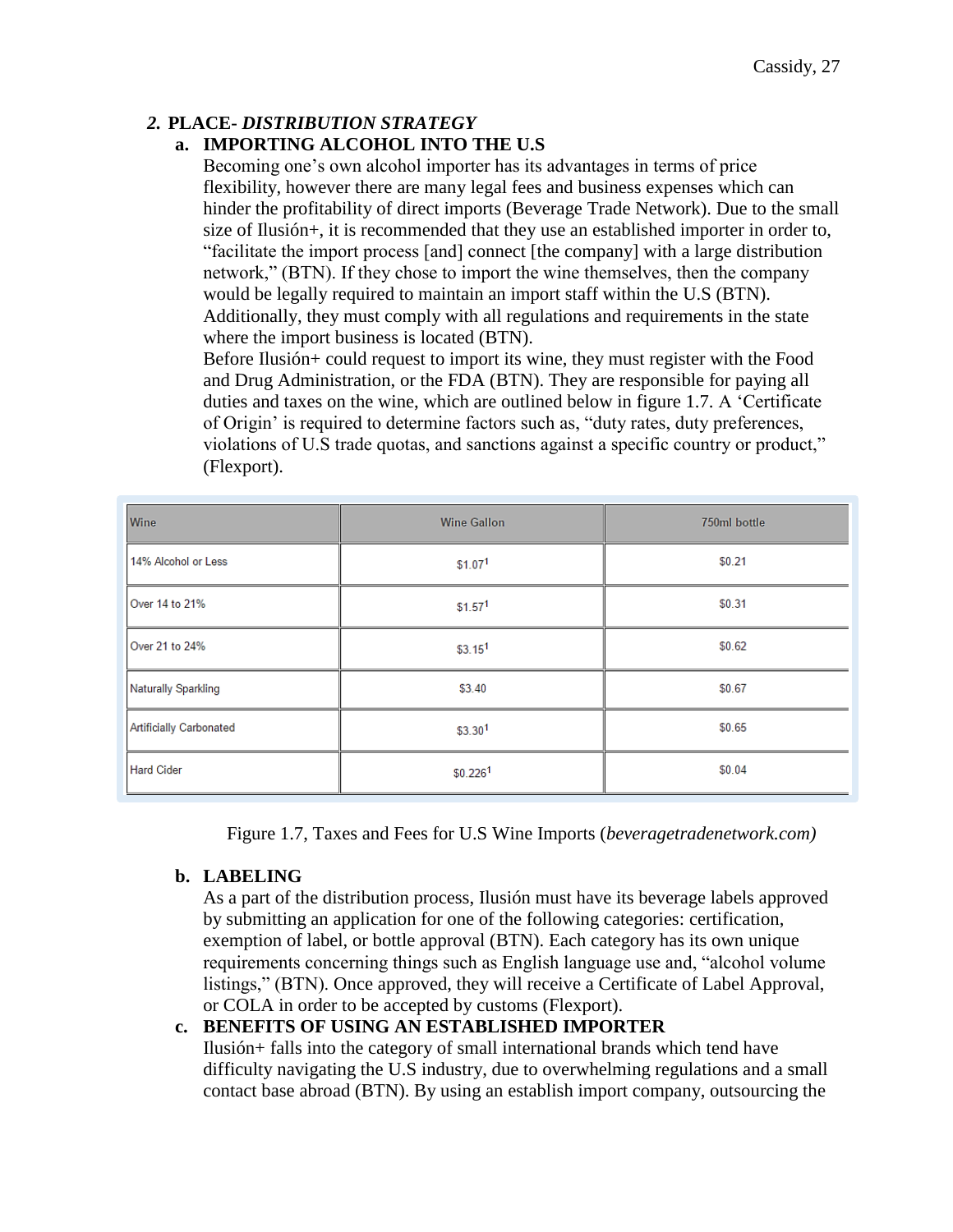import process, Ilusión+ reaps the benefits of working with a company that understands the U.S legal environment and has, "an established network of distributor and retailer contacts," (BTN).

#### <span id="page-28-0"></span>**d. RETAIL DISTRIBUTION CHANNELS**

Ilusión+'s key target market is millennials. To reach sophisticated millennials, with higher budgets, Ilusión+ should sell to wine bars such as Crú and Barcelona (see subsections below). This is a slight modification of the company's existing business model in Spain where they sell directly to restaurants.

#### **i. Crú Wine Bar**

Crú is a wine bar with locations across the U.S including multiple establishments in Texas (Dallas, Fort Worth, Austin, and Houston), Kentucky (Lexington), Colorado (Denver), and Georgia (Atlanta) (Crú). They offer over three hundred bottles of wine from all over the globe, as well as thirty bottles which are available for order by the glass (Crú). With common events such as 'Sunday Brunch' and 'Champagne Thursday,' Crú offers occasions for the order of all of Ilusión's product mix, especially its Cava (Crú). Its existing selection of Spanish wines ranges in price from \$30-\$85 (Crú). This gives Ilusión+ the option to stay at the lower end of the spectrum or raise its prices when entering the U.S, and consequently its profit margins. Additionally, the company could strive to be featured as one of the thirty bottles of wine offered by the glass, which would greatly increase its exposure on the menu. With so many millennials being more interested "in the narrative of the wine rather than the wine," Ilusión+ has a strong chance of winning a featured spot, as well as popularity amongst consumers (Teague, Lettie).

#### **ii. Barcelona Wine Bar**

Barcelona is a Spanish styled wine bar which also serves popular Spanish tapas such as patatas bravas, paella, and jamón serrano (Barcelona Wine Bar). It has twelve U.S locations in Connecticut, Georgia, Massachusetts, Pennsylvania, Tennessee, and Virginia (BWB). Barcelona is "one of the largest Spanish wine programs in the United States," and offers over forty wines by the glass (BWB). The wine menu features an extensive collection of Spanish wines and cavas, organized by region. Their cava offerings range in price from \$28-\$78 per bottle, while their Spanish red wines (*vinos tintos*) range from \$23-\$680 (BWB). Spanish rosés *(vinos rosados)*  range from \$28-\$49, and Spanish white wines *(vinos blancos)* range from \$28-\$144 (BWB). This large range in prices gives Ilusión+ flexibility when deciding upon their wholesale price and margins. Barcelona is ideal for Ilusión+ due to its name and close relationship with Spanish cuisine and culture. However, it is important for the company to have adequate promotion and marketing, so that it does not get lost among the broad list of existing wines. The company should strive to be one of the bottles which is offered by the glass to increase exposure to its story and mission. Gretchen Thomas is the Wine and Spirits Director who prides herself in introducing wines from small producers from Spain and South America into the U.S market, further highlighting Barcelona as a key retailer for Ilusión+ (BWB).

#### **iii. The Wild Detectives Bookstore & Bar**

The Wild Detectives is a bookstore and bar located in Dallas, Texas. It was opened by two Spanish engineers, Javier García del Moral and Paco Vique in February 2014 (The Wild Detectives). Its mission is to feed people culture, by encouraging them to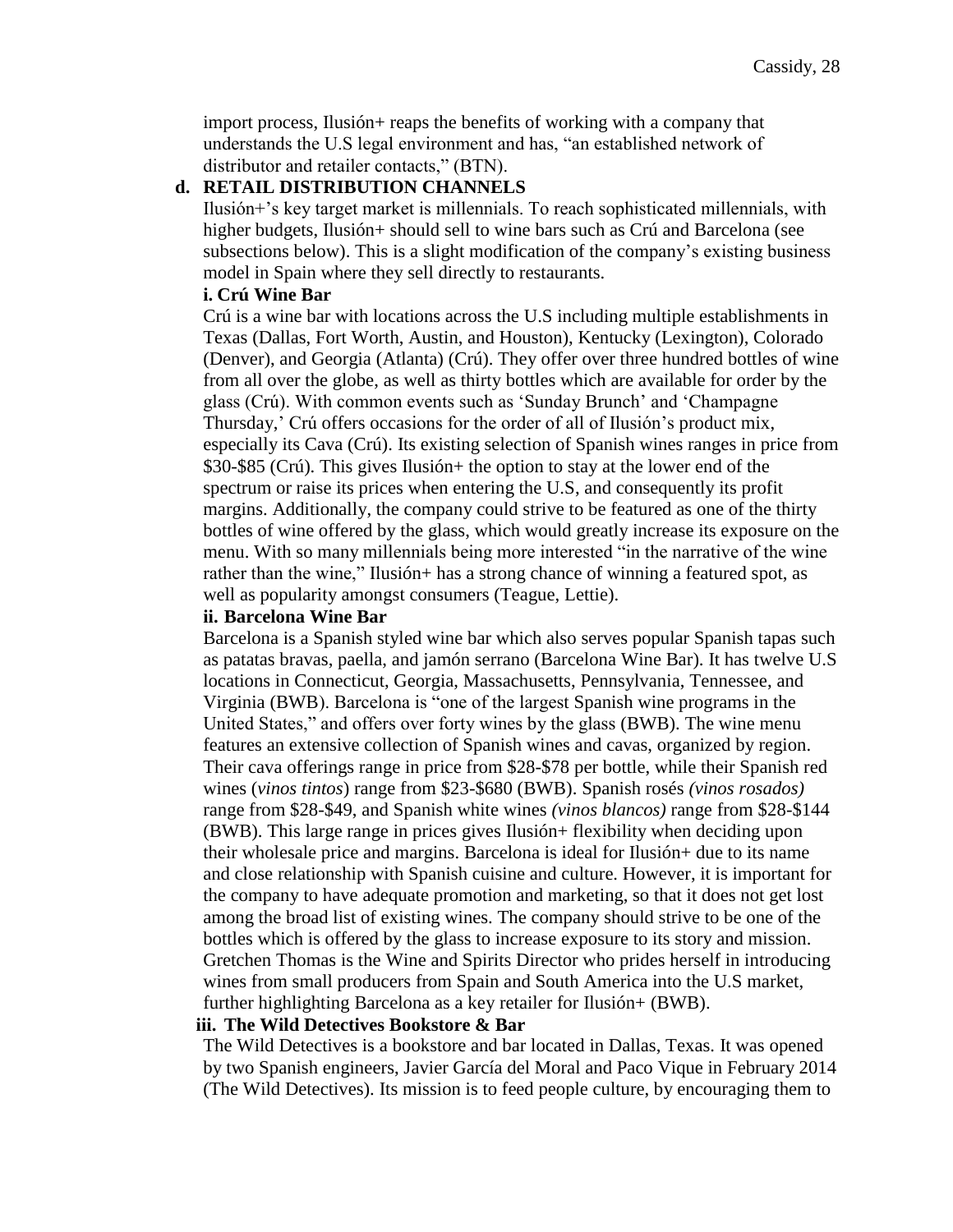"hang out smartly," (TWD). The venue hosts readings, shows, festivals, plays, and even wine tastings (TWD). The business derived its name and overall mission from the 1998 novel by Roberto Bolaño, *Los Detectives Salvajes (The Savage Detectives)* which features detectives who are described as "inspectors of the experience," of life (TWD). The Wild Detectives is a perfect cultural center to feature the product mix of Ilusión+ and share its story over a nice glass of wine. It also provides an additional space for Ilusión+ to carry out wine tastings and introduce its product to a large metropolitan city like Dallas, Texas. It is located in the hip, Bishop Arts District of Oak Cliff which caters to the target market, millennials.

#### **iv. SUMMARY OF DISTRIBUTION OUTLETS**

The suggested retail outlets for Ilusión+'s market are made with the millennial in mind. Although they tend to be boutique establishments, catering to a specific client, they are not the only place where Ilusión+ should aim to sell its products in the United States. Additional retail outlets such as restaurants, liquor stores, and grocery stores may all be appropriate distribution channels which could position Ilusión+ for international success.

#### <span id="page-29-0"></span>**3. PRICE**

Millennials as a whole are known to "seek out what's different or unusual," (Iversen, Chelsea). They tend to purchase wine from newer, less prominent regions and were shown to raise wine sales in every, "major wine [region] of the world except California," (Iversen, Chelsea). This is an important revelation due to Ilusión+'s previous interest in working with Napa Valley vineyards. According to this research, the company would perform better with millennials if it sold its handpicked Spanish wines and cavas in the U.S, than if it adopted existing wine from California producers. Millennials have also proven a willingness to pay more for these obscure wines (Iversen, Chelsea). In a one month timespan, seventeen percent of millennial wine drinkers spent more than twenty dollars on a single bottle of wine (Chew, Jonathan). This percentage is seven percent higher than all wine drinkers and twelve percent higher than the baby boomer generation (Chew, Jonathan). Ilusión+'s current prices offered to the public range from  $96$  to 12.50€, which are much lower than the prices at potential wine bars like Crú and Barcelona. This allows Ilusión + to either increase its profit margins, by raising the price to international distributors, or to withstand increases in cost (ex: international transportation costs and tariffs) while maintaining its current margins.

### <span id="page-29-1"></span>**4. PROMOTION**

Digital marketing is becoming increasingly important in the modern age. Technology acts as a way to spread by word of 'the digital mouth.' It is faster to circulate the story of Ilusión+'s through an iPhone than through the community. Below are three forms of promotional activities, ideal for the company's operations in the U.S.

#### **a. Influencer marketing**

Ilusión+ could benefit by working with influencers both in their domestic market and overseas. However, they should not utilize the same influencers that they use in Spain to connect to U.S consumers, due to different follower demographics. For example, most of the followers of influencers based out of Spain are likely to be Spanish or Latin American consumers, due to posts primarily being in Spanish. Influencers also cater to the target market of millennials who tend to be more technologically savvy. To review the industry of influencer marketing, refer above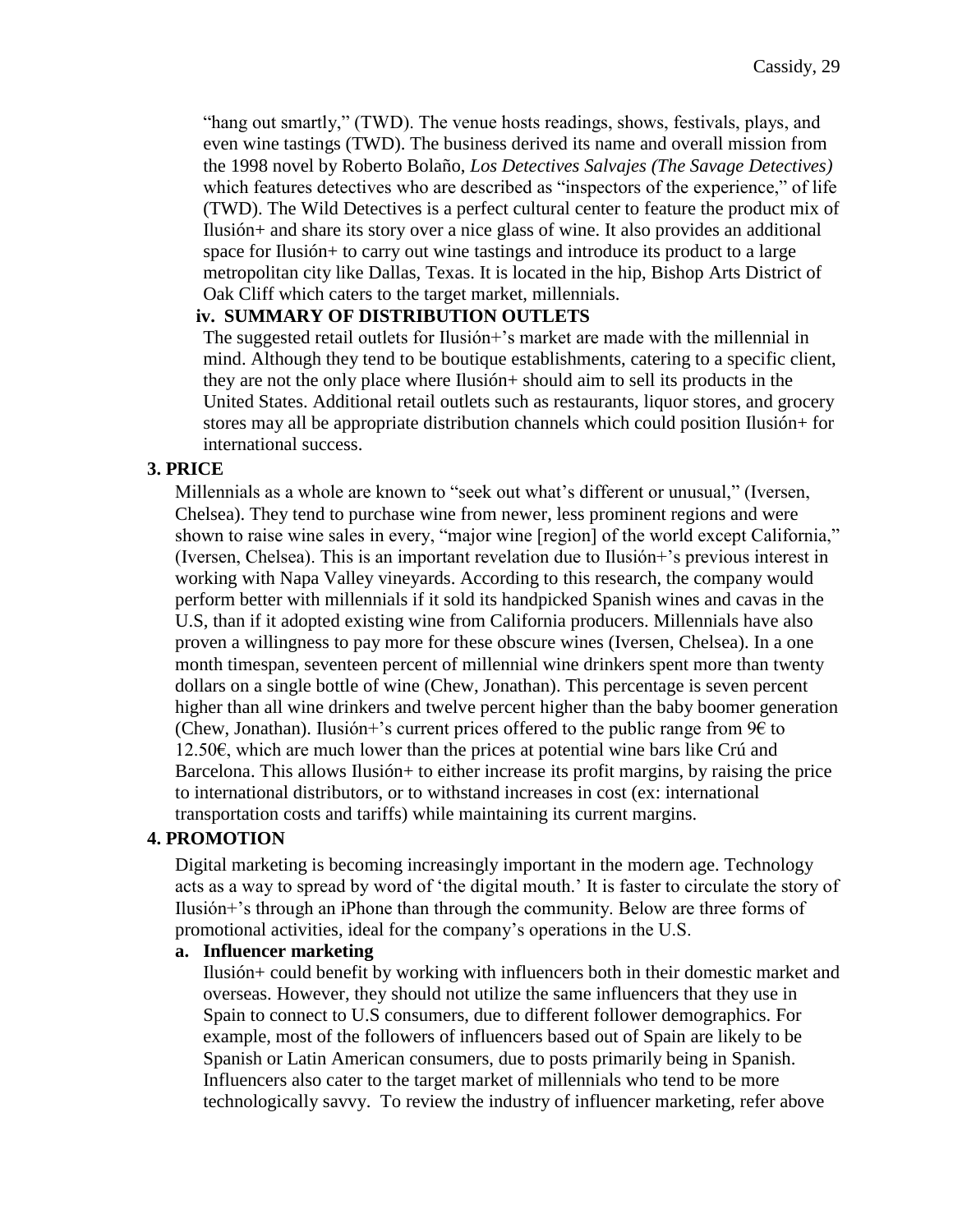to Part I. Increasing Profits, Section C. Increasing Revenues, Part 1. Increasing Customers, Subsection c. Influencer Marketing.

#### **b. 'Good Taste' Campaigns**

Another way to promote the philanthropic mission of Ilusión+ is by turning every day events into a charitable cause. Wine is involved at many events and celebrations such as birthday parties, bachelorette parties, weddings, art galas, and award shows. All of these events can be turned from regular celebrations, to a form of fun philanthropy if they use Ilusión+'s wine over other brands. It can be turned into a viral social media campaign, titled 'Good Taste,' accompanied by promotional videos and posts of people being active participants in the cause. It is a way to increase the donations made from Ilusión's sales as well as make the average individual feel like they are able to be a part of something larger than themselves. It strives to increase the cooperative and community feel nurtured by the Ilusión+ team. Figure 1.8 displays a sample invitation for a 'Good Taste' event.

#### **c. Social Media Hashtags**

Aside from promoting its products on social media using influencers, Ilusión+ can begin its own social media hashtags and accompanied campaigns. Research shows that seventy two percent of millennials have posted a picture on social media outlets such as Facebook and Instagram showing the "wine they have enjoyed in the past month (Teague, Lettie). This demonstrates the importance and prevalence of social media in millennial wine culture. A popular concept is 'Wine Wednesday,' and it is possible for Ilusión+ to create its own hashtags to complement its product mix. Possible hashtags include *'#GoodTasteTuesday'* and *'#HalfFullFridays'* which are both compatible with the company's English rebranding. Ilusión+ should encourage its U.S consumers to post pictures of them enjoying their products with one of the previously listed hashtag, as a way to garner more attention and interest in their story among the millennial crowd. Figure 1.9 displays a mock social media post to serve a promotional prototype. Additionally, these campaigns should target women, a demographic which makes up over half (57%) of the U.S wine drinking population (Chew, Jonathan).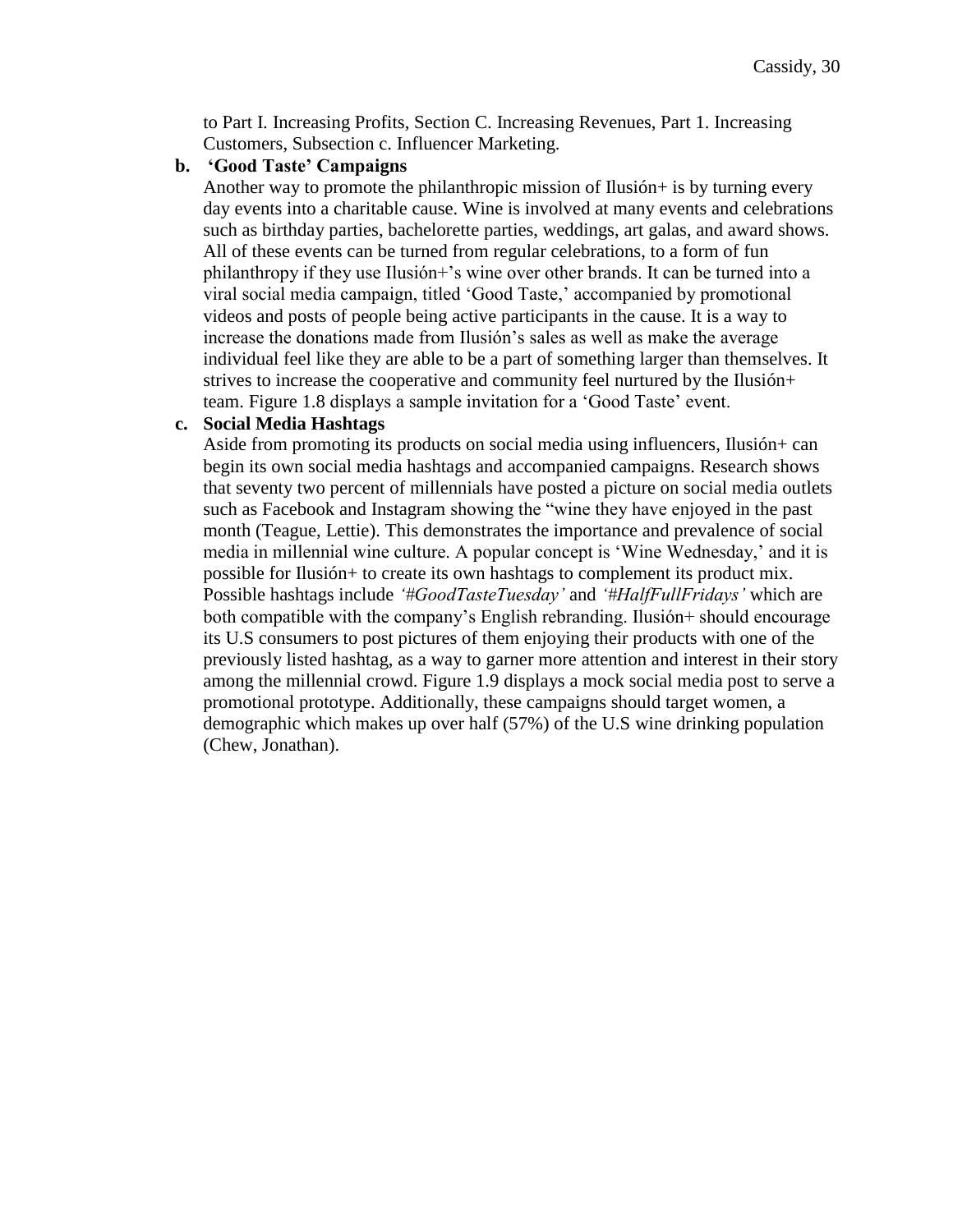



# Figure 1.8, 'Good Taste' Art Gala Invitation

Figure 1.9, Mock Social Media Post with Promotional Hashtag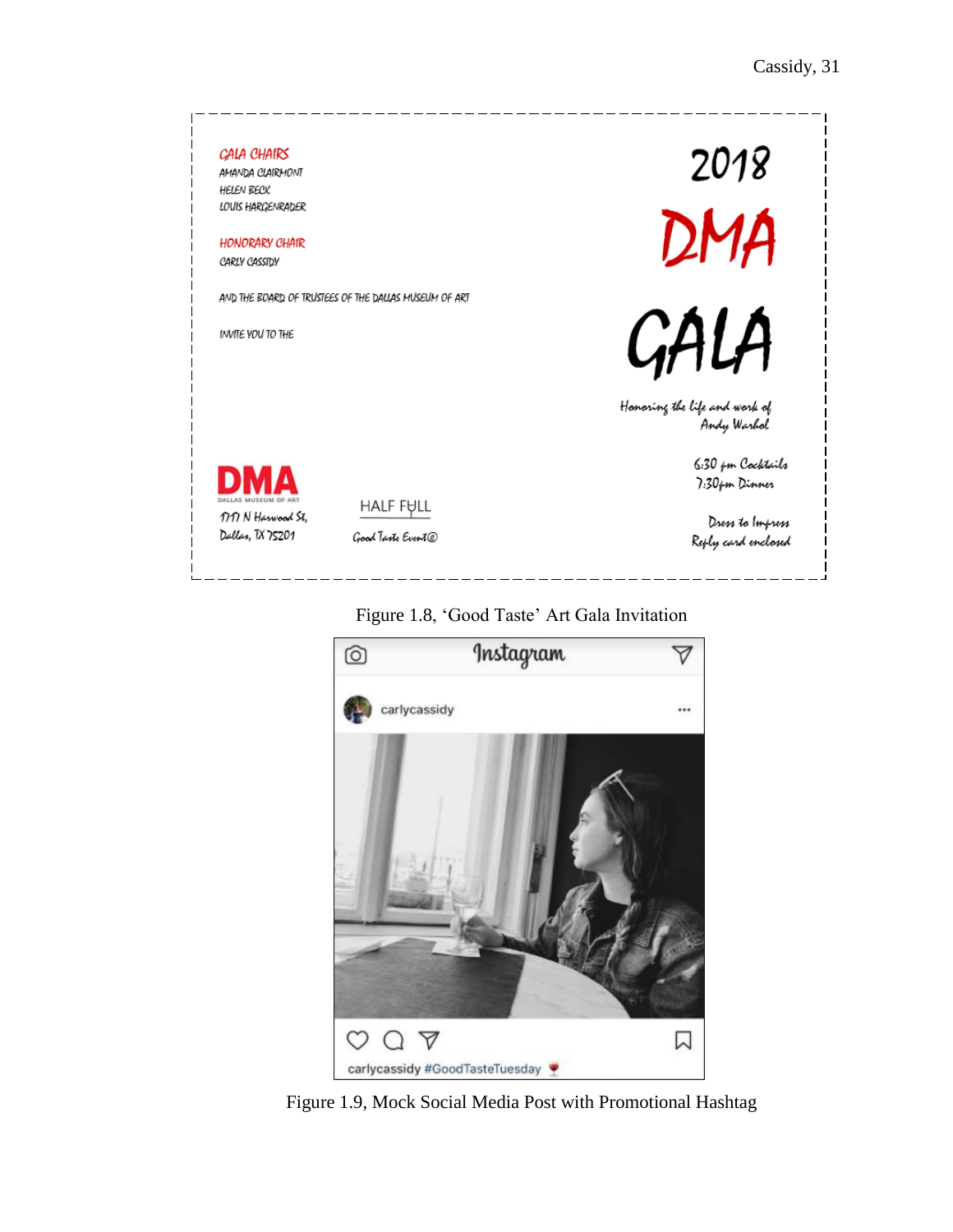### <span id="page-32-0"></span>**IV. CONCLUSION**

Ilusión+ has potential for success in the American marketplace if it uses social media to tackle the millennial market. Its niche category, cause-related wine and spirits, and its low price point causes the company to project a blue ocean strategy by creating a market that previously did not exist. Furthermore, its differentiation due to the owner's close ties to its mission, sets the company apart in the eyes of consumers. It can rebrand its Spanish product line under the name Half Full for distribution in the United States in retail outlets such as wine bars (Crú and Barcelona) as well as bookstore-bar combos like The Wild Detectives, utilizing an established importer to aid in its international distribution. Additionally, the company can use social media and influencer marketing to spread the word about its product mix which will expand to include nonperishable goods such as T-shirts and stemless wine glasses.

In order to aid its expansion across the Atlantic Ocean, Ilusión+ can increase investment funds by increasing its domestic profits in Spain. This is accomplished by decreasing costs using strategies such as outsourcing and consolidating suppliers, as well as by increasing revenues through increasing its customer base and the frequency of transactions, etc. External factors influencing the company's financial situation include the state of Spain's economy which currently boasts low inflation, an upwards trend in borrowing costs, and an overall decreasing trend in unemployment, although youth unemployment remains high. Climate change poses a cautionary long term threat to the supply of Ilusión+'s raw materials. As a result, the company should focus on decreasing overall costs to avoid future strains on profit margins in the event that suppliers hike their prices.

The political situation in Europe and Catalonia is tense due to ongoing Brexit negotiations and the current Catalan Political Crisis. Although citizens continue to protest for independence in the streets of Catalonia, it appears as though the central government has cut off all potential for an independent republic to transpire. With the formerly autonomous region's ex-president in custody, it is likely that the political crisis has reached its end. Ilusión+ should still be cautious of trade consequences or sanctions due to Madrid's frustration with the region. Currently all of its autonomous authority has been revoked, leaving it less independent than before.

To be best equipped to tackle American millennials, Ilusión+ should first focus on building relationships with established American wine importers and associated distributors who can position their Spanish wine for success in the mentioned retail outlets. It should slowly introduce its nonperishable goods, to increase attention to and "buzz worthiness" of the company's story, and quickly American palettes will understand what it means to have Good Taste™.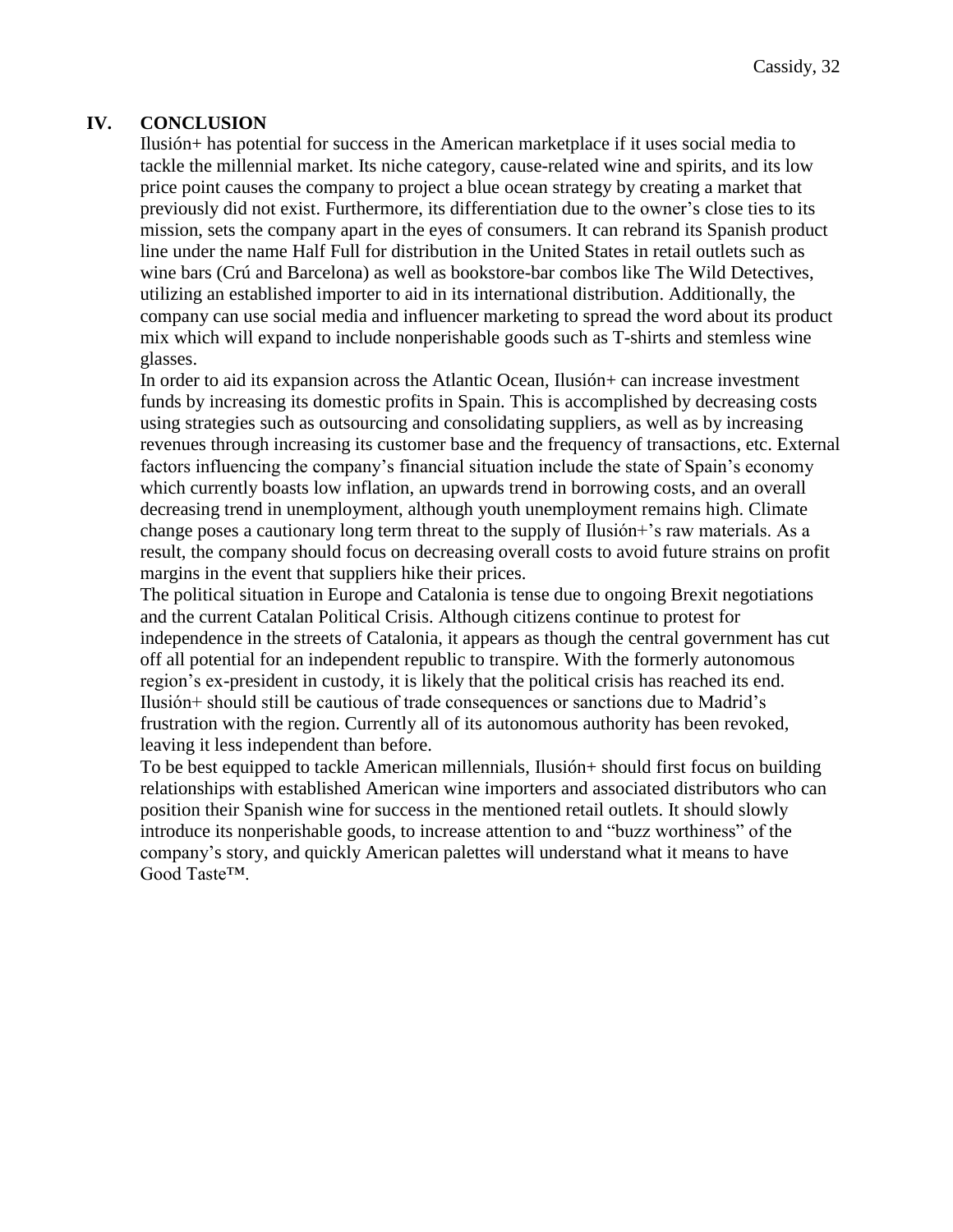### **Works Cited**

Aarthun, Sarah, and Dakin Andone. "Catalonia's Ex-Leader Detained in Germany, Lawyer Says." *CNN*, Cable News Network, 26 Mar. 2018,

[www.cnn.com/2018/03/25/europe/carles-puigdemont-detained-germany/index.html.](http://www.cnn.com/2018/03/25/europe/carles-puigdemont-detained-germany/index.html)

"About." *Ales for ALS*, ALS TDI, [www.a4a.als.net/about/.](http://www.a4a.als.net/about/)

"About." *The Wild Detectives*, The Wild Detectives, [www.thewilddetectives.com/about/.](http://www.thewilddetectives.com/about/)

Abellán, Lucía. "Spain's Regions Concerned about Impact of a Hard Brexit." *EL PAÍS*, EL PAÍS S.L., 15 Jan. 2018,

[www.elpais.com/elpais/2018/01/12/inenglish/1515755694\\_911389.html.](http://www.elpais.com/elpais/2018/01/12/inenglish/1515755694_911389.html)

- Buck, Tobias. "Spanish Youth in Crisis." *Financial Times*, The Financial Times Ltd, 23 May 2014, [www.ft.com/content/5908da36-db09-11e3-8273-00144feabdc0.](http://www.ft.com/content/5908da36-db09-11e3-8273-00144feabdc0)
- "Business Communication in Spain." *Business Culture*, Passport to Trade 2.0, [www.businessculture.org/southern-europe/business-culture-in-spain/business](http://www.businessculture.org/southern-europe/business-culture-in-spain/business-communication-in-spain/)[communication-in-spain/.](http://www.businessculture.org/southern-europe/business-culture-in-spain/business-communication-in-spain/)
- "Catalonia's Puigdemont Cannot Lead from Abroad, Court Rules." *BBC News*, BBC, 27 Jan. 2018, [www.bbc.com/news/world-europe-42849055.](http://www.bbc.com/news/world-europe-42849055)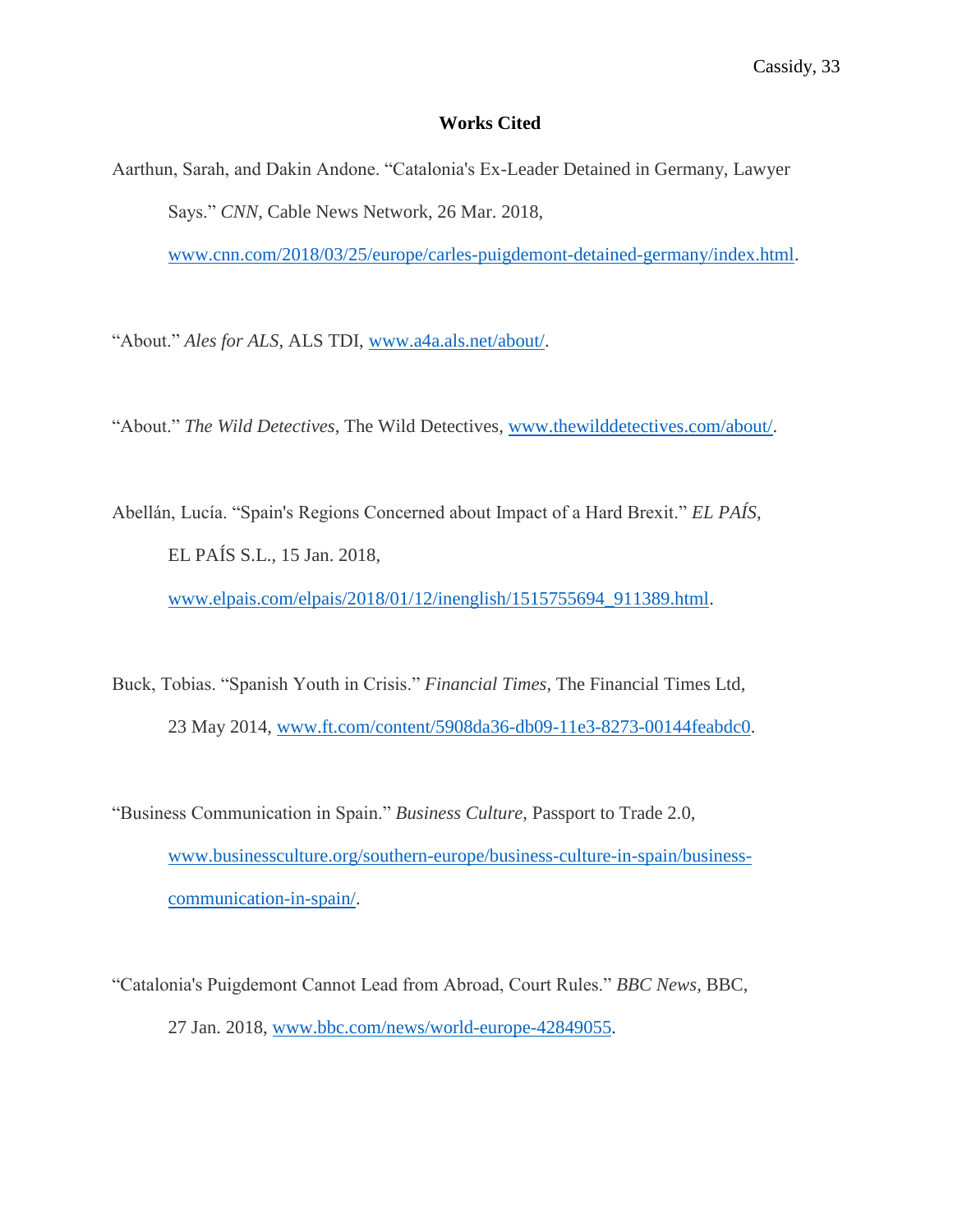"Comunidades Autónomas." *Gobierno De España*, Unión Europea, [www.administracion.gob.es/pag\\_Home/espanaAdmon/comoSeOrganizaEstado/Comunid](http://www.administracion.gob.es/pag_Home/espanaAdmon/comoSeOrganizaEstado/ComunidadesAutonomas.html) [adesAutonomas.html.](http://www.administracion.gob.es/pag_Home/espanaAdmon/comoSeOrganizaEstado/ComunidadesAutonomas.html)

Cosentino, Marc. Case in Point. 9th ed., Burgee Press, 2016.

"Definition of Cash Cow." *Merriam-Webster*, Merriam-Webster, Incorporated, 25 Mar. 2018, [www.merriam-webster.com/dictionary/cashcow](http://www.merriam-webster.com/dictionary/cashcow) 

"Descriptions of PEST / PESTLE Analysis." *UCF Libraries*, University of Central Florida, 28 Feb. 2018, [www.guides.ucf.edu/industryanalysis/PESTLE.](http://www.guides.ucf.edu/industryanalysis/PESTLE)

Dewey, Caitlin. "Bad Booze News: Global Wine Production Just Hit a 56-Year Low." *The Denver Post*, Digital First Media, 27 Oct. 2017,

[www.denverpost.com/2017/10/27/wine-production-56-year-low/.](http://www.denverpost.com/2017/10/27/wine-production-56-year-low/)

"Distribution of Alcoholic Drinks Sales Value in Spain in 2014/15, by Category." *Statista: the Statistics Portal*, Statista, [www.statista.com/statistics/332534/sales-value-share](http://www.statista.com/statistics/332534/sales-value-share-alcoholic-drinks-spain-by-category/)[alcoholic-drinks-spain-by-category/.](http://www.statista.com/statistics/332534/sales-value-share-alcoholic-drinks-spain-by-category/)

"El Corte Inglés." *El Corte Inglés*, El Corte Inglés S.A., [www.elcorteingles.pt/.](http://www.elcorteingles.pt/)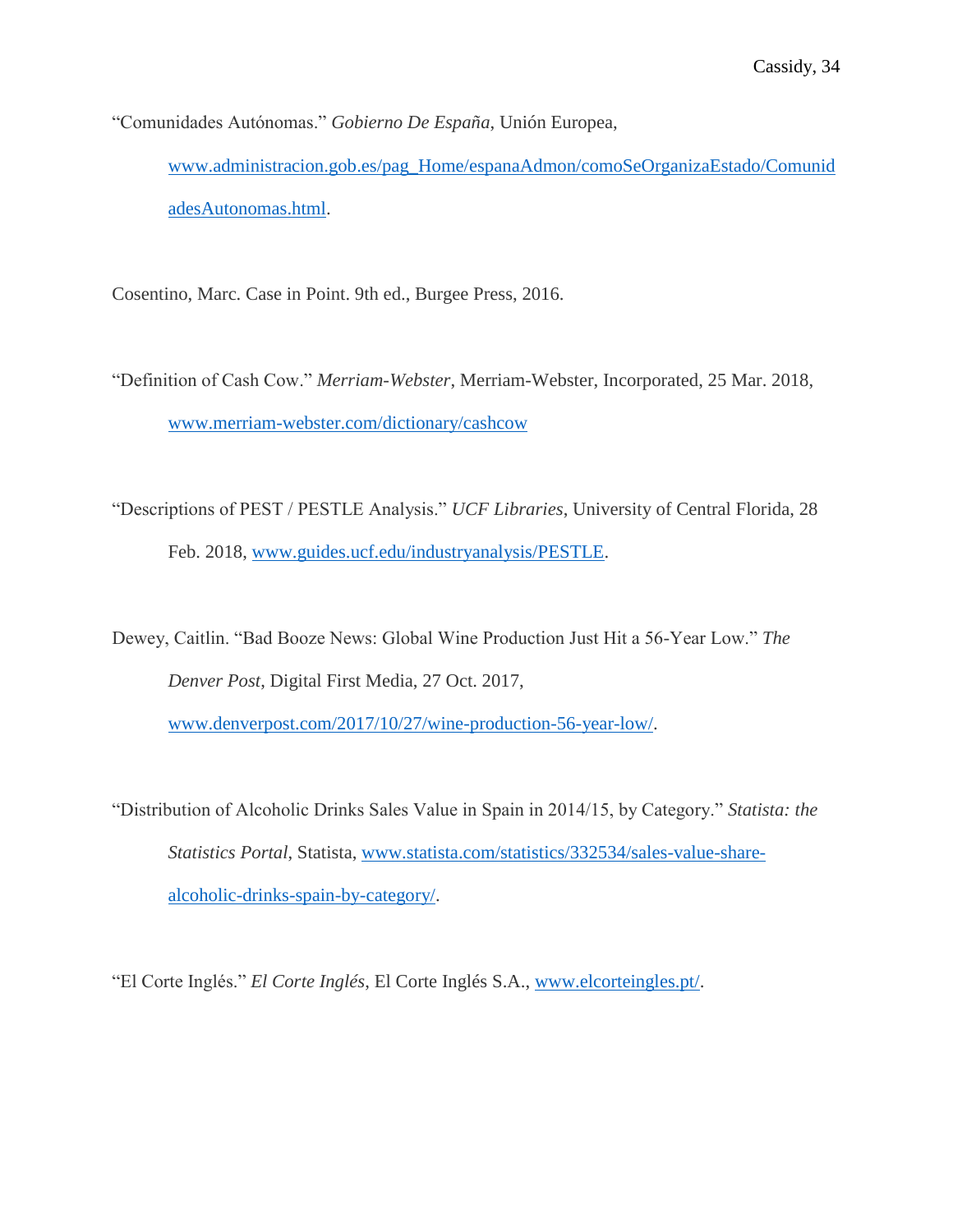Ellis, Ralph, and Flora Charner. "Spain Issues Arrest Warrant for Ex-Catalan Leader Carles Puigdemont." *CNN*, Cable News Network, 4 Nov. 2017, [www.cnn.com/2017/11/03/europe/arrest-warrant-issued-for-ex-catalan](http://www.cnn.com/2017/11/03/europe/arrest-warrant-issued-for-ex-catalan-president/index.html)[president/index.html.](http://www.cnn.com/2017/11/03/europe/arrest-warrant-issued-for-ex-catalan-president/index.html)

"EntreVinos." *La Tienda En Casa*, El Corte Inglés S.A., [www.latiendaencasa.es/entrevinos/.](http://www.latiendaencasa.es/entrevinos/)

"EURUSD Spot Exchange Rate." *Bloomberg Markets*, Bloomberg L.P., 30 Mar. 2018, [www.bloomberg.com/quote/EURUSD:CUR.](http://www.bloomberg.com/quote/EURUSD:CUR)

"Expanding Distribution Channels and Exploring New Markets." *GEOMETRX*,

Geographic Enterprises, LLC., 23 Mar. 2012,

[www.geometrx.com/franchising/expanding-distribution-channels-and-exploring-new](http://www.geometrx.com/franchising/expanding-distribution-channels-and-exploring-new-markets/)[markets/.](http://www.geometrx.com/franchising/expanding-distribution-channels-and-exploring-new-markets/)

"Explaining Forward and Futures Contracts." *Investopedia*, Investopedia, LLC., [www.investopedia.com/video/play/explaining-forward-and-futures-contracts/.](http://www.investopedia.com/video/play/explaining-forward-and-futures-contracts/)

Forbes Agency Council. "15 Reasons to Add Influencer Marketing to Your Business Strategy." *Forbes Business*, Forbes Magazine, 9 Jan. 2018, [www.forbes.com/sites/forbesagencycouncil/2018/01/09/15-reasons-to-add-influencer](http://www.forbes.com/sites/forbesagencycouncil/2018/01/09/15-reasons-to-add-influencer-marketing-to-your-business-strategy/2/#c1a98024fff7)[marketing-to-your-business-strategy/2/#c1a98024fff7.](http://www.forbes.com/sites/forbesagencycouncil/2018/01/09/15-reasons-to-add-influencer-marketing-to-your-business-strategy/2/#c1a98024fff7)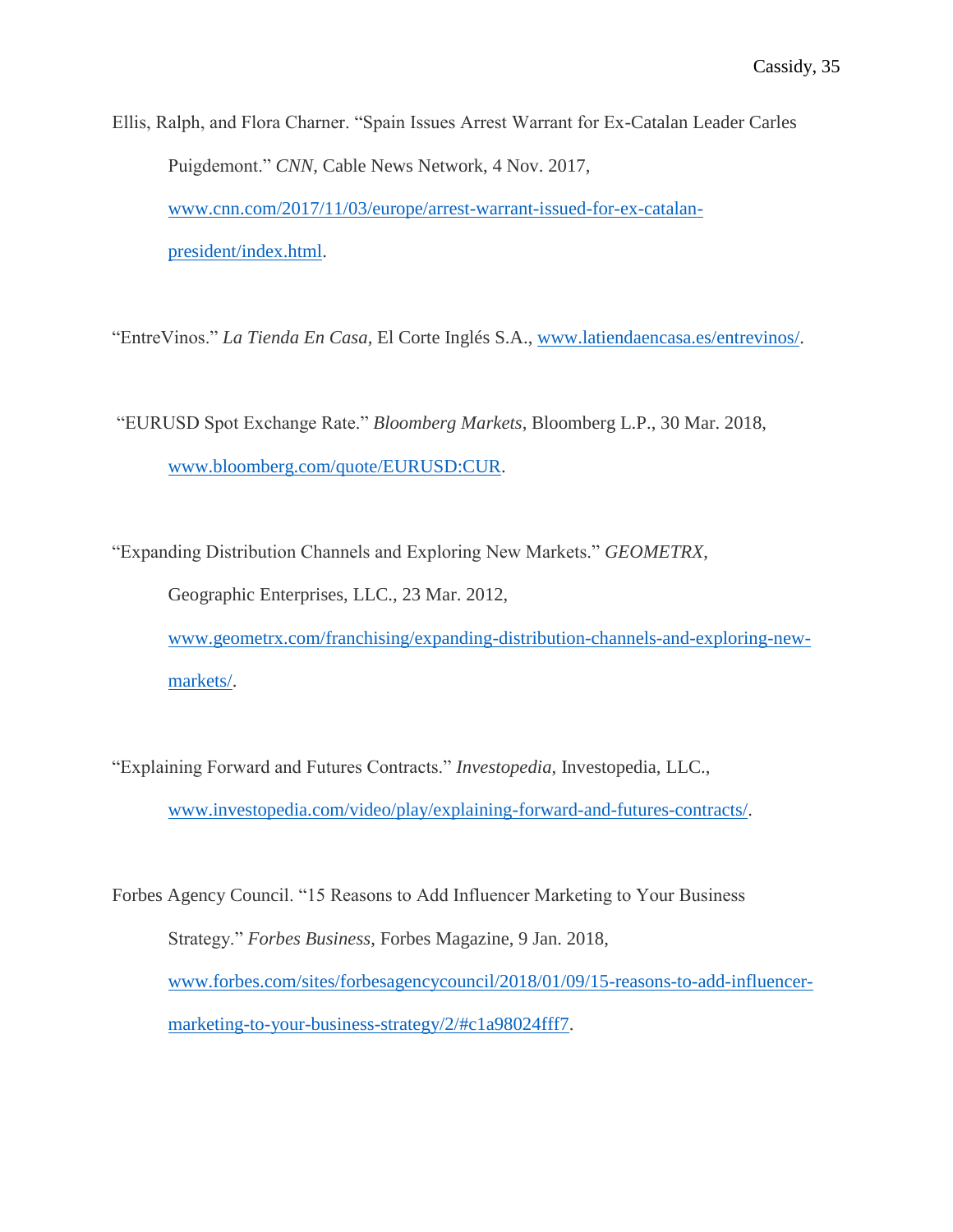Forbes Communications Council. "Cause Marketing: How to Position Your Company as a Value-Based Brand." *Forbes Business*, Forbes Magazine, 4 Jan. 2018, [www.forbes.com/sites/forbescommunicationscouncil/2018/01/04/cause-marketing-how](http://www.forbes.com/sites/forbescommunicationscouncil/2018/01/04/cause-marketing-how-to-position-your-company-as-a-value-based-brand/#37d7a20dab68)[to-position-your-company-as-a-value-based-brand/#37d7a20dab68.](http://www.forbes.com/sites/forbescommunicationscouncil/2018/01/04/cause-marketing-how-to-position-your-company-as-a-value-based-brand/#37d7a20dab68)

Gallo, Amy. "A Refresher on Price Elasticity." *Harvard Business Review*, Harvard Business School Publishing, 21 Aug. 2015, [www.hbr.org/2015/08/a-refresher-on-price-elasticity.](http://www.hbr.org/2015/08/a-refresher-on-price-elasticity)

"Global Consumers Are Willing to Put Their Money Where Their Heart Is When It Comes to Goods and Services from Companies Committed to Social Responsibility." *Nielsen Press Room*, The Nielsen Company (US), LLC, 17 June 2014, [www.nielsen.com/us/en/press-room/2014/global-consumers-are-willing-to-put-their](http://www.nielsen.com/us/en/press-room/2014/global-consumers-are-willing-to-put-their-money-where-their-heart-is.html)[money-where-their-heart-is.html.](http://www.nielsen.com/us/en/press-room/2014/global-consumers-are-willing-to-put-their-money-where-their-heart-is.html)

Harper, David. "How Companies Use Derivatives to Hedge Risk." *Investopedia*, Investopedia, LLC., 5 Mar. 2018, [www.investopedia.com/articles/stocks/04/122204.asp.](http://www.investopedia.com/articles/stocks/04/122204.asp)

"Help Grow Your Business with Fulfillment by Amazon." *Amazon Services*, Amazon Services LLC, [www.services.amazon.com/fulfillment-by-amazon/benefits.html.](http://www.services.amazon.com/fulfillment-by-amazon/benefits.html)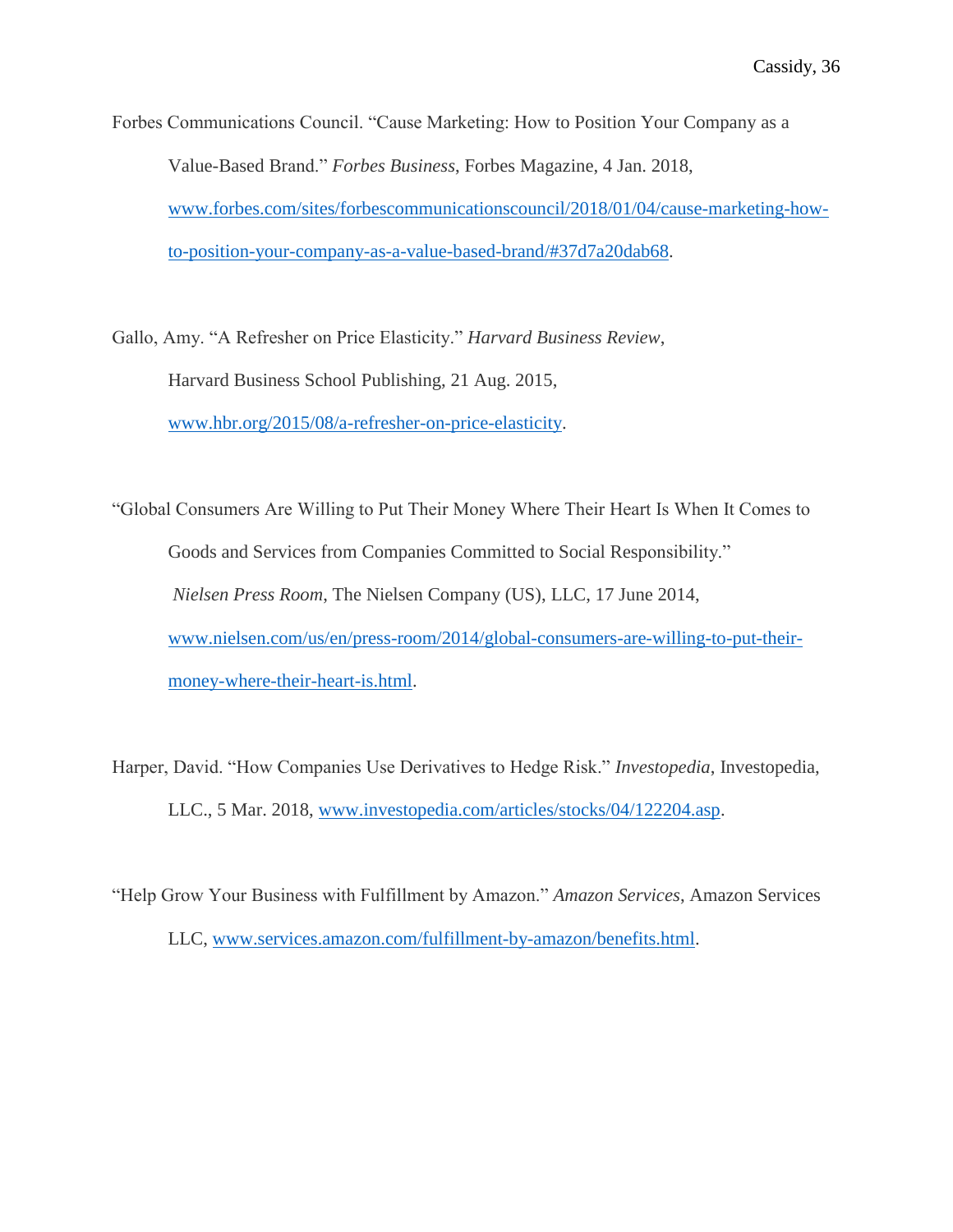Hessekiel, David. "The 5 Most Important Cause Marketing Trends Of 2015." *Forbes Corporate Responsibility*, Forbes Magazine, 16 Dec. 2015, [www.forbes.com/sites/davidhessekiel/2015/12/16/the-5-most-important-cause](http://www.forbes.com/sites/davidhessekiel/2015/12/16/the-5-most-important-cause-marketing-trends-of-2015/#5eb785764269)[marketing-trends-of-2015/#5eb785764269.](http://www.forbes.com/sites/davidhessekiel/2015/12/16/the-5-most-important-cause-marketing-trends-of-2015/#5eb785764269)

"Homepage." *CRÚ Food and Wine Bar*, CRÚ, [www.cruawinebar.com/.](http://www.cruawinebar.com/)

"How to Import Your Wine, Beer and Spirits into the USA." *BTN Academy*, Beverage Trade Network, [www.beveragetradenetwork.com/en/btn-academy/articles/how-to-import-your](http://www.beveragetradenetwork.com/en/btn-academy/articles/how-to-import-your-wine-beer-and-spirits-into-the-usa--398.htm)[wine-beer-and-spirits-into-the-usa--398.htm.](http://www.beveragetradenetwork.com/en/btn-academy/articles/how-to-import-your-wine-beer-and-spirits-into-the-usa--398.htm)

"How Wine Is Made." *How Products Are Made*, Advameg, Inc., [www.madehow.com/Volume-1/Wine.html.](http://www.madehow.com/Volume-1/Wine.html)

"Importing Alcohol into the U.S." *How to Import Alcohol into the United States - Flexport*, Flexport Inc., [www.flexport.com/help/213-importing-alcohol-united-states.](http://www.flexport.com/help/213-importing-alcohol-united-states)

Iversen, Chelsea. "Here's What Millennials Are Drinking and Why." *The Black Label*, The Black Label, [www.thebacklabel.com/heres-what-millennials-are-drinking-and](http://www.thebacklabel.com/heres-what-millennials-are-drinking-and-why/#.WpWEg4PwbIU)[why/#.WpWEg4PwbIU.](http://www.thebacklabel.com/heres-what-millennials-are-drinking-and-why/#.WpWEg4PwbIU)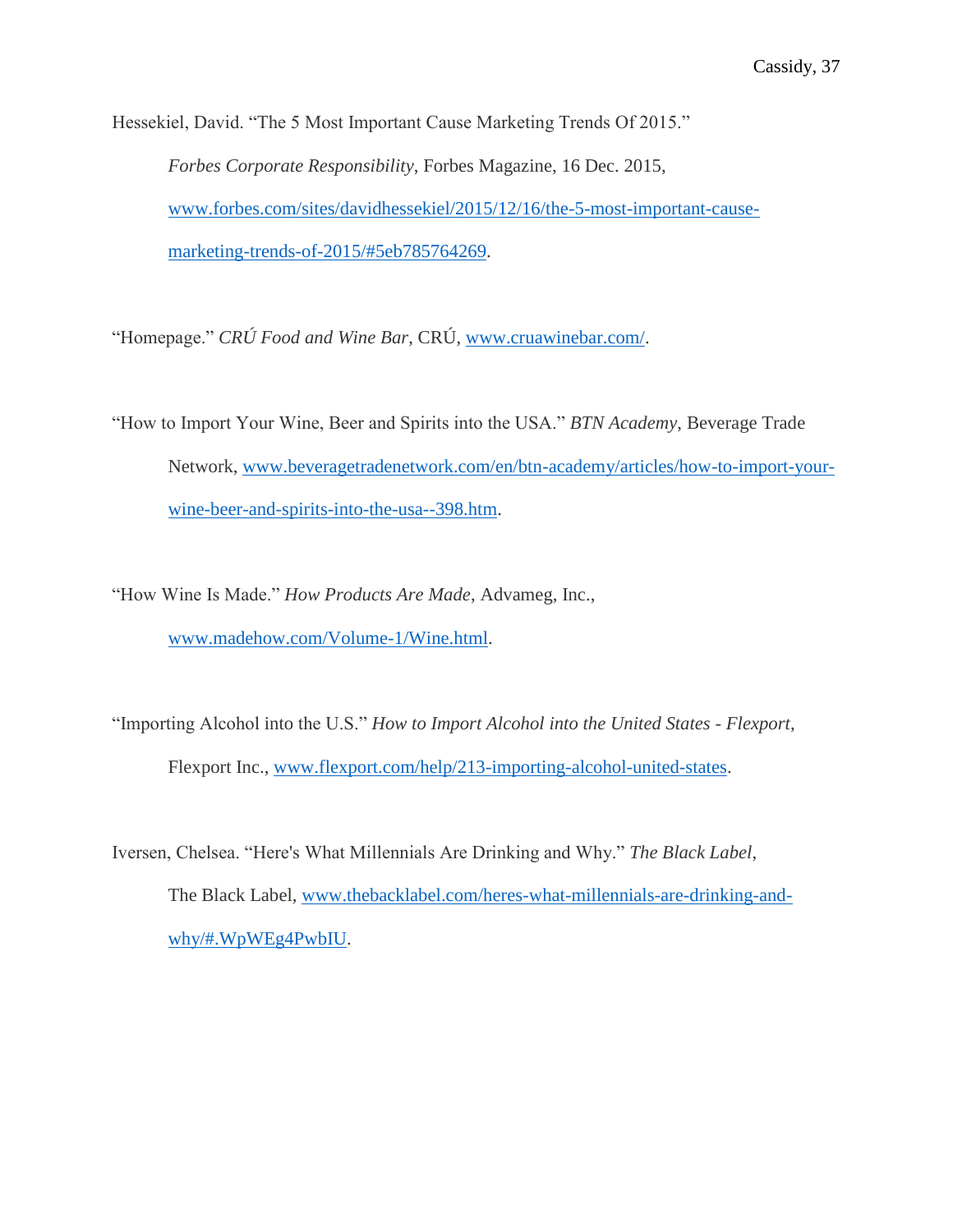Kim, W. Chan, and Renee Mauborgne. "Blue Ocean Strategy." *Harvard Business Review*, Harvard Business School Publishing, Oct. 2004, [www.hbr.org/2004/10/blue-ocean-strategy.](http://www.hbr.org/2004/10/blue-ocean-strategy)

Kingsley, Patrick, and Raphael Minder. "Carles Puigdemont Abandons Bid for Catalonia Presidency." *The New York Times*, The New York Times Company, 1 Mar. 2018, [www.nytimes.com/2018/03/01/world/europe/puigdemont-catalonia-spain.html.](http://www.nytimes.com/2018/03/01/world/europe/puigdemont-catalonia-spain.html)

"Leading U.S. Wine Importing Countries Based on Value Share, 2016." *Statista: The Statistics Portal*, Statista, [www.statista.com/statistics/233681/value-of-the-leading-6-wine-import](http://www.statista.com/statistics/233681/value-of-the-leading-6-wine-import-countries-to-the-us/)[countries-to-the-us/.](http://www.statista.com/statistics/233681/value-of-the-leading-6-wine-import-countries-to-the-us/)

Madura, Jeff. International Financial Management. 13th ed., Cengage Learning, Inc, 2018.

Mart, Sarah. "Alcohol Industry Social Responsibility Campaigns: Intentions, Outcomes, & Policy Recommendations." *Alcohol Justice: The Industry Watchdog*, Alcohol Justice, 5 Nov. 2013. [https://alcoholjustice.org/images/presentations/2013APHAsocialresponsibilitycampaign](https://alcoholjustice.org/images/presentations/2013APHAsocialresponsibilitycampaignmktg.pdf) [mktg.pdf](https://alcoholjustice.org/images/presentations/2013APHAsocialresponsibilitycampaignmktg.pdf)

McMillan, Rob. "State of the Wine Industry 2018." *Silicon Valley Bank*, 2018, [www.svb.com/uploadedFiles/Content/Trends\\_and\\_Insights/Reports/Wine\\_Report/SVB-](http://www.svb.com/uploadedFiles/Content/Trends_and_Insights/Reports/Wine_Report/SVB-2018-wine-report.pdf)[2018-wine-report.pdf.](http://www.svb.com/uploadedFiles/Content/Trends_and_Insights/Reports/Wine_Report/SVB-2018-wine-report.pdf)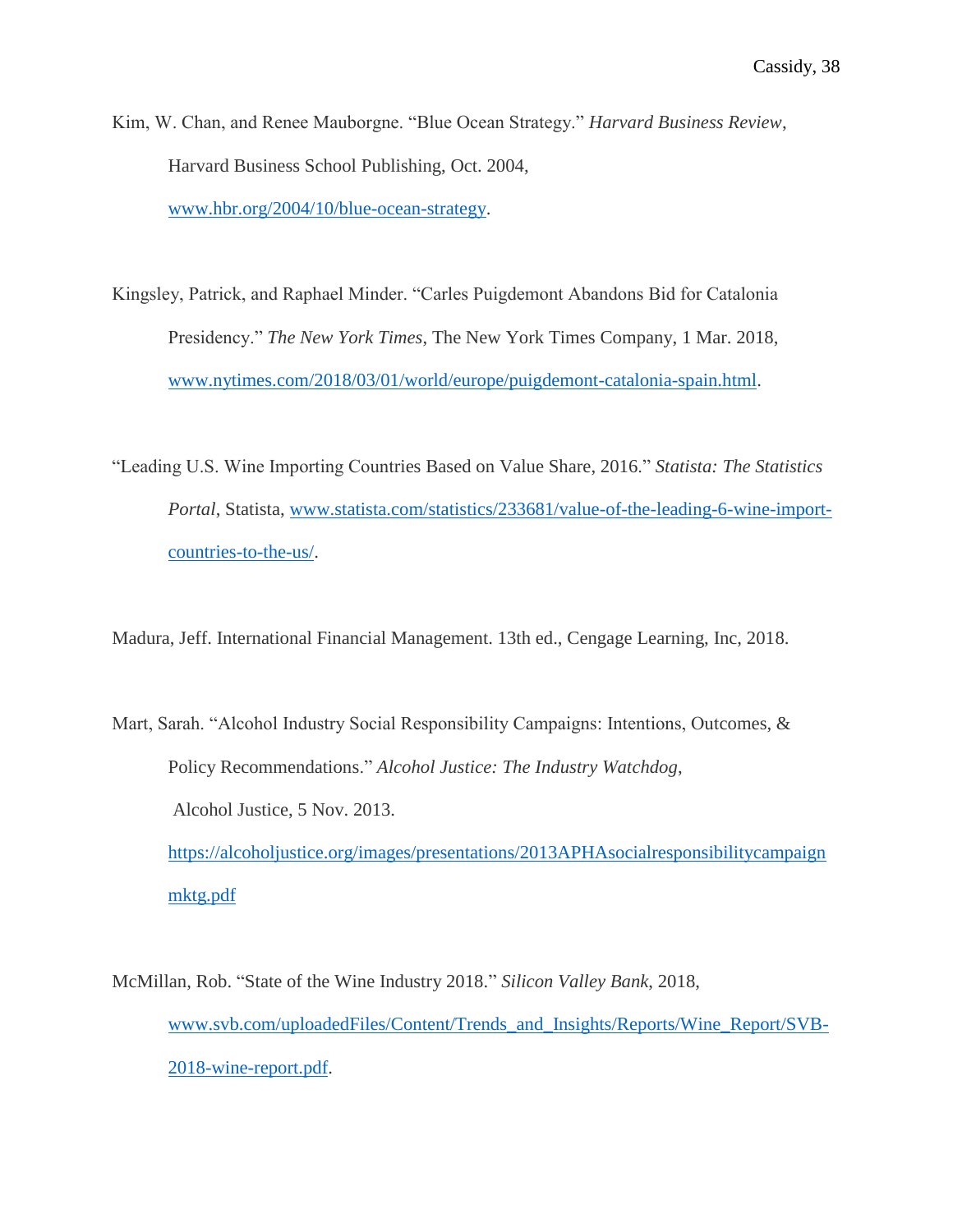Milligan, Brian. "How Can Inflation Be Good for You?" *BBC News*, BBC, 13 Jan. 2015, [www.bbc.com/news/business-30778491.](http://www.bbc.com/news/business-30778491)

Pellechia, Thomas. "Climate Change From A Global Wine Industry Perspective." *Forbes Food and Agriculture,* Forbes Magazine, 20 June 2016, [www.forbes.com/sites/thomaspellechia/2016/06/20/climate-change-from-a-global-wine](http://www.forbes.com/sites/thomaspellechia/2016/06/20/climate-change-from-a-global-wine-industry-perspective/#7bbe2f0a116b)[industry-perspective/#7bbe2f0a116b.](http://www.forbes.com/sites/thomaspellechia/2016/06/20/climate-change-from-a-global-wine-industry-perspective/#7bbe2f0a116b)

Penhaul, Karl. "Catalonia 'Republic Now' March Draws Thousands." *Al Jazeera*, Al Jazeera, 12 Mar. 2018, [www.aljazeera.com/news/2018/03/our-struggle-peaceful-catalonia](http://www.aljazeera.com/news/2018/03/our-struggle-peaceful-catalonia-republic-now-march-draws-thousands-180312074240329.html)[republic-now-march-draws-thousands-180312074240329.html.](http://www.aljazeera.com/news/2018/03/our-struggle-peaceful-catalonia-republic-now-march-draws-thousands-180312074240329.html)

Picardo, Elvis. "How The Unemployment Rate Affects Everybody." *Investopedia*, Investopedia, LLC, 17 Jan. 2018, [www.investopedia.com/articles/economics/10/unemployment-rate](http://www.investopedia.com/articles/economics/10/unemployment-rate-get-real.asp)[get-real.asp.](http://www.investopedia.com/articles/economics/10/unemployment-rate-get-real.asp)

"Price Elasticities in Alcoholic Drinks." *Euromonitor International Blog*, Euromonitor, 6 Aug. 2014, [www.blog.euromonitor.com/2014/08/price-elasticities-in-alcoholic](http://www.blog.euromonitor.com/2014/08/price-elasticities-in-alcoholic-drinks.html)[drinks.html.](http://www.blog.euromonitor.com/2014/08/price-elasticities-in-alcoholic-drinks.html)

"Raw Materials." *Investopedia*, Investopedia, LLC, [www.investopedia.com/terms/r/rawmaterials.asp.](http://www.investopedia.com/terms/r/rawmaterials.asp)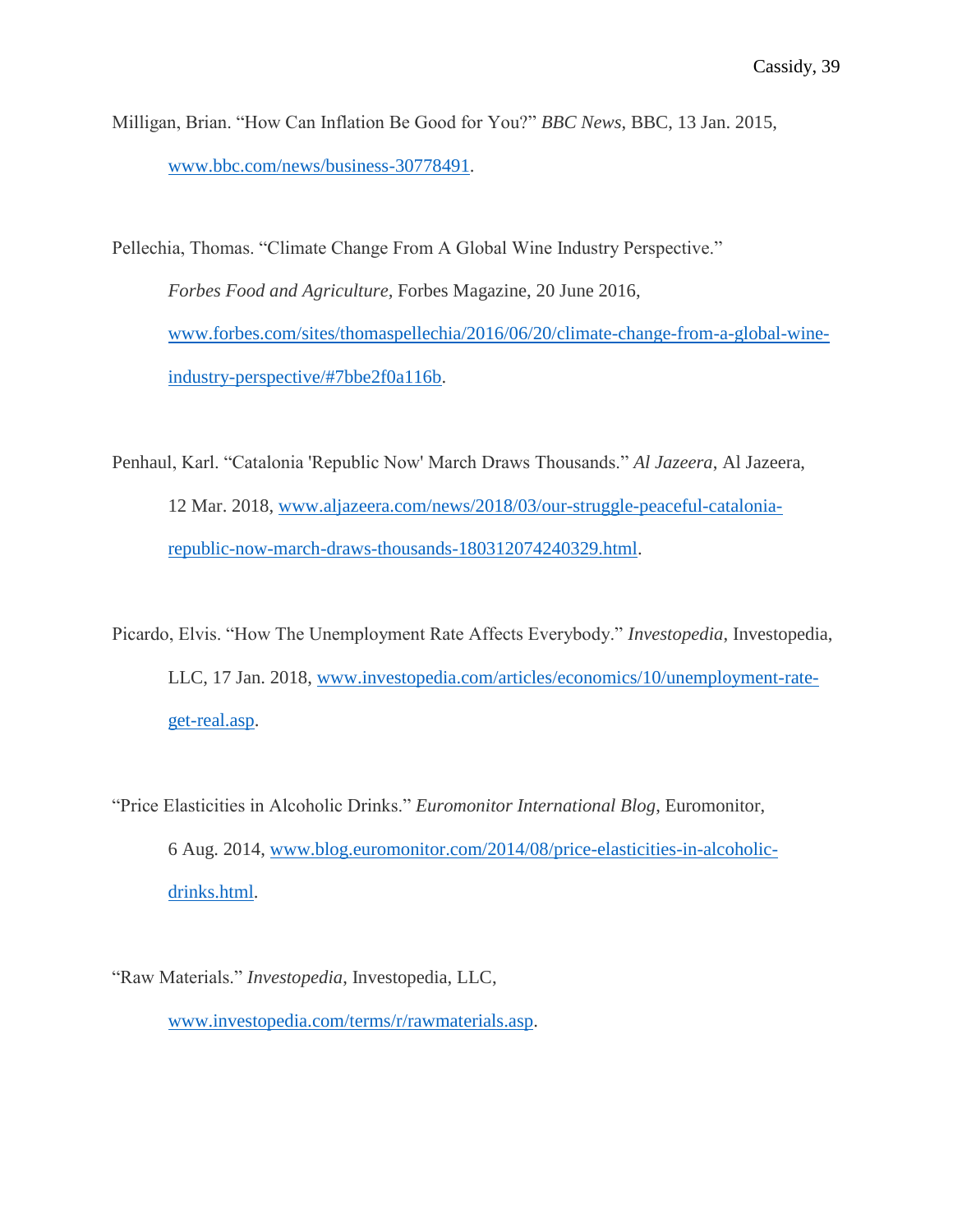- Rodríguez-Martos, Alicia. "A Case Study on Alcohol Policy and the Alcohol Industry in Spain." *Nordic Studies on Alcohol and Drugs*, vol. 23, no. 6, 2006, pp. 427–444., doi:10.1177/145507250602300602.
- Smith-Spark, Laura. "Spain's Rajoy Rejects Ex-Catalan Leader's Call to Meet." *CNN*, Cable News Network, 22 Dec. 2017, [www.cnn.com/2017/12/22/europe/spain-catalonia](http://www.cnn.com/2017/12/22/europe/spain-catalonia-election-rajoy-intl/index.html)[election-rajoy-intl/index.html.](http://www.cnn.com/2017/12/22/europe/spain-catalonia-election-rajoy-intl/index.html)
- Smith-Spark, Laura, and Claudia Rebaza. "Catalonia Government Dissolved after Declaring Split from Spain." *CNN*, Cable News Network, 28 Oct. 2017, [www.cnn.com/2017/10/27/europe/catalonia-independence-spain/index.html.](http://www.cnn.com/2017/10/27/europe/catalonia-independence-spain/index.html)
- "Spain Bank Rate on Loans to Non-Financial Corporations 2003-2018." *Trading Economics*, Trading Economics, [www.tradingeconomics.com/spain/bank-lending-rate.](http://www.tradingeconomics.com/spain/bank-lending-rate)
- "Spain Inflation Rate 1955-2018." *Trading Economics*, Trading Economics, [www.tradingeconomics.com/spain/inflation-cpi.](http://www.tradingeconomics.com/spain/inflation-cpi)
- "Spain Lending Interest Rate." *Trading Economics*, Trading Economics, [www.tradingeconomics.com/spain/lending-interest-rate-percent-wb-data.html.](http://www.tradingeconomics.com/spain/lending-interest-rate-percent-wb-data.html)
- "Spain Unemployment Rate." *Trading Economics*, Trading Economics, [www.tradingeconomics.com/spain/unemployment-rate.](http://www.tradingeconomics.com/spain/unemployment-rate)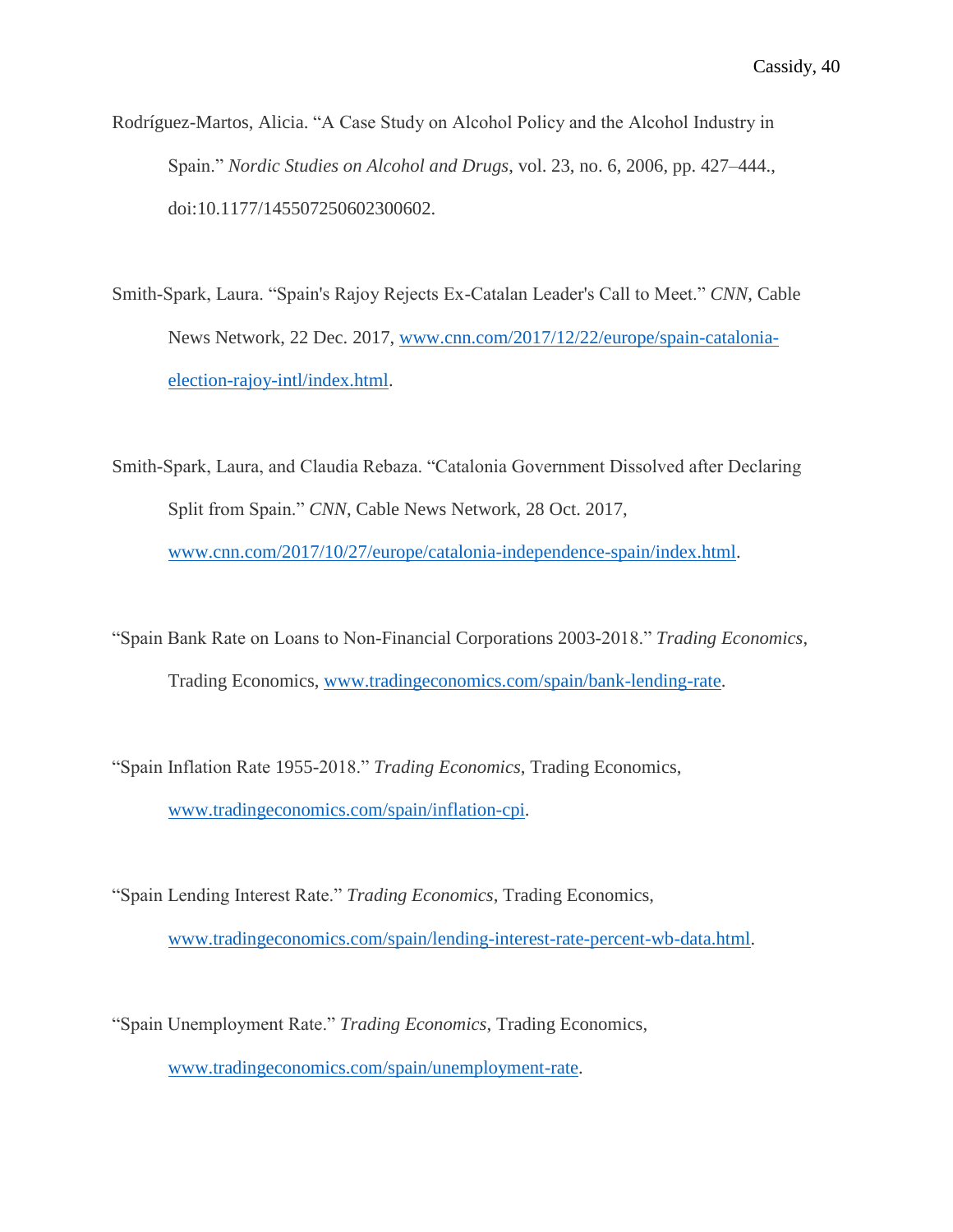- Teague, Lettie. "How Millennials Are Changing Wine." *The Wall Street Journal*, Dow Jones & Company, Inc., 5 Nov. 2015, [www.wsj.com/articles/how-millennials-are-changing-wine-](http://www.wsj.com/articles/how-millennials-are-changing-wine-1446748945)[1446748945.](http://www.wsj.com/articles/how-millennials-are-changing-wine-1446748945)
- Thach, Liz. "Overview of the US Wine Industry in 2018: Stable Growth Forecasted Based on 2017 Stats." *Dr. Liz Thach, MW*, WordPress, 31 Jan. 2018, [www.lizthachmw.com/2018/01/31/overview-of-the-us-wine-industry-in-2018-stable](http://www.lizthachmw.com/2018/01/31/overview-of-the-us-wine-industry-in-2018-stable-growth-forecasted-based-on-2017-stats/)[growth-forecasted-based-on-2017-stats/.](http://www.lizthachmw.com/2018/01/31/overview-of-the-us-wine-industry-in-2018-stable-growth-forecasted-based-on-2017-stats/)
- "The Increasing Stability of the Euro Area." *European Stability Mechanism*, European Stability Mechanism, 5 Apr. 2017, [www.esm.europa.eu/speeches-and-presentations/"-increasing](http://www.esm.europa.eu/speeches-and-presentations/)[stability-euro-area.](http://www.esm.europa.eu/speeches-and-presentations/)"
- "The World Factbook: SPAIN." *Central Intelligence Agency*, Central Intelligence Agency, 26 Mar. 2018, [www.cia.gov/library/publications/resources/the-world-factbook/geos/sp.html.](http://www.cia.gov/library/publications/resources/the-world-factbook/geos/sp.html)
- Varadarajan, P. Rajan, and Anil Menon. "Cause-Related Marketing: A Coalignment of Marketing Strategy and Corporate Philanthropy." *Journal of Marketing*, vol. 52, no. 3, 1988, p. 58., doi:10.2307/1251450.
- Veseth, Mike. "Sketches of Spain: Spanish Wine Industry Challenges and Opportunities." *The Wine Economist*, The Wine Economist, 25 Apr. 2017, [www.wineeconomist.com/2017/04/25/sketches-of-spain/.](http://www.wineeconomist.com/2017/04/25/sketches-of-spain/)